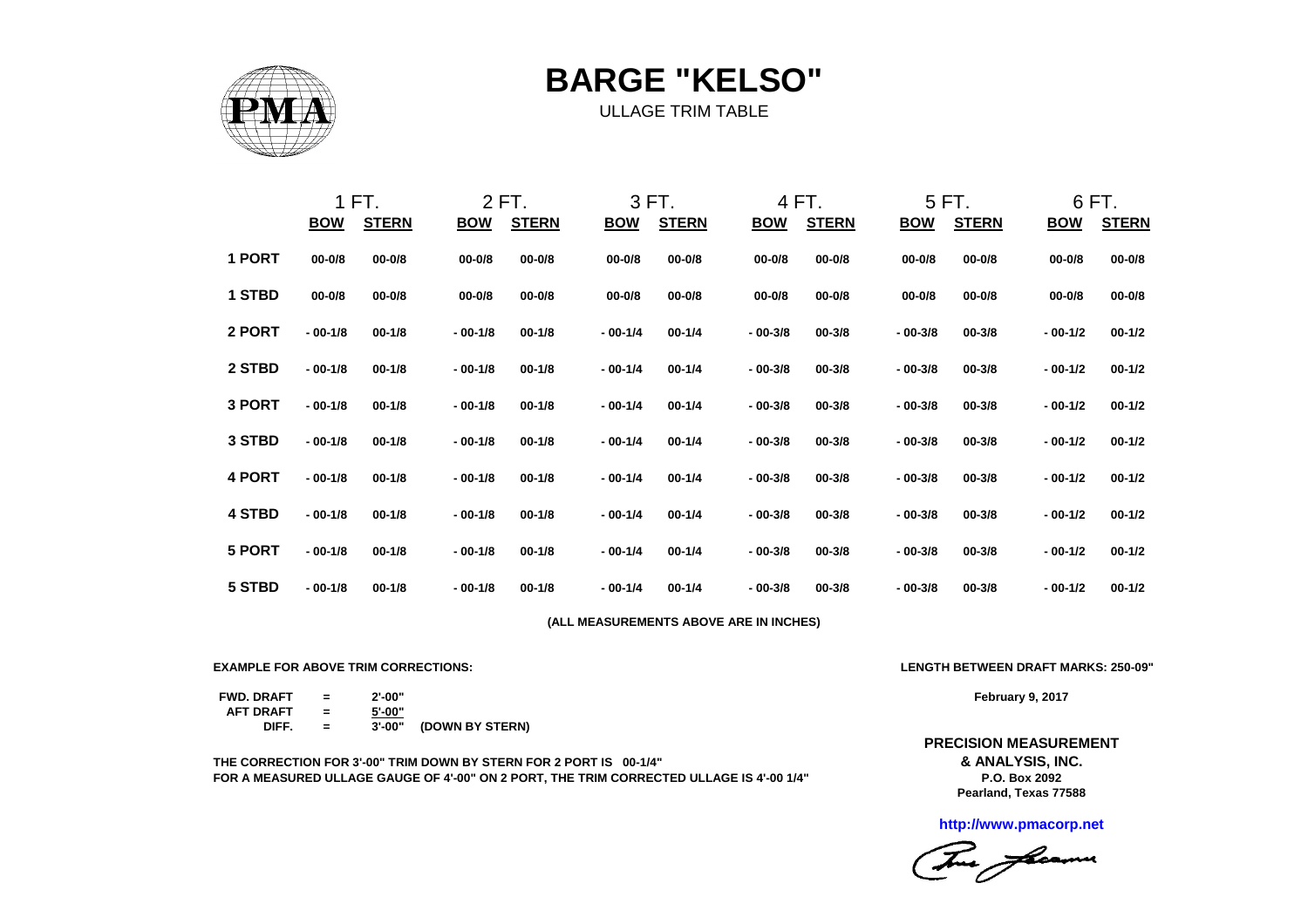### **BARGE "KELSO" 1 PORT**



# **ULLAGE TABLE**

|                         |       |                | CAPACITIES GIVEN IN BARRELS OF 42 U.S. GALLONS |       |                         |          |                         |          |                 |          |                         |          |                 |          |                | GAUGE HEIGHT 17'-00 3/4" |                 |          |
|-------------------------|-------|----------------|------------------------------------------------|-------|-------------------------|----------|-------------------------|----------|-----------------|----------|-------------------------|----------|-----------------|----------|----------------|--------------------------|-----------------|----------|
| IN                      | 0 FT. | IN             | 1 FT.<br>IN                                    | 2 FT. | IN                      | 3 FT.    | IN                      | 4 FT.    | IN              | 5 FT.    | IN                      | 6 FT.    | IN              | 7 FT.    | IN             | 8 FT.                    | IN              | 9 FT.    |
| $\mathbf{0}$            |       | $\mathbf{0}$   | $\mathbf{0}$                                   |       | $\mathbf{0}$            |          | $\mathbf{0}$            | 3,100.23 | $\mathbf{0}$    | 2,863.84 | $\mathbf{0}$            | 2,622.89 | $\mathbf{0}$    | 2,381.48 | $\mathbf{0}$   | 2,140.06                 | $\mathbf{0}$    | 1,898.62 |
| 1/4                     |       | 1/4            | 1/4                                            |       | 1/4                     |          | 1/4                     | 3,096.11 | 1/4             | 2,858.83 | 1/4                     | 2,617.86 | 1/4             | 2,376.45 | 1/4            | 2,135.03                 | 1/4             | 1,893.59 |
| 1/2                     |       | 1/2            | 1/2                                            |       | 1/2                     |          | 1/2                     | 3,091.99 | 1/2             | 2,853.81 | 1/2                     | 2,612.83 | 1/2             | 2,371.42 | 1/2            | 2,130.01                 | 1/2             | 1,888.56 |
| 3/4                     |       | 3/4            | 3/4                                            |       | 3/4                     |          | 3/4                     | 3,087.88 | 3/4             | 2,848.80 | 3/4                     | 2,607.80 | 3/4             | 2,366.39 | 3/4            | 2,124.98                 | 3/4             | 1,883.53 |
| $\mathbf{1}$            |       | $\overline{1}$ | $\overline{1}$                                 |       | $\mathbf{1}$            |          | $\overline{1}$          | 3,083.28 | $\mathbf{1}$    | 2,843.78 | $\mathbf{1}$            | 2,602.77 | $\mathbf{1}$    | 2,361.36 | $\mathbf{1}$   | 2,119.95                 | $\mathbf{1}$    | 1,878.50 |
| 1/4                     |       | 1/4            | 1/4                                            |       | 1/4                     |          | 1/4                     | 3,078.68 | 1/4             | 2,838.77 | 1/4                     | 2,597.74 | 1/4             | 2,356.33 | 1/4            | 2,114.92                 | 1/4             | 1,873.47 |
| $1/2$                   |       | 1/2            | 1/2                                            |       | 1/2                     |          | 1/2                     | 3,074.08 | 1/2             | 2,833.76 | 1/2                     | 2,592.71 | 1/2             | 2,351.30 | 1/2            | 2,109.89                 | 1/2             | 1,868.43 |
| 3/4                     |       | 3/4            | 3/4                                            |       | 3/4                     |          | 3/4                     | 3,069.48 | 3/4             | 2,828.74 | 3/4                     | 2,587.68 | 3/4             | 2,346.27 | 3/4            | 2,104.86                 | 3/4             | 1,863.40 |
| $\overline{2}$          |       | $\overline{2}$ | $\overline{\mathbf{2}}$                        |       | $\overline{2}$          |          | $\overline{2}$          | 3,064.47 | $\overline{2}$  | 2,823.73 | $\overline{\mathbf{2}}$ | 2,582.65 | $\overline{2}$  | 2,341.24 | $\overline{2}$ | 2,099.83                 | $\overline{2}$  | 1,858.37 |
| 1/4                     |       | 1/4            | 1/4                                            |       | 1/4                     |          | 1/4                     | 3,059.45 | 1/4             | 2,818.71 | 1/4                     | 2,577.62 | 1/4             | 2,336.21 | 1/4            | 2,094.80                 | 1/4             | 1,853.34 |
| 1/2                     |       | 1/2            | 1/2                                            |       | 1/2                     |          | 1/2                     | 3,054.43 | 1/2             | 2,813.70 | 1/2                     | 2,572.59 | 1/2             | 2,331.18 | 1/2            | 2,089.77                 | 1/2             | 1,848.31 |
| 3/4                     |       | 3/4            | 3/4                                            |       | 3/4                     |          | 3/4                     | 3,049.42 | 3/4             | 2,808.68 | 3/4                     | 2,567.56 | 3/4             | 2,326.15 | 3/4            | 2,084.74                 | 3/4             | 1,843.27 |
| $\mathbf{3}$            |       | $\mathbf{3}$   | $\mathbf{3}$                                   |       | $\overline{\mathbf{3}}$ |          | $\overline{\mathbf{3}}$ | 3,044.40 | $\mathbf{3}$    | 2,803.67 | $\mathbf{3}$            | 2,562.53 | $\mathbf{3}$    | 2,321.12 | $\mathbf{3}$   | 2,079.71                 | $\mathbf{3}$    | 1,838.24 |
| 1/4                     |       | 1/4            | 1/4                                            |       | 1/4                     |          | 1/4                     | 3,039.38 | 1/4             | 2,798.66 | 1/4                     | 2,557.50 | 1/4             | 2,316.09 | 1/4            | 2,074.68                 | 1/4             | 1,833.21 |
| 1/2                     |       | 1/2            | 1/2                                            |       | 1/2                     |          | 1/2                     | 3,034.37 | 1/2             | 2,793.64 | 1/2                     | 2,552.48 | 1/2             | 2,311.06 | 1/2            | 2,069.65                 | 1/2             | 1,828.18 |
| 3/4                     |       | 3/4            | 3/4                                            |       | 3/4                     |          | 3/4                     | 3,029.35 | 3/4             | 2,788.63 | 3/4                     | 2,547.45 | 3/4             | 2,306.03 | 3/4            | 2,064.62                 | 3/4             | 1,823.15 |
| $\overline{\mathbf{4}}$ |       | $\overline{4}$ | $\overline{4}$                                 |       | $\overline{\mathbf{4}}$ |          | $\overline{4}$          | 3,024.33 | $\overline{4}$  | 2,783.61 | $\overline{4}$          | 2,542.42 | $\overline{4}$  | 2,301.01 | $\overline{4}$ | 2,059.59                 | $\overline{4}$  | 1,818.11 |
| 1/4                     |       | 1/4            | 1/4                                            |       | 1/4                     |          | 1/4                     | 3,019.32 | 1/4             | 2,778.60 | 1/4                     | 2,537.39 | 1/4             | 2,295.98 | 1/4            | 2,054.56                 | 1/4             | 1,813.08 |
| 1/2                     |       | 1/2            | 1/2                                            |       | 1/2                     |          | 1/2                     | 3,014.30 | 1/2             | 2,773.58 | 1/2                     | 2,532.36 | 1/2             | 2,290.95 | 1/2            | 2,049.54                 | 1/2             | 1,808.05 |
| 3/4                     |       | 3/4            | 3/4                                            |       | 3/4                     |          | 3/4                     | 3,009.28 | 3/4             | 2,768.57 | 3/4                     | 2,527.33 | 3/4             | 2,285.92 | 3/4            | 2,044.51                 | 3/4             | 1,803.02 |
| 5                       |       | $5\phantom{1}$ | 5                                              |       | 5                       |          | $5\overline{5}$         | 3,004.27 | $5\overline{5}$ | 2,763.55 | 5                       | 2,522.30 | $5\overline{5}$ | 2,280.89 | 5              | 2,039.48                 | $5\overline{5}$ | 1,797.99 |
| 1/4                     |       | 1/4            | 1/4                                            |       | 1/4                     |          | 1/4                     | 2,999.25 | 1/4             | 2,758.54 | 1/4                     | 2,517.27 | 1/4             | 2,275.86 | 1/4            | 2,034.45                 | 1/4             | 1,792.95 |
| 1/2                     |       | 1/2            | 1/2                                            |       | 1/2                     |          | 1/2                     | 2,994.23 | 1/2             | 2,753.53 | 1/2                     | 2,512.24 | 1/2             | 2,270.83 | 1/2            | 2,029.42                 | 1/2             | 1,787.92 |
| 3/4                     |       | 3/4            | 3/4                                            |       | 3/4                     |          | 3/4                     | 2,989.22 | 3/4             | 2,748.51 | 3/4                     | 2,507.21 | 3/4             | 2,265.80 | 3/4            | 2,024.39                 | 3/4             | 1,782.89 |
| 6                       |       | $\bf{6}$       | 6                                              |       | 6                       |          | $6\phantom{a}$          | 2.984.20 | 6               | 2,743.50 | 6                       | 2.502.18 | 6               | 2.260.77 | 6              | 2.019.36                 | 6               | 1,777.86 |
| 1/4                     |       | 1/4            | 1/4                                            |       | 1/4                     |          | 1/4                     | 2,979.18 | 1/4             | 2,738.48 | 1/4                     | 2,497.15 | 1/4             | 2,255.74 | 1/4            | 2,014.33                 | 1/4             | 1,772.83 |
| 1/2                     |       | 1/2            | 1/2                                            |       | 1/2                     |          | 1/2                     | 2.974.17 | 1/2             | 2,733.47 | 1/2                     | 2.492.12 | 1/2             | 2,250.71 | 1/2            | 2.009.30                 | 1/2             | 1.767.80 |
| 3/4                     |       | 3/4            | 3/4                                            |       | 3/4                     |          | 3/4                     | 2,969.15 | 3/4             | 2,728.45 | 3/4                     | 2,487.09 | 3/4             | 2,245.68 | 3/4            | 2,004.27                 | 3/4             | 1,762.76 |
| $\overline{7}$          |       | $\overline{7}$ | $\overline{7}$                                 |       | $\overline{7}$          |          | $\overline{7}$          | 2.964.13 | $\overline{7}$  | 2,723.44 | $\overline{7}$          | 2,482.06 | $\overline{7}$  | 2.240.65 | $\overline{7}$ | 1.999.24                 | $\overline{7}$  | 1,757.73 |
| 1/4                     |       | 1/4            | 1/4                                            |       | 1/4                     |          | 1/4                     | 2,959.12 | 1/4             | 2,718.42 | 1/4                     | 2,477.03 | 1/4             | 2,235.62 | 1/4            | 1,994.21                 | 1/4             | 1,752.70 |
| 1/2                     |       | 1/2            | 1/2                                            |       | 1/2                     |          | 1/2                     | 2,954.10 | 1/2             | 2,713.40 | 1/2                     | 2,472.00 | 1/2             | 2,230.59 | 1/2            | 1,989.18                 | 1/2             | 1,747.67 |
| 3/4                     |       | 3/4            | 3/4                                            |       | 3/4                     |          | 3/4                     | 2,949.08 | 3/4             | 2,708.39 | 3/4                     | 2,466.98 | 3/4             | 2,225.56 | 3/4            | 1,984.15                 | 3/4             | 1,742.64 |
| 8                       |       | 8              | 8                                              |       | 8                       |          | 8                       | 2,944.07 | 8               | 2,703.36 | 8                       | 2,461.95 | 8               | 2,220.53 | 8              | 1,979.12                 | 8               | 1,737.60 |
| 1/4                     |       | 1/4            | 1/4                                            |       | 1/4                     |          | 1/4                     | 2,939.06 | 1/4             | 2,698.33 | 1/4                     | 2,456.92 | 1/4             | 2,215.51 | 1/4            | 1,974.09                 | 1/4             | 1,732.57 |
| 1/2                     |       | 1/2            | 1/2                                            |       | 1/2                     |          | 1/2                     | 2,934.04 | 1/2             | 2,693.30 | 1/2                     | 2,451.89 | 1/2             | 2,210.48 | 1/2            | 1,969.06                 | 1/2             | 1,727.54 |
| 3/4                     |       | 3/4            | 3/4                                            |       | 3/4                     |          | 3/4                     | 2,929.03 | 3/4             | 2,688.27 | 3/4                     | 2,446.86 | 3/4             | 2,205.45 | 3/4            | 1,964.04                 | 3/4             | 1,722.51 |
| 9                       |       | 9              | 9                                              |       | 9                       | 3,139.59 | 9                       | 2,924.01 | 9               | 2,683.24 | 9                       | 2,441.83 | 9               | 2,200.42 | 9              | 1,959.01                 | 9               | 1,717.48 |
| 1/4                     |       | 1/4            | 1/4                                            |       | 1/4                     | 3,136.91 | 1/4                     | 2,919.00 | 1/4             | 2,678.21 | 1/4                     | 2,436.80 | 1/4             | 2,195.39 | 1/4            | 1,953.98                 | 1/4             | 1,712.44 |
| 1/2                     |       | 1/2            | 1/2                                            |       | 1/2                     | 3,134.23 | 1/2                     | 2,913.98 | 1/2             | 2,673.18 | 1/2                     | 2,431.77 | 1/2             | 2,190.36 | 1/2            | 1,948.95                 | 1/2             | 1,707.41 |
| 3/4                     |       | 3/4            | 3/4                                            |       | 3/4                     | 3,131.55 | 3/4                     | 2,908.97 | 3/4             | 2,668.15 | 3/4                     | 2,426.74 | 3/4             | 2,185.33 | 3/4            | 1,943.92                 | 3/4             | 1,702.38 |
| 10                      |       | 10             | 10                                             |       | 10                      | 3,128.39 | 10                      | 2,903.96 | 10              | 2,663.12 | 10                      | 2,421.71 | 10              | 2,180.30 | 10             | 1,938.88                 | 10              | 1,697.35 |
| 1/4                     |       | 1/4            | 1/4                                            |       | 1/4                     | 3,125.23 | 1/4                     | 2,898.94 | 1/4             | 2,658.09 | 1/4                     | 2,416.68 | 1/4             | 2,175.27 | 1/4            | 1,933.85                 | 1/4             | 1,692.32 |
| 1/2                     |       | 1/2            | 1/2                                            |       | 1/2                     | 3,122.07 | 1/2                     | 2,893.93 | 1/2             | 2,653.06 | 1/2                     | 2,411.65 | 1/2             | 2,170.24 | 1/2            | 1,928.82                 | 1/2             | 1,687.28 |
| 3/4                     |       | 3/4            | 3/4                                            |       | 3/4                     | 3,118.91 | 3/4                     | 2,888.91 | 3/4             | 2,648.03 | 3/4                     | 2,406.62 | 3/4             | 2,165.21 | 3/4            | 1,923.78                 | 3/4             | 1,682.25 |
| 11                      |       | 11             | 11                                             |       | 11                      | 3,115.27 | 11                      | 2,883.90 | 11              | 2,643.00 | 11                      | 2,401.59 | 11              | 2,160.18 | 11             | 1,918.75                 | 11              | 1,677.22 |
| 1/4                     |       | 1/4            | 1/4                                            |       | 1/4                     | 3,111.63 | 1/4                     | 2,878.88 | 1/4             | 2,637.97 | 1/4                     | 2,396.56 | 1/4             | 2,155.15 | 1/4            | 1,913.72                 | 1/4             | 1,672.19 |
| $1/2$                   |       | 1/2            | 1/2                                            |       | 1/2                     | 3,107.99 | 1/2                     | 2,873.87 | 1/2             | 2,632.95 | 1/2                     | 2,391.53 | 1/2             | 2,150.12 | 1/2            | 1,908.69                 | 1/2             | 1,667.16 |
| 3/4                     |       | 3/4            | 3/4                                            |       | 3/4                     | 3,104.35 | 3/4                     | 2,868.86 | 3/4             | 2,627.92 | 3/4                     | 2,386.50 | 3/4             | 2,145.09 | 3/4            | 1,903.66                 | 3/4             | 1,662.13 |

**BARGE STRAPPED AND COMPUTED IN ACCORDANCE WITH MPMS CHAPTER 2.7. CAPACITY TABLE ONLY APPLIES WHEN BARGE IS ON EVEN KEEL. CAPACITY TABLE EXTENDS TO EXTREME HEIGHT OF TANK. CAPACITY TABLE ONLY APPLIES TO ULLAGE GAUGES TAKEN TO TOP LIP OF THE "HERMETIC" VALVE. GAUGE POINT: (HERMETIC) LOCATED 14'-06" OFF CENTERLINE AND 24'-03" FORWARD OF AFT BULKHEAD.** CERTIFIED CHART FOR THE ABOVE NAMED TANK ONLY.

This floam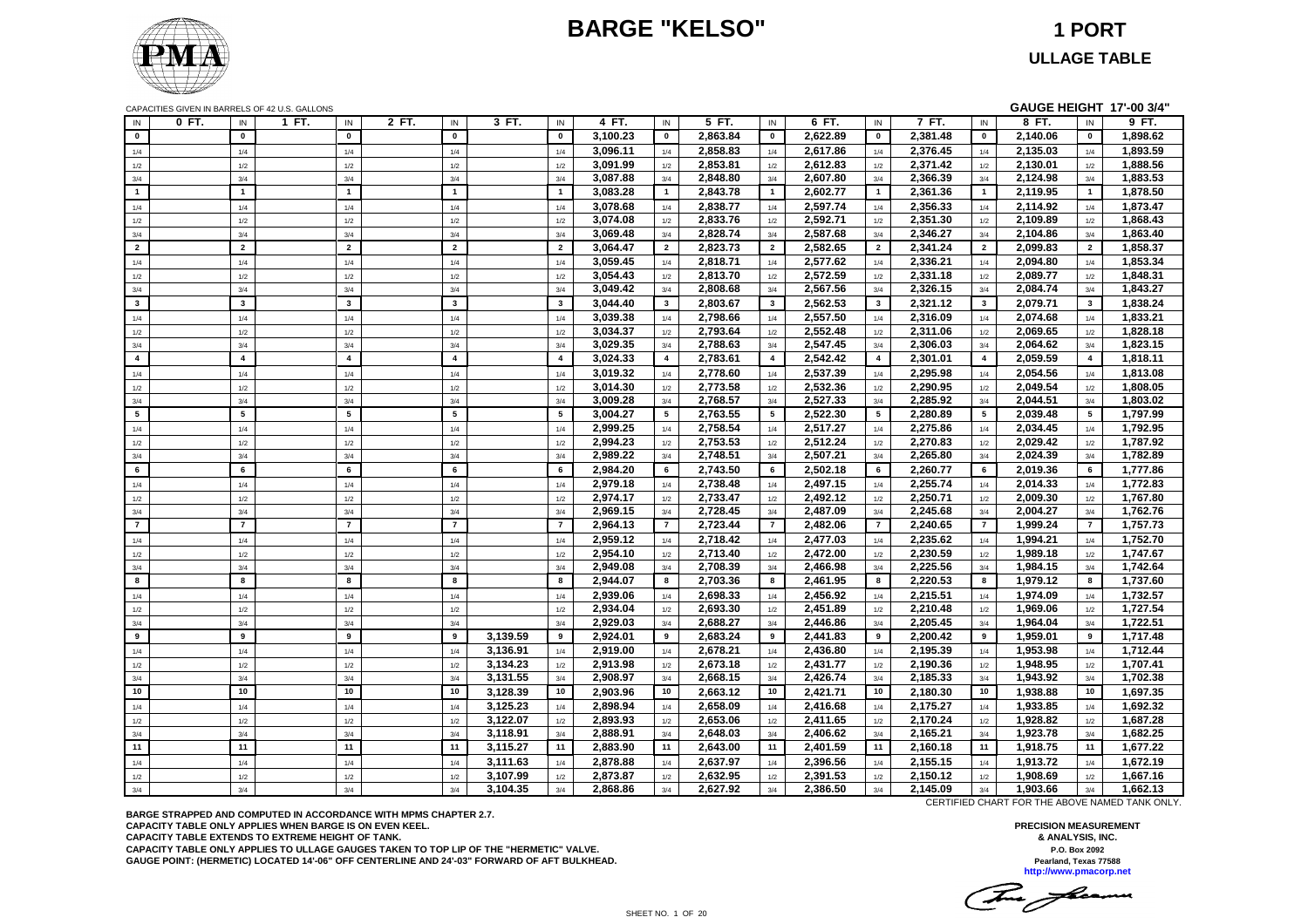### **BARGE "KELSO" 1 PORT**



### **ULLAGE TABLE**

|                       | CAPACITIES GIVEN IN BARRELS OF 42 U.S. GALLONS |                         |          |                         |                      |                       |        |                 |        |                         |        |                 |                 |                 |        |                         | GAUGE HEIGHT 17'-00 3/4" |                 |        |
|-----------------------|------------------------------------------------|-------------------------|----------|-------------------------|----------------------|-----------------------|--------|-----------------|--------|-------------------------|--------|-----------------|-----------------|-----------------|--------|-------------------------|--------------------------|-----------------|--------|
| IN                    | 10 FT.                                         | IN                      | 11 FT.   | IN                      | 12 FT.               | IN                    | 13 FT. | IN              | 14 FT. | IN                      | 15 FT. | IN              | 16 FT.          | IN              | 17 FT. | IN                      | 18 FT.                   | IN              | 19 FT. |
| $\mathbf{0}$          | 1,657.09                                       | $\mathbf 0$             | 1,415.56 | $\mathbf 0$             | 1,174.03             | $\mathbf 0$           | 932.50 | $\mathbf 0$     | 690.97 | $\mathbf{0}$            | 449.44 | $\mathbf 0$     | 216.09          | $\mathbf 0$     | 11.16  | $\pmb{0}$               |                          | $\mathbf 0$     |        |
| 1/4                   | 1,652.06                                       | 1/4                     | 1,410.53 | 1/4                     | 1,169.00             | 1/4                   | 927.47 | 1/4             | 685.94 | 1/4                     | 444.41 | 1/4             | 211.43          | 1/4             | 8.96   | 1/4                     |                          | 1/4             |        |
| 1/2                   | 1,647.03                                       | 1/2                     | 1,405.50 | 1/2                     | 1,163.97             | 1/2                   | 922.44 | 1/2             | 680.90 | 1/2                     | 439.37 | 1/2             | 206.77          | 1/2             | 6.76   | 1/2                     |                          | 1/2             |        |
| 3/4                   | 1,642.00                                       | 3/4                     | 1,400.47 | 3/4                     | 1,158.94             | 3/4                   | 917.40 | 3/4             | 675.87 | 3/4                     | 434.34 | 3/4             | 202.11          | 3/4             | 4.56   | 3/4                     |                          | 3/4             |        |
| $\overline{1}$        | 1,636.97                                       | $\mathbf{1}$            | 1,395.43 | $\overline{1}$          | 1,153.90             | $\overline{1}$        | 912.37 | $\mathbf{1}$    | 670.84 | $\overline{1}$          | 429.32 | $\mathbf{1}$    | 197.49          | $\mathbf{1}$    | $=$    | $\mathbf{1}$            |                          | $\mathbf{1}$    |        |
| 1/4                   | 1,631.93                                       | $1/4$                   | 1,390.40 | 1/4                     | 1,148.87             | 1/4                   | 907.34 | $1/4$           | 665.81 | 1/4                     | 424.29 | $1/4$           | 192.87          | 1/4             |        | $1/4$                   |                          | 1/4             |        |
| 1/2                   | 1,626.90                                       | 1/2                     | 1.385.37 | 1/2                     | 1,143.84             | 1/2                   | 902.31 | 1/2             | 660.78 | 1/2                     | 419.26 | 1/2             | 188.25          | 1/2             |        | 1/2                     |                          | 1/2             |        |
| 3/4                   | 1,621.87                                       | 3/4                     | 1,380.34 | 3/4                     | 1,138.81             | 3/4                   | 897.28 | 3/4             | 655.75 | 3/4                     | 414.24 | 3/4             | 183.63          | 3/4             |        | 3/4                     |                          | 3/4             |        |
| $\overline{2}$        | 1,616.84                                       | $\overline{2}$          | 1,375.31 | $\overline{2}$          | 1,133.78             | $\overline{2}$        | 892.24 | $\overline{2}$  | 650.71 | $\overline{2}$          | 409.25 | $\overline{2}$  | 179.06          | $\overline{2}$  |        | $\overline{2}$          |                          | $\overline{2}$  |        |
| 1/4                   | 1,611.81                                       | 1/4                     | 1,370.28 | $1/4$                   | 1,128.74             | 1/4                   | 887.21 | 1/4             | 645.68 | 1/4                     | 404.26 | 1/4             | 174.48          | 1/4             |        | 1/4                     |                          | 1/4             |        |
| $1/2\,$               | 1,606.77                                       | 1/2                     | 1,365.24 | 1/2                     | 1,123.71             | 1/2                   | 882.18 | 1/2             | 640.65 | 1/2                     | 399.28 | 1/2             | 169.91          | 1/2             |        | 1/2                     |                          | 1/2             |        |
| 3/4                   | 1,601.74                                       | 3/4                     | 1,360.21 | 3/4                     | 1,118.68             | 3/4                   | 877.15 | 3/4             | 635.62 | 3/4                     | 394.29 | 3/4             | 165.33          | 3/4             |        | 3/4                     |                          | 3/4             |        |
| $\mathbf{3}$          | 1,596.71                                       | $\mathbf{3}$            | 1,355.18 | $\overline{\mathbf{3}}$ | 1,113.65             | $\mathbf{3}$          | 872.12 | $\mathbf{3}$    | 630.59 | 3 <sup>1</sup>          | 389.31 | $\mathbf{3}$    | 160.80          | $\mathbf{3}$    |        | $\mathbf{3}$            |                          | $\mathbf{3}$    |        |
| 1/4                   | 1,591.68                                       | $1/4$                   | 1,350.15 | $1/4$                   | 1,108.62             | 1/4                   | 867.09 | $1/4$           | 625.55 | 1/4                     | 384.33 | $1/4$           | 156.27          | 1/4             |        | $1/4$                   |                          | 1/4             |        |
| $1/2$                 | 1,586.65                                       | 1/2                     | 1.345.12 | 1/2                     | 1,103.58             | 1/2                   | 862.05 | 1/2             | 620.52 | 1/2                     | 379.34 | 1/2             | 151.73          | 1/2             |        | 1/2                     |                          | 1/2             |        |
| 3/4                   | 1,581.61                                       | 3/4                     | 1,340.08 | 3/4                     | 1,098.55             | 3/4                   | 857.02 | 3/4             | 615.49 | 3/4                     | 374.36 | 3/4             | 147.20          | 3/4             |        | 3/4                     |                          | 3/4             |        |
| $\overline{4}$        | 1,576.58                                       | $\overline{\mathbf{4}}$ | 1,335.05 | $\overline{4}$          | 1,093.52             | $\overline{4}$        | 851.99 | $\overline{4}$  | 610.46 | $\overline{\mathbf{4}}$ | 369.41 | $\overline{4}$  | 142.71          | $\overline{4}$  |        | $\overline{\mathbf{4}}$ |                          | $\overline{4}$  |        |
| 1/4                   | 1,571.55                                       | $1/4$                   | 1,330.02 | $1/4$                   | 1,088.49             | 1/4                   | 846.96 | 1/4             | 605.43 | 1/4                     | 364.46 | 1/4             | 138.22          | 1/4             |        | $1/4$                   |                          | 1/4             |        |
| $1/2\,$               | 1,566.52                                       | $1/2\,$                 | 1,324.99 | 1/2                     | 1,083.46             | 1/2                   | 841.93 | 1/2             | 600.39 | 1/2                     | 359.51 | 1/2             | 133.73          | 1/2             |        | 1/2                     |                          | 1/2             |        |
| 3/4                   | 1,561.49                                       | 3/4                     | 1,319.96 | 3/4                     | 1,078.42             | 3/4                   | 836.89 | 3/4             | 595.36 | 3/4                     | 354.56 | 3/4             | 129.24          | 3/4             |        | 3/4                     |                          | 3/4             |        |
| $5\overline{5}$       | 1,556.46                                       | $5\phantom{.0}$         | 1,314.92 | $5\overline{5}$         | 1,073.39             | $5^{\circ}$           | 831.86 | $5\overline{5}$ | 590.33 | 5 <sub>5</sub>          | 349.66 | $5\overline{5}$ | 124.80          | $5\phantom{.0}$ |        | $5\phantom{a}$          |                          | $5\overline{)}$ |        |
| 1/4                   | 1,551.42                                       | $1/4$                   | 1,309.89 | 1/4                     | 1,068.36             | 1/4                   | 826.83 | $1/4$           | 585.30 | 1/4                     | 344.75 | $1/4$           | 120.35          | 1/4             |        | $1/4$                   |                          | 1/4             |        |
| 1/2                   | 1,546.39                                       | $1/2$                   | 1,304.86 | $1/2$                   | 1,063.33             | 1/2                   | 821.80 | 1/2             | 580.27 | 1/2                     | 339.84 | $1/2\,$         | 115.90          | 1/2             |        | 1/2                     |                          | $1/2$           |        |
| 3/4                   | 1,541.36                                       | 3/4                     | 1,299.83 | 3/4                     | 1,058.30             | 3/4                   | 816.77 | 3/4             | 575.23 | 3/4                     | 334.94 | 3/4             | 111.45          | 3/4             |        | 3/4                     |                          | 3/4             |        |
| 6                     | 1,536.33                                       | 6                       | 1,294.80 | 6                       | 1,053.27             | 6                     | 811.73 | $6\overline{6}$ | 570.20 | 6                       | 330.07 | $6\phantom{.0}$ | 107.05          | 6               |        | 6                       |                          | 6               |        |
|                       |                                                |                         | 1,289.76 |                         |                      |                       | 806.70 |                 | 565.17 |                         | 325.21 |                 |                 |                 |        |                         |                          |                 |        |
| 1/4                   | 1,531.30<br>1,526.26                           | $1/4$                   | 1,284.73 | $1/4$                   | 1,048.23<br>1,043.20 | 1/4                   | 801.67 | 1/4             | 560.14 | 1/4                     | 320.34 | 1/4             | 102.65<br>98.24 | 1/4             |        | $1/4$                   |                          | 1/4             |        |
| $1/2\,$               | 1,521.23                                       | 1/2<br>3/4              | 1,279.70 | $1/2\,$<br>3/4          | 1,038.17             | 1/2                   | 796.64 | 1/2<br>3/4      | 555.11 | 1/2<br>3/4              | 315.48 | 1/2<br>3/4      | 93.84           | 1/2<br>3/4      |        | 1/2<br>3/4              |                          | 1/2<br>3/4      |        |
| 3/4<br>$\overline{7}$ | 1,516.20                                       | $\overline{7}$          | 1,274.67 | $\overline{7}$          | 1,033.14             | 3/4<br>$\overline{7}$ | 791.61 | $\overline{7}$  | 550.08 | $\overline{7}$          | 310.66 | $\overline{7}$  | 89.48           | $\overline{7}$  |        | $\overline{7}$          |                          | $\overline{7}$  |        |
|                       |                                                |                         |          |                         |                      |                       |        |                 |        |                         |        |                 |                 |                 |        |                         |                          |                 |        |
| 1/4                   | 1,511.17                                       | 1/4                     | 1,269.64 | 1/4                     | 1,028.11             | 1/4                   | 786.57 | $1/4$           | 545.04 | 1/4                     | 305.84 | 1/4             | 85.12           | 1/4             |        | $1/4$                   |                          | 1/4             |        |
| $1/2$                 | 1,506.14                                       | $1/2\,$                 | 1,264.61 | 1/2                     | 1,023.07             | 1/2                   | 781.54 | 1/2             | 540.01 | 1/2                     | 301.02 | $1/2\,$         | 80.76           | $1/2$           |        | 1/2                     |                          | 1/2             |        |
| 3/4                   | 1,501.10                                       | 3/4                     | 1,259.57 | 3/4                     | 1,018.04             | 3/4                   | 776.51 | 3/4<br>8        | 534.98 | 3/4                     | 296.20 | 3/4<br>8        | 76.40           | 3/4<br>8        |        | 3/4<br>8                |                          | 3/4<br>8        |        |
| 8                     | 1,496.07                                       | 8                       | 1,254.54 | 8                       | 1,013.01             | 8                     | 771.48 |                 | 529.95 | 8                       | 291.42 |                 | 72.08           |                 |        |                         |                          |                 |        |
| 1/4                   | 1,491.04                                       | 1/4                     | 1,249.51 | $1/4$                   | 1,007.98             | 1/4                   | 766.45 | 1/4             | 524.92 | 1/4                     | 286.64 | 1/4             | 67.76           | 1/4             |        | 1/4                     |                          | 1/4             |        |
| $1/2\,$               | 1,486.01                                       | 1/2                     | 1,244.48 | 1/2                     | 1,002.95             | 1/2                   | 761.42 | 1/2             | 519.88 | 1/2                     | 281.86 | 1/2             | 63.44           | 1/2             |        | 1/2                     |                          | 1/2             |        |
| 3/4                   | 1,480.98                                       | 3/4                     | 1,239.45 | 3/4                     | 997.91               | 3/4                   | 756.38 | 3/4             | 514.85 | 3/4                     | 277.09 | 3/4             | 59.12           | 3/4             |        | 3/4                     |                          | 3/4             |        |
| 9                     | 1,475.94                                       | 9                       | 1,234.41 | 9                       | 992.88               | 9                     | 751.35 | 9               | 509.82 | 9                       | 272.35 | 9               | 54.86           | 9               |        | 9                       |                          | 9               |        |
| 1/4                   | 1,470.91                                       | 1/4                     | 1,229.38 | $1/4$                   | 987.85               | 1/4                   | 746.32 | 1/4             | 504.79 | 1/4                     | 267.62 | 1/4             | 50.60           | $1/4$           |        | $1/4$                   |                          | 1/4             |        |
| 1/2                   | 1,465.88                                       | 1/2                     | 1,224.35 | 1/2                     | 982.82               | 1/2                   | 741.29 | 1/2             | 499.76 | 1/2                     | 262.88 | 1/2             | 46.34           | $1/2$           |        | 1/2                     |                          | 1/2             |        |
| 3/4                   | 1,460.85                                       | 3/4                     | 1,219.32 | 3/4                     | 977.79               | 3/4                   | 736.26 | 3/4             | 494.72 | 3/4                     | 258.15 | 3/4             | 42.08           | 3/4             |        | 3/4                     |                          | 3/4             |        |
| 10                    | 1,455.82                                       | 10                      | 1,214.29 | 10                      | 972.75               | 10                    | 731.22 | 10              | 489.69 | 10                      | 253.45 | 10 <sub>1</sub> | 38.06           | 10              |        | 10 <sup>1</sup>         |                          | 10              |        |
| 1/4                   | 1,450.79                                       | 1/4                     | 1,209.25 | 1/4                     | 967.72               | 1/4                   | 726.19 | 1/4             | 484.66 | 1/4                     | 248.76 | 1/4             | 34.04           | 1/4             |        | 1/4                     |                          | 1/4             |        |
| 1/2                   | 1,445.75                                       | 1/2                     | 1,204.22 | 1/2                     | 962.69               | 1/2                   | 721.16 | 1/2             | 479.63 | 1/2                     | 244.07 | 1/2             | 30.03           | 1/2             |        | 1/2                     |                          | 1/2             |        |
| 3/4                   | 1,440.72                                       | 3/4                     | 1,199.19 | 3/4                     | 957.66               | 3/4                   | 716.13 | 3/4             | 474.60 | 3/4                     | 239.38 | 3/4             | 26.01           | 3/4             |        | 3/4                     |                          | 3/4             |        |
| 11                    | 1,435.69                                       | 11                      | 1,194.16 | 11                      | 952.63               | 11                    | 711.10 | 11              | 469.56 | 11                      | 234.72 | 11              | 22.85           | 11              |        | 11                      |                          | 11              |        |
| 1/4                   | 1,430.66                                       | 1/4                     | 1,189.13 | 1/4                     | 947.60               | 1/4                   | 706.06 | 1/4             | 464.53 | 1/4                     | 230.07 | 1/4             | 19.69           | 1/4             |        | $1/4$                   |                          | 1/4             |        |
| $1/2$                 | 1,425.63                                       | 1/2                     | 1,184.09 | 1/2                     | 942.56               | 1/2                   | 701.03 | 1/2             | 459.50 | 1/2                     | 225.41 | 1/2             | 16.53           | $1/2$           |        | 1/2                     |                          | 1/2             |        |
| 3/4                   | 1,420.59                                       | 3/4                     | 1,179.06 | $3/4$                   | 937.53               | 3/4                   | 696.00 | 3/4             | 454.47 | 3/4                     | 220.75 | 3/4             | 13.37           | 3/4             |        | $3/4$                   |                          | 3/4             |        |

**STRAPPED: 02/09/2017 SW CL CALCULATED: 02/10/2017 CL PRINTED: 02/12/2017 JS**

**CANCELS AND SUPERCEDES ALL PRIOR TO 02/2017**

CERTIFIED CHART FOR THE ABOVE NAMED TANK ONLY.

Tomas facermen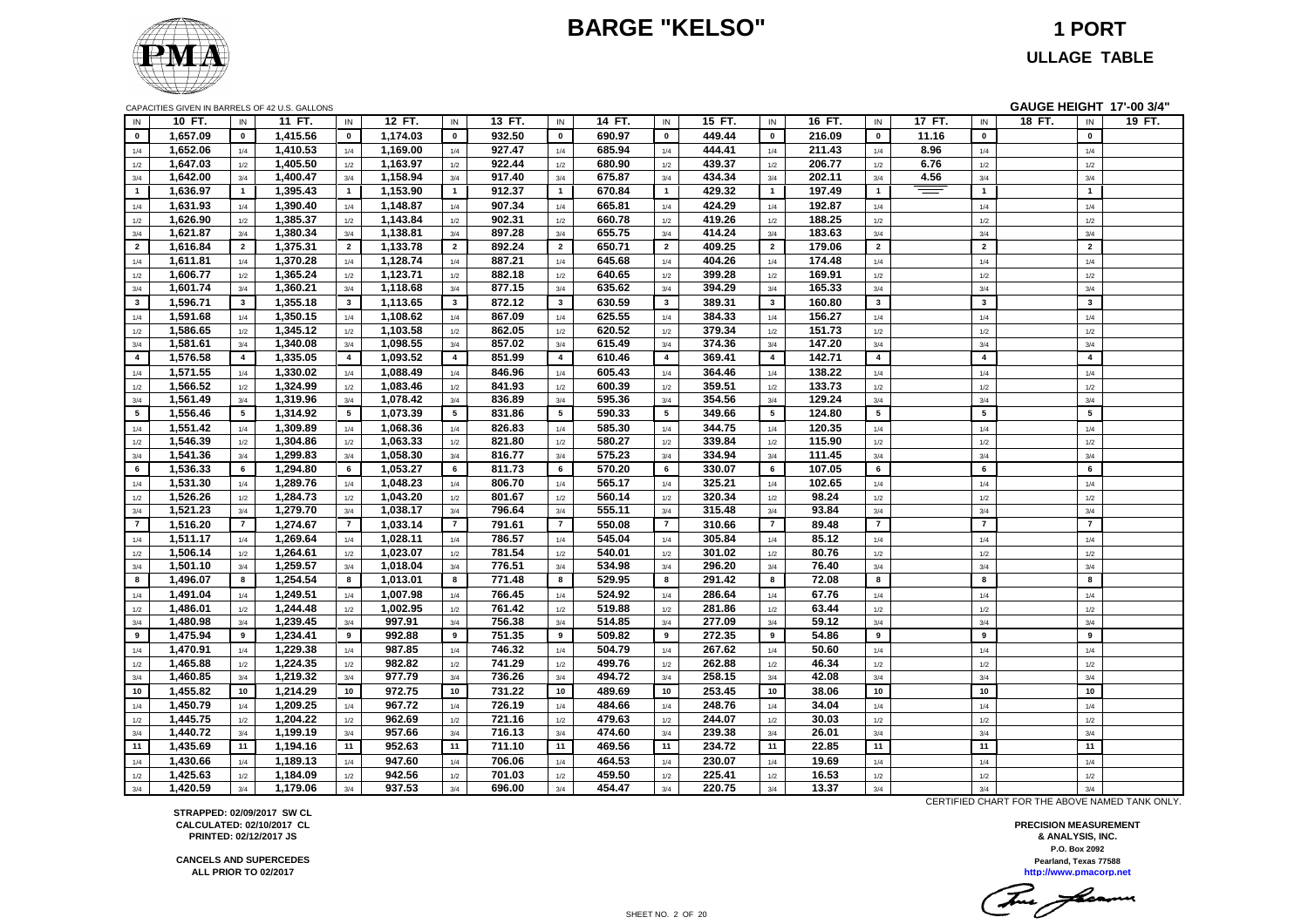## **BARGE "KELSO" 1 STBD**

**ULLAGE TABLE**

|  | CAPACITIES GIVEN IN BARRELS OF 42 U.S. GALLONS |  |
|--|------------------------------------------------|--|
|--|------------------------------------------------|--|

|                         |       |                       | CAPACITIES GIVEN IN BARRELS OF 42 U.S. GALLONS |                         |                         |          |                         |                      |                         |                      |                       |                      |                         |                      |                         |                      |                       | GAUGE HEIGHT 17'-01 1/2" |
|-------------------------|-------|-----------------------|------------------------------------------------|-------------------------|-------------------------|----------|-------------------------|----------------------|-------------------------|----------------------|-----------------------|----------------------|-------------------------|----------------------|-------------------------|----------------------|-----------------------|--------------------------|
| IN                      | 0 FT. | IN                    | 1 FT.                                          | IN                      | 2 FT.<br>IN             | 3 FT.    | IN                      | 4 FT.                | IN                      | 5 FT.                | IN                    | 6 FT.                | IN                      | 7 FT.                | IN                      | 8 FT.                | IN                    | 9 FT.                    |
| $\bf{0}$                |       | $\mathbf 0$           |                                                | $\mathbf{0}$            | $\pmb{0}$               |          | $\mathbf{0}$            | 3,113.23             | $\mathbf 0$             | 2,880.48             | $\pmb{0}$             | 2,639.58             | $\mathbf 0$             | 2,398.16             | $\pmb{0}$               | 2,156.75             | $\mathbf 0$           | 1,915.35                 |
| 1/4                     |       | 1/4                   |                                                | 1/4                     | 1/4                     |          | 1/4                     | 3,109.59             | 1/4                     | 2,875.47             | 1/4                   | 2,634.55             | 1/4                     | 2,393.13             | 1/4                     | 2,151.72             | 1/4                   | 1,910.32                 |
| 1/2                     |       | $1/2$                 |                                                | 1/2                     | 1/2                     |          | 1/2                     | 3,105.95             | 1/2                     | 2,870.46             | 1/2                   | 2,629.52             | 1/2                     | 2,388.11             | 1/2                     | 2,146.69             | 1/2                   | 1,905.29                 |
| 3/4                     |       | 3/4                   |                                                | 3/4                     | 3/4                     |          | 3/4                     | 3,101.83             | 3/4                     | 2,865.44             | 3/4                   | 2,624.49             | 3/4                     | 2,383.08             | 3/4                     | 2,141.66             | 3/4                   | 1,900.25                 |
| $\overline{1}$          |       | $\mathbf{1}$          |                                                | $\mathbf{1}$            | $\mathbf{1}$            |          | $\mathbf{1}$            | 3,097.71             | $\mathbf{1}$            | 2,860.43             | $\mathbf{1}$          | 2,619.46             | $\mathbf{1}$            | 2,378.05             | $\overline{1}$          | 2,136.64             | $\mathbf{1}$          | 1,895.22                 |
| 1/4                     |       | 1/4                   |                                                | 1/4                     | 1/4                     |          | 1/4                     | 3,093.59             | 1/4                     | 2,855.41             | 1/4                   | 2,614.43             | 1/4                     | 2,373.02             | 1/4                     | 2,131.61             | 1/4                   | 1,890.19                 |
| 1/2                     |       | 1/2                   |                                                | 1/2                     | 1/2                     |          | 1/2                     | 3,089.48             | 1/2                     | 2,850.40             | 1/2                   | 2,609.40             | 1/2                     | 2,367.99             | 1/2                     | 2,126.58             | 1/2                   | 1,885.16                 |
| 3/4                     |       | 3/4                   |                                                | 3/4                     | 3/4                     |          | 3/4                     | 3,084.88             | 3/4                     | 2,845.38             | 3/4                   | 2,604.37             | 3/4                     | 2,362.96             | 3/4                     | 2,121.55             | 3/4                   | 1,880.13                 |
| $\overline{2}$          |       | $\overline{2}$        |                                                | $\overline{2}$          | $\overline{2}$          |          | $\overline{2}$          | 3,080.28             | $\overline{2}$          | 2,840.37             | $\overline{2}$        | 2,599.34             | $\overline{2}$          | 2,357.93             | $\overline{2}$          | 2,116.52             | $\overline{2}$        | 1,875.09                 |
| 1/4                     |       | 1/4                   |                                                | 1/4                     | 1/4                     |          | 1/4                     | 3,075.68             | 1/4                     | 2,835.36             | 1/4                   | 2,594.31             | 1/4                     | 2,352.90             | 1/4                     | 2,111.49             | 1/4                   | 1,870.06                 |
| 1/2                     |       | 1/2                   |                                                | 1/2                     | 1/2                     |          | 1/2                     | 3,071.09             | 1/2                     | 2,830.34             | 1/2                   | 2,589.28             | 1/2                     | 2,347.87             | 1/2                     | 2,106.46             | 1/2                   | 1,865.03                 |
| 3/4                     |       | 3/4                   |                                                | 3/4                     | 3/4                     |          | 3/4                     | 3,066.07             | 3/4                     | 2,825.33             | 3/4                   | 2,584.25             | 3/4                     | 2,342.84             | 3/4                     | 2,101.43             | 3/4                   | 1,860.00                 |
| $\mathbf{3}$            |       | $\mathbf{3}$          |                                                | $\mathbf{3}$            | $\mathbf{3}$            |          | $\mathbf{3}$            | 3,061.05             | $\mathbf{3}$            | 2,820.31             | 3                     | 2,579.22             | $\mathbf{3}$            | 2,337.81             | $\overline{\mathbf{3}}$ | 2,096.40             | $\mathbf{3}$          | 1,854.97                 |
| 1/4                     |       | 1/4                   |                                                | 1/4                     | 1/4                     |          | 1/4                     | 3,056.03             | 1/4                     | 2,815.30             | 1/4                   | 2,574.19             | 1/4                     | 2,332.78             | 1/4                     | 2,091.37             | 1/4                   | 1,849.93                 |
| 1/2                     |       | 1/2                   |                                                | 1/2                     | 1/2                     |          | 1/2                     | 3,051.02             | 1/2                     | 2,810.28             | 1/2                   | 2,569.16             | 1/2                     | 2,327.75             | 1/2                     | 2,086.34             | 1/2                   | 1,844.90                 |
| 3/4                     |       | 3/4                   |                                                | 3/4                     | 3/4                     |          | 3/4                     | 3,046.00             | 3/4                     | 2,805.27             | 3/4                   | 2,564.13             | 3/4                     | 2,322.72             | 3/4                     | 2,081.31             | 3/4                   | 1,839.87                 |
| $\overline{4}$          |       | $\overline{4}$        |                                                | $\overline{\mathbf{4}}$ | $\overline{\mathbf{4}}$ |          | $\overline{\mathbf{4}}$ | 3,040.98             | $\overline{\mathbf{4}}$ | 2,800.26             | $\overline{4}$        | 2,559.10             | $\overline{4}$          | 2,317.69             | $\overline{4}$          | 2,076.28             | $\overline{4}$        | 1,834.84                 |
| 1/4                     |       | 1/4                   |                                                | 1/4                     | 1/4                     |          | 1/4                     | 3,035.97             | 1/4                     | 2,795.24             | 1/4                   | 2,554.08             | 1/4                     | 2,312.66             | 1/4                     | 2,071.25             | 1/4                   | 1,829.81                 |
| 1/2                     |       | 1/2                   |                                                | 1/2                     | 1/2                     |          | 1/2                     | 3,030.95             | 1/2                     | 2,790.23             | 1/2                   | 2,549.05             | 1/2                     | 2,307.63             | 1/2                     | 2,066.22             | 1/2                   | 1,824.77                 |
| 3/4                     |       | 3/4                   |                                                | 3/4                     | 3/4                     |          | 3/4                     | 3,025.93             | 3/4                     | 2,785.21             | 3/4                   | 2,544.02             | 3/4                     | 2,302.61             | 3/4                     | 2,061.19             | 3/4                   | 1,819.74                 |
| 5                       |       | 5                     |                                                | 5                       | $5\overline{5}$         |          | 5                       | 3,020.92             | $5\phantom{.0}$         | 2,780.20             | 5                     | 2,538.99             | 5                       | 2,297.58             | 5                       | 2,056.16             | $5^{\circ}$           | 1,814.71                 |
| 1/4                     |       | 1/4                   |                                                | 1/4                     | 1/4                     |          | 1/4                     | 3,015.90             | 1/4                     | 2,775.18             | 1/4                   | 2,533.96             | 1/4                     | 2,292.55             | 1/4                     | 2,051.14             | 1/4                   | 1,809.68                 |
| $1/2$                   |       | 1/2                   |                                                | 1/2                     | 1/2                     |          | 1/2                     | 3,010.88             | 1/2                     | 2,770.17             | $1/2\,$               | 2,528.93             | 1/2                     | 2,287.52             | 1/2                     | 2,046.11             | 1/2                   | 1,804.65                 |
| 3/4                     |       | 3/4                   |                                                | 3/4                     | 3/4                     |          | 3/4                     | 3,005.87             | 3/4                     | 2,765.16             | 3/4                   | 2,523.90             | 3/4                     | 2,282.49             | 3/4                     | 2,041.08             | 3/4                   | 1,799.61                 |
| 6                       |       | 6                     |                                                | 6                       | 6                       |          | 6                       | 3,000.85             | 6                       | 2,760.14             | 6                     | 2,518.87             | 6                       | 2,277.46             | 6                       | 2,036.05             | 6                     | 1,794.58                 |
|                         |       |                       |                                                |                         |                         |          |                         | 2,995.83             |                         | 2,755.13             |                       | 2,513.84             |                         | 2,272.43             |                         | 2,031.02             |                       | 1,789.55                 |
| 1/4                     |       | 1/4                   |                                                | 1/4                     | 1/4                     |          | 1/4                     |                      | 1/4                     |                      | 1/4                   |                      | 1/4                     |                      | 1/4                     |                      | 1/4                   |                          |
| 1/2                     |       | 1/2                   |                                                | 1/2                     | 1/2                     |          | 1/2                     | 2,990.82             | 1/2                     | 2,750.11             | 1/2                   | 2,508.81             | 1/2                     | 2,267.40             | 1/2                     | 2,025.99             | 1/2                   | 1,784.52                 |
| $3/4$<br>$\overline{7}$ |       | 3/4<br>$\overline{7}$ |                                                | 3/4<br>$\overline{7}$   | 3/4<br>$\overline{7}$   |          | 3/4<br>$\overline{7}$   | 2,985.80<br>2.980.78 | 3/4<br>$\overline{7}$   | 2,745.10<br>2,740.08 | 3/4<br>$\overline{7}$ | 2,503.78<br>2.498.75 | $3/4$<br>$\overline{7}$ | 2,262.37<br>2.257.34 | 3/4<br>$\overline{7}$   | 2,020.96<br>2.015.93 | 3/4<br>$\overline{7}$ | 1,779.49<br>1,774.45     |
|                         |       |                       |                                                |                         |                         |          |                         |                      |                         |                      |                       |                      |                         |                      |                         |                      |                       |                          |
| 1/4                     |       | 1/4                   |                                                | 1/4                     | 1/4                     |          | 1/4                     | 2,975.77             | 1/4                     | 2,735.07             | 1/4                   | 2,493.72             | 1/4                     | 2,252.31             | 1/4                     | 2,010.90             | 1/4                   | 1,769.42                 |
| 1/2                     |       | 1/2                   |                                                | 1/2                     | 1/2                     |          | 1/2                     | 2,970.75             | 1/2                     | 2,730.06             | 1/2                   | 2,488.69             | 1/2                     | 2,247.28             | 1/2                     | 2,005.87             | 1/2                   | 1,764.39                 |
| 3/4                     |       | 3/4                   |                                                | 3/4                     | 3/4                     |          | 3/4                     | 2,965.73             | 3/4                     | 2,725.04             | 3/4                   | 2,483.66             | 3/4                     | 2,242.25             | 3/4                     | 2,000.84             | 3/4                   | 1,759.36                 |
| 8                       |       | 8                     |                                                | 8                       | 8                       |          | 8                       | 2,960.72             | 8                       | 2,720.02             | 8                     | 2,478.63             | 8                       | 2,237.22             | 8                       | 1,995.81             | 8                     | 1,754.33                 |
| 1/4                     |       | 1/4                   |                                                | 1/4                     | 1/4                     |          | 1/4                     | 2,955.70             | 1/4                     | 2,715.00             | 1/4                   | 2,473.60             | 1/4                     | 2,232.19             | 1/4                     | 1,990.78             | 1/4                   | 1,749.29                 |
| 1/2                     |       | 1/2                   |                                                | 1/2                     | 1/2                     |          | 1/2                     | 2,950.68             | 1/2                     | 2,709.99             | 1/2                   | 2,468.58             | 1/2                     | 2,227.16             | 1/2                     | 1,985.75             | 1/2                   | 1,744.26                 |
| 3/4                     |       | 3/4                   |                                                | 3/4                     | 3/4                     |          | 3/4                     | 2,945.67             | 3/4                     | 2,704.96             | 3/4                   | 2,463.55             | 3/4                     | 2,222.13             | 3/4                     | 1,980.72             | 3/4                   | 1,739.23                 |
| 9                       |       | 9                     |                                                | $\overline{9}$          | 9                       |          | 9                       | 2,940.66             | 9                       | 2,699.93             | 9                     | 2,458.52             | 9                       | 2,217.11             | 9                       | 1,975.69             | 9                     | 1,734.20                 |
| 1/4                     |       | 1/4                   |                                                | 1/4                     | 1/4                     |          | 1/4                     | 2,935.64             | 1/4                     | 2,694.90             | 1/4                   | 2,453.49             | 1/4                     | 2,212.08             | 1/4                     | 1,970.66             | 1/4                   | 1,729.17                 |
| 1/2                     |       | 1/2                   |                                                | 1/2                     | 1/2                     |          | 1/2                     | 2.930.63             | 1/2                     | 2.689.87             | 1/2                   | 2.448.46             | 1/2                     | 2.207.05             | 1/2                     | 1.965.64             | 1/2                   | 1.724.13                 |
| 3/4                     |       | 3/4                   |                                                | 3/4                     | 3/4                     | 3,141.19 | 3/4                     | 2,925.61             | 3/4                     | 2,684.84             | 3/4                   | 2,443.43             | 3/4                     | 2,202.02             | 3/4                     | 1,960.61             | 3/4                   | 1,719.10                 |
| 10                      |       | 10                    |                                                | 10                      | 10                      | 3,138.51 | 10                      | 2,920.60             | 10                      | 2,679.81             | 10                    | 2,438.40             | 10                      | 2,196.99             | 10                      | 1,955.58             | 10                    | 1,714.07                 |
| 1/4                     |       | 1/4                   |                                                | 1/4                     | 1/4                     | 3,135.83 | 1/4                     | 2,915.58             | 1/4                     | 2,674.78             | 1/4                   | 2,433.37             | 1/4                     | 2,191.96             | 1/4                     | 1,950.55             | 1/4                   | 1,709.04                 |
| 1/2                     |       | 1/2                   |                                                | 1/2                     | 1/2                     | 3,133.15 | 1/2                     | 2,910.57             | 1/2                     | 2,669.75             | $1/2$                 | 2,428.34             | 1/2                     | 2,186.93             | 1/2                     | 1,945.52             | 1/2                   | 1,704.01                 |
| 3/4                     |       | 3/4                   |                                                | 3/4                     | 3/4                     | 3,129.99 | 3/4                     | 2,905.56             | 3/4                     | 2,664.72             | 3/4                   | 2,423.31             | 3/4                     | 2,181.90             | 3/4                     | 1,940.49             | 3/4                   | 1,698.97                 |
| 11                      |       | 11                    |                                                | 11                      | 11                      | 3,126.83 | 11                      | 2,900.54             | 11                      | 2,659.69             | 11                    | 2,418.28             | 11                      | 2,176.87             | 11                      | 1,935.47             | 11                    | 1,693.94                 |
| 1/4                     |       | 1/4                   |                                                | 1/4                     | 1/4                     | 3,123.67 | 1/4                     | 2,895.53             | 1/4                     | 2,654.66             | 1/4                   | 2,413.25             | 1/4                     | 2,171.84             | 1/4                     | 1,930.44             | 1/4                   | 1,688.91                 |
| $1/2$                   |       | 1/2                   |                                                | 1/2                     | 1/2                     | 3,120.51 | 1/2                     | 2,890.51             | 1/2                     | 2,649.63             | 1/2                   | 2,408.22             | 1/2                     | 2,166.81             | 1/2                     | 1,925.41             | 1/2                   | 1,683.88                 |
| 3/4                     |       | 3/4                   |                                                | 3/4                     | 3/4                     | 3,116.87 | 3/4                     | 2,885.50             | 3/4                     | 2,644.60             | 3/4                   | 2,403.19             | 3/4                     | 2,161.78             | 3/4                     | 1,920.38             | 3/4                   | 1,678.85                 |

**BARGE STRAPPED AND COMPUTED IN ACCORDANCE WITH MPMS CHAPTER 2.7. CAPACITY TABLE ONLY APPLIES WHEN BARGE IS ON EVEN KEEL. CAPACITY TABLE EXTENDS TO EXTREME HEIGHT OF TANK. CAPACITY TABLE ONLY APPLIES TO ULLAGE GAUGES TAKEN TO TOP LIP OF THE "HERMETIC" VALVE. GAUGE POINT: (HERMETIC) LOCATED 14'-06" OFF CENTERLINE AND 24'-03" FORWARD OF AFT BULKHEAD.** CERTIFIED CHART FOR THE ABOVE NAMED TANK ONLY.

The fame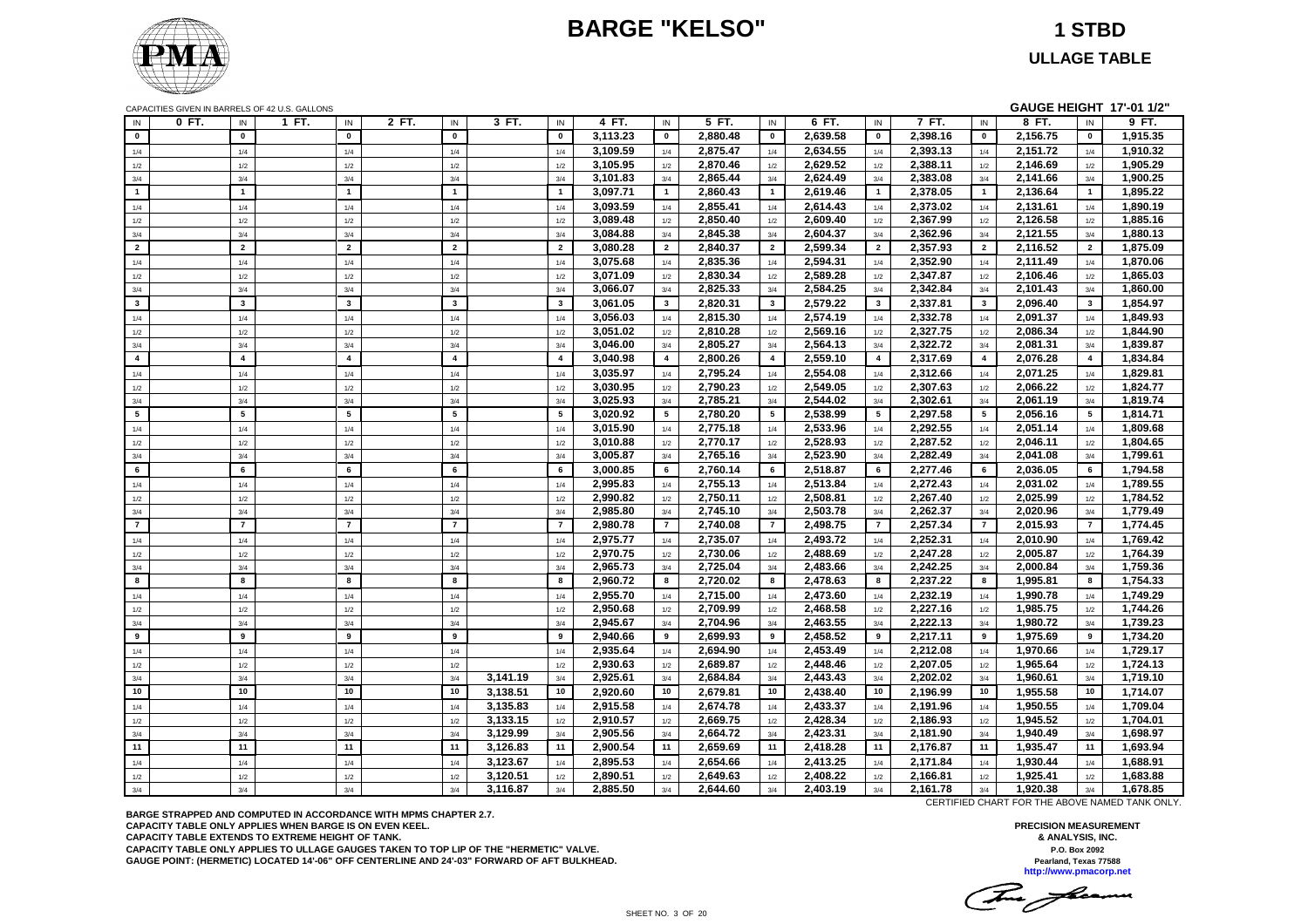### **BARGE "KELSO" 1 STBD**



**ULLAGE TABLE**

|                | CAPACITIES GIVEN IN BARRELS OF 42 U.S. GALLONS |                |          |                  |          |                |        |                 |        |                |        |                |        |                |        |                | GAUGE HEIGHT 17'-01 1/2" |                |        |
|----------------|------------------------------------------------|----------------|----------|------------------|----------|----------------|--------|-----------------|--------|----------------|--------|----------------|--------|----------------|--------|----------------|--------------------------|----------------|--------|
| IN             | 10 FT.                                         | IN             | 11 FT.   | IN               | 12 FT.   | IN             | 13 FT. | IN              | 14 FT. | IN             | 15 FT. | IN             | 16 FT. | IN             | 17 FT. | IN             | 18 FT.                   | IN             | 19 FT. |
| $\bf{0}$       | 1,673.81                                       | $\mathbf 0$    | 1,432.28 | $\mathbf 0$      | 1,190.74 | $\mathbf 0$    | 949.21 | $\mathbf 0$     | 707.67 | $\mathbf 0$    | 466.13 | $\mathbf{0}$   | 230.14 | $\mathbf 0$    | 19.69  | $\mathbf{0}$   |                          | $\pmb{0}$      |        |
| $1/4$          | 1,668.78                                       | 1/4            | 1,427.25 | 1/4              | 1,185.71 | 1/4            | 944.17 | 1/4             | 702.64 | 1/4            | 461.10 | 1/4            | 225.45 | 1/4            | 16.53  | 1/4            |                          | 1/4            |        |
| 1/2            | 1,663.75                                       | $1/2$          | 1,422.21 | 1/2              | 1,180.68 | 1/2            | 939.14 | 1/2             | 697.61 | 1/2            | 456.07 | 1/2            | 220.76 | 1/2            | 13.37  | 1/2            |                          | $1/2$          |        |
| 3/4            | 1,658.72                                       | 3/4            | 1,417.18 | 3/4              | 1,175.65 | 3/4            | 934.11 | 3/4             | 692.57 | 3/4            | 451.04 | 3/4            | 216.09 | 3/4            | 11.17  | 3/4            |                          | 3/4            |        |
| $\overline{1}$ | 1,653.69                                       | $\overline{1}$ | 1,412.15 | $\overline{1}$   | 1,170.61 | $\overline{1}$ | 929.08 | $\mathbf{1}$    | 687.54 | $\overline{1}$ | 446.01 | $\mathbf{1}$   | 211.43 | $\mathbf{1}$   | 8.96   | $\mathbf{1}$   |                          | $\mathbf{1}$   |        |
| 1/4            | 1,648.65                                       | 1/4            | 1,407.12 | 1/4              | 1,165.58 | 1/4            | 924.05 | 1/4             | 682.51 | 1/4            | 440.97 | 1/4            | 206.77 | 1/4            | 6.76   | 1/4            |                          | 1/4            |        |
| 1/2            | 1,643.62                                       | $1/2$          | 1,402.09 | $1/2$            | 1,160.55 | 1/2            | 919.01 | 1/2             | 677.48 | 1/2            | 435.94 | 1/2            | 202.11 | 1/2            | 4.56   | 1/2            |                          | $1/2$          |        |
| 3/4            | 1,638.59                                       | 3/4            | 1,397.05 | 3/4              | 1,155.52 | 3/4            | 913.98 | 3/4             | 672.45 | 3/4            | 430.91 | 3/4            | 197.49 | 3/4            | $=$    | 3/4            |                          | 3/4            |        |
| $\overline{2}$ | 1,633.56                                       | $\overline{2}$ | 1,392.02 | $\overline{2}$   | 1,150.49 | $\overline{2}$ | 908.95 | $\overline{2}$  | 667.41 | $\overline{2}$ | 425.88 | $\overline{2}$ | 192.87 | $\overline{2}$ |        | $\overline{2}$ |                          | $\overline{2}$ |        |
| 1/4            | 1,628.53                                       | 1/4            | 1,386.99 | 1/4              | 1,145.45 | 1/4            | 903.92 | 1/4             | 662.38 | 1/4            | 420.85 | 1/4            | 188.25 | 1/4            |        | 1/4            |                          | 1/4            |        |
| 1/2            | 1,623.49                                       | 1/2            | 1,381.96 | 1/2              | 1,140.42 | 1/2            | 898.89 | 1/2             | 657.35 | 1/2            | 415.82 | 1/2            | 183.64 | 1/2            |        | 1/2            |                          | 1/2            |        |
| 3/4            | 1,618.46                                       | 3/4            | 1,376.93 | 3/4              | 1,135.39 | 3/4            | 893.85 | 3/4             | 652.32 | 3/4            | 410.79 | 3/4            | 179.06 | 3/4            |        | 3/4            |                          | 3/4            |        |
| $\mathbf{3}$   | 1,613.43                                       | $\mathbf{3}$   | 1,371.89 | $\mathbf{3}$     | 1,130.36 | $\mathbf{3}$   | 888.82 | $\mathbf{3}$    | 647.29 | $\mathbf{3}$   | 405.76 | $\mathbf{3}$   | 174.48 | $\mathbf{3}$   |        | $\mathbf{3}$   |                          | $\mathbf{3}$   |        |
| 1/4            | 1,608.40                                       | 1/4            | 1,366.86 | 1/4              | 1,125.33 | 1/4            | 883.79 | 1/4             | 642.25 | 1/4            | 400.74 | 1/4            | 169.91 | 1/4            |        | 1/4            |                          | 1/4            |        |
| $1/2\,$        | 1,603.37                                       | 1/2            | 1,361.83 | 1/2              | 1,120.29 | 1/2            | 878.76 | 1/2             | 637.22 | 1/2            | 395.71 | 1/2            | 165.33 | 1/2            |        | 1/2            |                          | 1/2            |        |
| 3/4            | 1,598.33                                       | 3/4            | 1,356.80 | $3/4$            | 1,115.26 | 3/4            | 873.73 | 3/4             | 632.19 | 3/4            | 390.69 | 3/4            | 160.80 | 3/4            |        | 3/4            |                          | 3/4            |        |
| $\overline{4}$ | 1,593.30                                       | $\overline{4}$ | 1,351.77 | $\overline{4}$   | 1,110.23 | $\overline{4}$ | 868.69 | $\overline{4}$  | 627.16 | $\overline{4}$ | 385.67 | $\overline{4}$ | 156.27 | $\overline{4}$ |        | $\overline{4}$ |                          | $\overline{4}$ |        |
| 1/4            | 1,588.27                                       | 1/4            | 1,346.73 | 1/4              | 1,105.20 | 1/4            | 863.66 | 1/4             | 622.13 | 1/4            | 380.64 | 1/4            | 151.73 | 1/4            |        | 1/4            |                          | 1/4            |        |
| 1/2            | 1,583.24                                       | 1/2            | 1,341.70 | 1/2              | 1,100.17 | 1/2            | 858.63 | 1/2             | 617.09 | 1/2            | 375.62 | 1/2            | 147.20 | 1/2            |        | 1/2            |                          | 1/2            |        |
| 3/4            | 1,578.21                                       | 3/4            | 1,336.67 | $3/4$            | 1,095.13 | 3/4            | 853.60 | 3/4             | 612.06 | 3/4            | 370.63 | 3/4            | 142.71 | 3/4            |        | 3/4            |                          | 3/4            |        |
| 5              | 1,573.17                                       | 5              | 1,331.64 | 5                | 1,090.10 | 5              | 848.57 | $5\overline{5}$ | 607.03 | 5              | 365.64 | 5              | 138.22 | 5              |        | $5\phantom{a}$ |                          | $5\phantom{a}$ |        |
| 1/4            | 1,568.14                                       | 1/4            | 1,326.61 | 1/4              | 1,085.07 | 1/4            | 843.53 | 1/4             | 602.00 | 1/4            | 360.65 | 1/4            | 133.73 | 1/4            |        | 1/4            |                          | 1/4            |        |
| 1/2            | 1,563.11                                       | 1/2            | 1,321.57 | 1/2              | 1,080.04 | 1/2            | 838.50 | 1/2             | 596.97 | 1/2            | 355.66 | 1/2            | 129.24 | 1/2            |        | 1/2            |                          | 1/2            |        |
| 3/4            | 1,558.08                                       | 3/4            | 1,316.54 | 3/4              | 1,075.01 | 3/4            | 833.47 | 3/4             | 591.93 | 3/4            | 350.72 | 3/4            | 124.80 | 3/4            |        | 3/4            |                          | 3/4            |        |
| 6              | 1,553.05                                       | 6              | 1,311.51 | 6                | 1,069.97 | 6              | 828.44 | 6               | 586.90 | 6              | 345.77 | 6              | 120.35 | 6              |        | 6              |                          | 6              |        |
| 1/4            | 1,548.01                                       | 1/4            | 1,306.48 | 1/4              | 1,064.94 | 1/4            | 823.41 | 1/4             | 581.87 | 1/4            | 340.82 | 1/4            | 115.90 | 1/4            |        | 1/4            |                          | 1/4            |        |
| 1/2            | 1,542.98                                       | 1/2            | 1,301.45 | 1/2              | 1,059.91 | 1/2            | 818.37 | 1/2             | 576.84 | 1/2            | 335.88 | 1/2            | 111.46 | 1/2            |        | 1/2            |                          | 1/2            |        |
| 3/4            | 1,537.95                                       | 3/4            | 1,296.41 | $3/4$            | 1,054.88 | 3/4            | 813.34 | $3/4$           | 571.81 | $3/4$          | 330.97 | $3/4$          | 107.05 | 3/4            |        | 3/4            |                          | 3/4            |        |
| $\overline{7}$ | 1,532.92                                       | $\overline{7}$ | 1,291.38 | $\overline{7}$   | 1,049.85 | $\overline{7}$ | 808.31 | $\overline{7}$  | 566.77 | $\overline{7}$ | 326.07 | $\overline{7}$ | 102.65 | $\overline{7}$ |        | $\overline{7}$ |                          | $\overline{7}$ |        |
| 1/4            | 1,527.89                                       | 1/4            | 1,286.35 | 1/4              | 1,044.81 | 1/4            | 803.28 | 1/4             | 561.74 | 1/4            | 321.17 | 1/4            | 98.24  | 1/4            |        | 1/4            |                          | 1/4            |        |
| 1/2            | 1,522.85                                       | 1/2            | 1,281.32 | 1/2              | 1,039.78 | 1/2            | 798.25 | 1/2             | 556.71 | 1/2            | 316.26 | 1/2            | 93.84  | 1/2            |        | 1/2            |                          | 1/2            |        |
| 3/4            | 1,517.82                                       | 3/4            | 1,276.29 | $3/4$            | 1,034.75 | 3/4            | 793.21 | 3/4             | 551.68 | 3/4            | 311.40 | 3/4            | 89.48  | 3/4            |        | 3/4            |                          | 3/4            |        |
| 8              | 1,512.79                                       | 8              | 1,271.25 | 8                | 1,029.72 | 8              | 788.18 | 8               | 546.65 | 8              | 306.54 | 8              | 85.12  | 8              |        | 8              |                          | 8              |        |
| 1/4            | 1,507.76                                       | 1/4            | 1,266.22 | 1/4              | 1,024.69 | 1/4            | 783.15 | 1/4             | 541.61 | 1/4            | 301.68 | 1/4            | 80.76  | 1/4            |        | 1/4            |                          | 1/4            |        |
| 1/2            | 1,502.73                                       | 1/2            | 1,261.19 | 1/2              | 1,019.65 | 1/2            | 778.12 | 1/2             | 536.58 | 1/2            | 296.82 | 1/2            | 76.40  | 1/2            |        | 1/2            |                          | 1/2            |        |
| 3/4            | 1,497.69                                       | 3/4            | 1,256.16 | 3/4              | 1,014.62 | 3/4            | 773.09 | 3/4             | 531.55 | 3/4            | 292.00 | 3/4            | 72.08  | 3/4            |        | 3/4            |                          | 3/4            |        |
| 9              | 1,492.66                                       | 9              | 1,251.13 | $\boldsymbol{9}$ | 1,009.59 | 9              | 768.05 | 9               | 526.52 | 9              | 287.18 | 9              | 67.76  | 9              |        | 9              |                          | 9              |        |
| 1/4            | 1,487.63                                       | 1/4            | 1,246.09 | 1/4              | 1,004.56 | 1/4            | 763.02 | 1/4             | 521.49 | 1/4            | 282.36 | 1/4            | 63.44  | 1/4            |        | 1/4            |                          | 1/4            |        |
| 1/2            | 1,482.60                                       | 1/2            | 1,241.06 | 1/2              | 999.53   | 1/2            | 757.99 | 1/2             | 516.45 | 1/2            | 277.55 | 1/2            | 59.12  | 1/2            |        | 1/2            |                          | 1/2            |        |
| 3/4            | 1,477.57                                       | 3/4            | 1,236.03 | 3/4              | 994.49   | 3/4            | 752.96 | 3/4             | 511.42 | 3/4            | 272.77 | 3/4            | 54.86  | 3/4            |        | 3/4            |                          | 3/4            |        |
| 10             | 1,472.53                                       | 10             | 1,231.00 | 10               | 989.46   | 10             | 747.93 | 10              | 506.39 | 10             | 268.00 | 10             | 50.60  | 10             |        | 10             |                          | 10             |        |
| 1/4            | 1,467.50                                       | 1/4            | 1,225.97 | 1/4              | 984.43   | 1/4            | 742.89 | 1/4             | 501.36 | 1/4            | 263.22 | 1/4            | 46.34  | 1/4            |        | 1/4            |                          | 1/4            |        |
| 1/2            | 1,462.47                                       | 1/2            | 1,220.93 | 1/2              | 979.40   | 1/2            | 737.86 | 1/2             | 496.33 | 1/2            | 258.45 | 1/2            | 42.08  | 1/2            |        | 1/2            |                          | 1/2            |        |
| 3/4            | 1,457.44                                       | 3/4            | 1,215.90 | 3/4              | 974.37   | 3/4            | 732.83 | 3/4             | 491.29 | 3/4            | 253.72 | 3/4            | 38.06  | 3/4            |        | 3/4            |                          | 3/4            |        |
| 11             | 1,452.41                                       | 11             | 1,210.87 | 11               | 969.33   | 11             | 727.80 | 11              | 486.26 | 11             | 248.98 | 11             | 34.04  | 11             |        | 11             |                          | 11             |        |
| 1/4            | 1,447.37                                       | 1/4            | 1,205.84 | 1/4              | 964.30   | 1/4            | 722.77 | 1/4             | 481.23 | 1/4            | 244.25 | 1/4            | 30.03  | 1/4            |        | 1/4            |                          | 1/4            |        |
| $1/2$          | 1,442.34                                       | 1/2            | 1,200.81 | 1/2              | 959.27   | 1/2            | 717.73 | 1/2             | 476.20 | 1/2            | 239.52 | 1/2            | 26.01  | 1/2            |        | 1/2            |                          | 1/2            |        |
| 3/4            | 1,437.31                                       | 3/4            | 1,195.77 | 3/4              | 954.24   | 3/4            | 712.70 | 3/4             | 471.17 | 3/4            | 234.83 | 3/4            | 22.85  | 3/4            |        | 3/4            |                          | 3/4            |        |

**STRAPPED: 02/09/2017 SW CL CALCULATED: 02/10/2017 CL PRINTED: 02/12/2017 JS**

**CANCELS AND SUPERCEDES ALL PRIOR TO 02/2017**

CERTIFIED CHART FOR THE ABOVE NAMED TANK ONLY.

Tomas facerme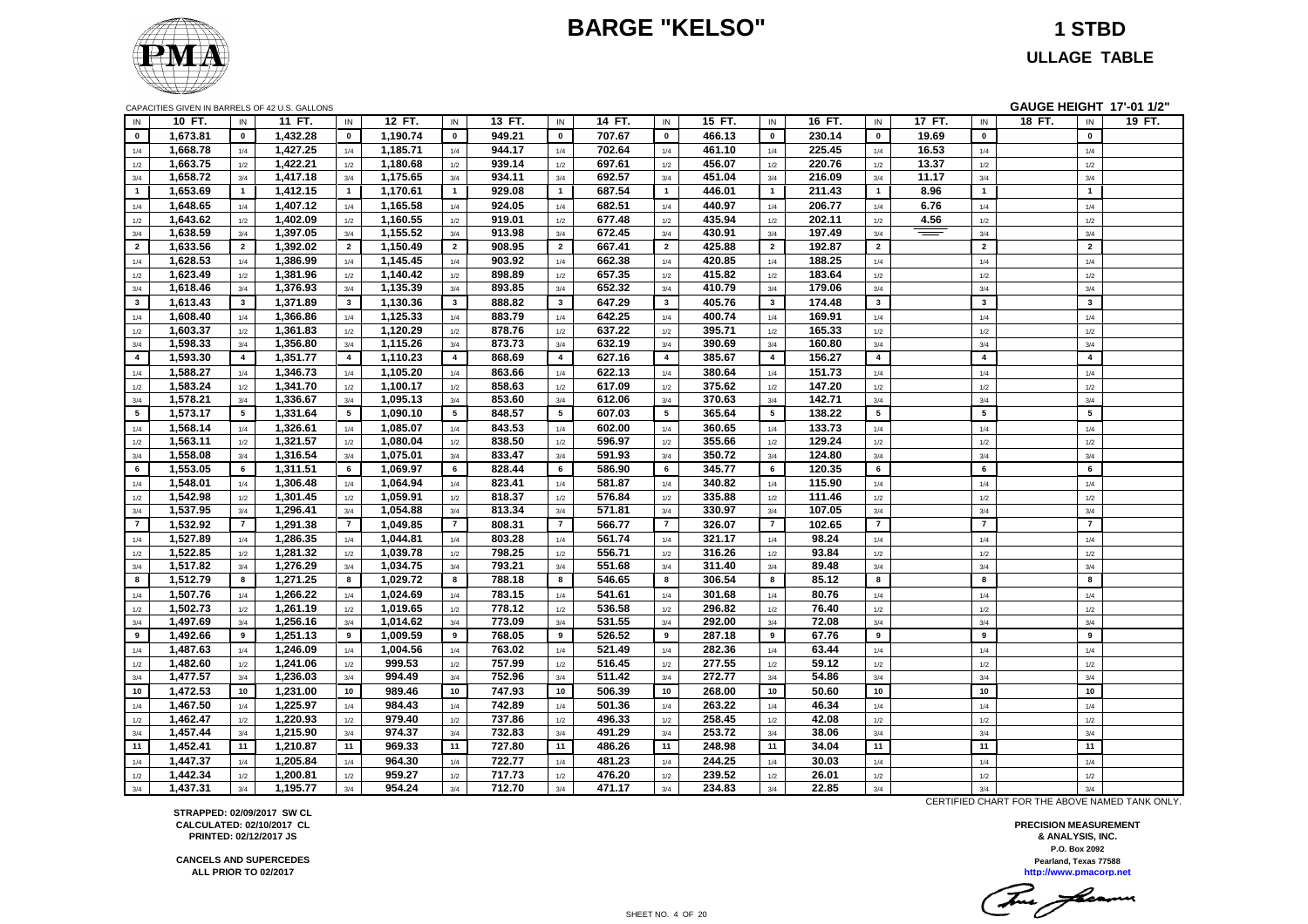## **BARGE "KELSO" 2 PORT**



# **ULLAGE TABLE**

|                         |       |                         | CAPACITIES GIVEN IN BARRELS OF 42 U.S. GALLONS |                         |       |                         |          |                         |          |                 |          |                |          |                         |          |                | GAUGE HEIGHT 17'-00 3/4" |                |                      |
|-------------------------|-------|-------------------------|------------------------------------------------|-------------------------|-------|-------------------------|----------|-------------------------|----------|-----------------|----------|----------------|----------|-------------------------|----------|----------------|--------------------------|----------------|----------------------|
| IN                      | 0 FT. | IN                      | 1 FT.                                          | IN                      | 2 FT. | IN                      | 3 FT.    | IN                      | 4 FT.    | IN              | 5 FT.    | IN             | 6 FT.    | $\mathsf{IN}$           | 7 FT.    | IN             | 8 FT.                    | IN             | 9 FT.                |
| $\mathbf{0}$            |       | $\mathbf{0}$            |                                                | $\mathbf{0}$            |       | $\mathbf{0}$            |          | $\mathbf{0}$            | 3,569.57 | $\mathbf{0}$    | 3,300.95 | $\mathbf 0$    | 3,027.18 | $\mathbf 0$             | 2,752.94 | $\mathbf 0$    | 2,478.70                 | $\mathbf{0}$   | 2,204.44             |
| 1/4                     |       | 1/4                     |                                                | 1/4                     |       | 1/4                     |          | 1/4                     | 3,564.89 | 1/4             | 3,295.26 | 1/4            | 3,021.46 | 1/4                     | 2,747.22 | 1/4            | 2,472.99                 | 1/4            | 2,198.72             |
| 1/2                     |       | 1/2                     |                                                | 1/2                     |       | 1/2                     |          | 1/2                     | 3,560.21 | 1/2             | 3,289.56 | 1/2            | 3,015.75 | 1/2                     | 2,741.51 | 1/2            | 2,467.27                 | 1/2            | 2,193.01             |
| 3/4                     |       | 3/4                     |                                                | 3/4                     |       | 3/4                     |          | 3/4                     | 3,555.53 | 3/4             | 3,283.86 | 3/4            | 3,010.04 | 3/4                     | 2,735.80 | 3/4            | 2,461.56                 | 3/4            | 2,187.29             |
| $\overline{1}$          |       | $\mathbf{1}$            |                                                | $\overline{1}$          |       | $\mathbf{1}$            |          | $\overline{1}$          | 3,550.31 | $\mathbf{1}$    | 3,278.16 | $\mathbf{1}$   | 3,004.32 | $\mathbf{1}$            | 2,730.08 | $\overline{1}$ | 2,455.85                 | $\mathbf{1}$   | 2,181.58             |
| 1/4                     |       | 1/4                     |                                                | 1/4                     |       | 1/4                     |          | 1/4                     | 3,545.08 | 1/4             | 3,272.46 | 1/4            | 2,998.61 | 1/4                     | 2,724.37 | 1/4            | 2,450.13                 | 1/4            | 2,175.86             |
| 1/2                     |       | 1/2                     |                                                | $1/2$                   |       | 1/2                     |          | $1/2$                   | 3,539.86 | 1/2             | 3,266.76 | 1/2            | 2,992.90 | 1/2                     | 2,718.66 | 1/2            | 2,444.42                 | 1/2            | 2,170.15             |
| 3/4                     |       | 3/4                     |                                                | 3/4                     |       | 3/4                     |          | 3/4                     | 3,534.64 | 3/4             | 3,261.07 | 3/4            | 2,987.18 | 3/4                     | 2,712.94 | 3/4            | 2,438.71                 | 3/4            | 2,164.43             |
| $\overline{2}$          |       | $\overline{2}$          |                                                | $\overline{2}$          |       | $\overline{2}$          |          | $\overline{2}$          | 3,528.94 | $\overline{2}$  | 3,255.37 | $\overline{2}$ | 2,981.47 | $\overline{2}$          | 2,707.23 | $\overline{2}$ | 2,432.99                 | $\overline{2}$ | 2,158.71             |
| 1/4                     |       | 1/4                     |                                                | 1/4                     |       | 1/4                     |          | 1/4                     | 3,523.23 | 1/4             | 3,249.67 | 1/4            | 2,975.76 | 1/4                     | 2,701.52 | 1/4            | 2,427.28                 | 1/4            | 2,153.00             |
| 1/2                     |       | 1/2                     |                                                | 1/2                     |       | 1/2                     |          | 1/2                     | 3,517.53 | 1/2             | 3,243.97 | 1/2            | 2,970.04 | 1/2                     | 2,695.80 | 1/2            | 2,421.57                 | 1/2            | 2,147.28             |
| 3/4                     |       | 3/4                     |                                                | 3/4                     |       | 3/4                     |          | 3/4                     | 3,511.83 | 3/4             | 3,238.27 | 3/4            | 2,964.33 | 3/4                     | 2,690.09 | 3/4            | 2,415.85                 | 3/4            | 2,141.57             |
| $\overline{\mathbf{3}}$ |       | $\overline{\mathbf{3}}$ |                                                | $\overline{\mathbf{3}}$ |       | $\overline{\mathbf{3}}$ |          | $\overline{\mathbf{3}}$ | 3,506.13 | $\mathbf{3}$    | 3,232.58 | $\mathbf{3}$   | 2,958.62 | $\mathbf{3}$            | 2,684.38 | $\mathbf{3}$   | 2,410.14                 | $\mathbf{3}$   | 2,135.85             |
| 1/4                     |       | 1/4                     |                                                | 1/4                     |       | 1/4                     |          | 1/4                     | 3,500.43 | 1/4             | 3,226.88 | 1/4            | 2,952.90 | 1/4                     | 2,678.66 | 1/4            | 2,404.43                 | 1/4            | 2,130.13             |
| 1/2                     |       | 1/2                     |                                                | $1/2$                   |       | 1/2                     |          | 1/2                     | 3,494.73 | 1/2             | 3,221.18 | 1/2            | 2,947.19 | 1/2                     | 2,672.95 | 1/2            | 2,398.71                 | 1/2            | 2,124.42             |
| 3/4                     |       | 3/4                     |                                                | 3/4                     |       | 3/4                     |          | 3/4                     | 3,489.03 | 3/4             | 3,215.48 | 3/4            | 2,941.48 | 3/4                     | 2,667.24 | 3/4            | 2,393.00                 | 3/4            | 2,118.70             |
| $\overline{4}$          |       | $\overline{4}$          |                                                | $\overline{4}$          |       | $\overline{4}$          |          | $\overline{4}$          | 3,483.33 | $\overline{4}$  | 3,209.78 | 4              | 2,935.76 | $\overline{\mathbf{4}}$ | 2,661.52 | $\overline{4}$ | 2,387.29                 | $\overline{4}$ | 2,112.99             |
| 1/4                     |       | 1/4                     |                                                | 1/4                     |       | 1/4                     |          | 1/4                     | 3,477.63 | 1/4             | 3,204.08 | 1/4            | 2,930.05 | 1/4                     | 2,655.81 | 1/4            | 2,381.57                 | 1/4            | 2,107.27             |
| 1/2                     |       | 1/2                     |                                                | 1/2                     |       | 1/2                     |          | 1/2                     | 3,471.93 | 1/2             | 3,198.39 | 1/2            | 2,924.34 | 1/2                     | 2,650.10 | 1/2            | 2,375.86                 | 1/2            | 2,101.56             |
| 3/4                     |       | 3/4                     |                                                | 3/4                     |       | 3/4                     |          | 3/4                     | 3,466.23 | 3/4             | 3,192.69 | 3/4            | 2,918.62 | 3/4                     | 2,644.38 | 3/4            | 2,370.15                 | 3/4            | 2,095.84             |
| 5                       |       | 5                       |                                                | 5                       |       | $5\phantom{.0}$         |          | 5                       | 3,460.53 | $5\phantom{.0}$ | 3,186.99 | 5              | 2,912.91 | 5                       | 2,638.67 | 5              | 2,364.43                 | 5              | 2,090.12             |
| 1/4                     |       | 1/4                     |                                                | 1/4                     |       | 1/4                     |          | 1/4                     | 3,454.83 | 1/4             | 3,181.29 | 1/4            | 2,907.20 | 1/4                     | 2,632.96 | 1/4            | 2,358.72                 | 1/4            | 2,084.41             |
| 1/2                     |       | 1/2                     |                                                | 1/2                     |       | 1/2                     |          | 1/2                     | 3,449.13 | 1/2             | 3,175.59 | 1/2            | 2,901.48 | $1/2$                   | 2,627.24 | $1/2$          | 2,353.01                 | 1/2            | 2,078.69             |
| 3/4                     |       | 3/4                     |                                                | 3/4                     |       | 3/4                     |          | 3/4                     | 3,443.42 | 3/4             | 3,169.89 | 3/4            | 2,895.77 | 3/4                     | 2,621.53 | 3/4            | 2,347.29                 | 3/4            | 2,072.98             |
| 6                       |       | 6                       |                                                | $6\phantom{a}$          |       | 6                       |          | 6                       | 3,437.72 | 6               | 3,164.20 | 6              | 2,890.06 | 6                       | 2,615.82 | 6              | 2,341.58                 | 6              | 2,067.26             |
| 1/4                     |       | 1/4                     |                                                | 1/4                     |       | $1/4$                   |          | 1/4                     | 3,432.02 | 1/4             | 3,158.50 | 1/4            | 2,884.34 | 1/4                     | 2,610.11 | 1/4            | 2,335.87                 | 1/4            | 2,061.54             |
| 1/2                     |       | 1/2                     |                                                | $1/2$                   |       | 1/2                     |          | 1/2                     | 3,426.32 | 1/2             | 3,152.80 | 1/2            | 2,878.63 | 1/2                     | 2,604.39 | $1/2$          | 2,330.15                 | 1/2            | 2,055.83             |
| 3/4                     |       | 3/4                     |                                                | 3/4                     |       | 3/4                     |          | 3/4                     | 3,420.62 | 3/4             | 3,147.10 | 3/4            | 2,872.92 | 3/4                     | 2,598.68 | 3/4            | 2,324.44                 | 3/4            | 2,050.11             |
| $\overline{7}$          |       | $\overline{7}$          |                                                | $\overline{7}$          |       | $\overline{7}$          |          | $\overline{7}$          | 3.414.92 | $\overline{7}$  | 3,141.40 | $\overline{7}$ | 2.867.20 | $\overline{7}$          | 2,592.97 | $\overline{7}$ | 2,318.73                 | $\overline{7}$ | 2,044.40             |
| 1/4                     |       | 1/4                     |                                                | 1/4                     |       | 1/4                     |          | 1/4                     | 3,409.22 | 1/4             | 3,135.70 | 1/4            | 2,861.49 | 1/4                     | 2,587.25 | 1/4            | 2,313.01                 | 1/4            | 2,038.68             |
| $1/2\,$                 |       | 1/2                     |                                                | 1/2                     |       | 1/2                     |          | 1/2                     | 3,403.52 | 1/2             | 3,130.00 | 1/2            | 2,855.78 | 1/2                     | 2,581.54 | 1/2            | 2,307.30                 | 1/2            | 2,032.97             |
| 3/4                     |       | 3/4                     |                                                | 3/4                     |       | 3/4                     |          | 3/4                     | 3,397.82 | 3/4             | 3,124.30 | 3/4            | 2,850.06 | 3/4                     | 2,575.83 | 3/4            | 2,301.59                 | 3/4            | 2,027.25             |
| 8                       |       | 8                       |                                                | 8                       |       | 8                       |          | 8                       | 3,392.12 | 8               | 3,118.59 | 8              | 2,844.35 | 8                       | 2,570.11 | 8              | 2,295.87                 | 8              | 2,021.53             |
| $1/4$                   |       | 1/4                     |                                                | 1/4                     |       | 1/4                     |          | 1/4                     | 3,386.43 | 1/4             | 3,112.88 | 1/4            | 2,838.64 | 1/4                     | 2,564.40 | 1/4            | 2,290.16                 | 1/4            | 2,015.82             |
| 1/2                     |       | 1/2                     |                                                | 1/2                     |       | 1/2                     |          | 1/2                     | 3,380.73 | 1/2             | 3,107.16 | 1/2            | 2,832.92 | $1/2$                   | 2,558.69 | 1/2            | 2,284.45                 | 1/2            | 2,010.10             |
| 3/4                     |       | 3/4                     |                                                | 3/4                     |       | 3/4                     |          | 3/4                     | 3,375.03 | 3/4             | 3,101.45 | 3/4            | 2,827.21 | 3/4                     | 2,552.97 | 3/4            | 2,278.73                 | 3/4            | 2,004.39             |
| 9                       |       | 9                       |                                                | 9                       |       | 9                       | 3,614.30 | 9                       | 3,369.33 | 9               | 3,095.74 | 9              | 2,821.50 | 9                       | 2,547.26 | 9              | 2,273.02                 | 9              | 1,998.67             |
|                         |       | 1/4                     |                                                | 1/4                     |       | 1/4                     | 3,611.25 | 1/4                     | 3,363.63 | 1/4             | 3,090.02 |                | 2,815.78 |                         | 2,541.55 |                | 2,267.31                 | 1/4            | 1,992.96             |
| 1/4                     |       | 1/2                     |                                                | 1/2                     |       | 1/2                     | 3.608.21 | 1/2                     | 3,357.94 | 1/2             | 3,084.31 | 1/4<br>1/2     | 2,810.07 | 1/4<br>1/2              | 2,535.83 | 1/4<br>1/2     | 2.261.59                 | 1/2            | 1,987.24             |
| $1/2$<br>3/4            |       | 3/4                     |                                                | 3/4                     |       | 3/4                     | 3,605.16 | 3/4                     | 3,352.24 | 3/4             | 3,078.60 | 3/4            | 2,804.36 | 3/4                     | 2,530.12 | 3/4            | 2,255.88                 | 3/4            | 1,981.52             |
| 10                      |       | 10                      |                                                | 10                      |       | 10                      | 3,601.57 | 10                      | 3.346.54 | 10              | 3,072.88 | 10             | 2,798.64 | 10                      | 2,524.41 | 10             | 2,250.17                 | 10             | 1,975.81             |
| 1/4                     |       | 1/4                     |                                                | 1/4                     |       | 1/4                     | 3,597.98 | 1/4                     | 3,340.84 | 1/4             | 3,067.17 | 1/4            | 2,792.93 | 1/4                     | 2,518.69 | 1/4            | 2,244.45                 | 1/4            | 1,970.09             |
|                         |       | 1/2                     |                                                | 1/2                     |       |                         | 3,594.38 | 1/2                     | 3,335.14 | 1/2             | 3,061.46 |                | 2,787.22 |                         | 2,512.98 |                | 2,238.73                 | 1/2            | 1,964.38             |
| 1/2<br>3/4              |       | 3/4                     |                                                | 3/4                     |       | 1/2<br>3/4              | 3,590.79 | 3/4                     | 3,329.44 | 3/4             | 3,055.74 | 1/2<br>3/4     | 2,781.50 | 1/2<br>3/4              | 2,507.27 | 1/2<br>3/4     | 2,233.02                 | 3/4            | 1,958.66             |
| 11                      |       | 11                      |                                                | 11                      |       | 11                      | 3,586.66 | 11                      | 3,323.75 | 11              | 3,050.03 | 11             | 2,775.79 | 11                      | 2,501.55 | 11             | 2,227.30                 | 11             | 1,952.94             |
|                         |       |                         |                                                |                         |       |                         |          |                         |          |                 |          |                |          |                         |          |                |                          |                |                      |
| $1/4$                   |       | 1/4                     |                                                | 1/4                     |       | 1/4                     | 3,582.52 | 1/4                     | 3,318.05 | 1/4             | 3,044.32 | 1/4            | 2,770.08 | 1/4                     | 2,495.84 | 1/4            | 2,221.59                 | 1/4            | 1,947.23             |
| $1/2$                   |       | 1/2                     |                                                | 1/2                     |       | 1/2                     | 3,578.38 | 1/2                     | 3,312.35 | 1/2             | 3,038.60 | $1/2\,$        | 2,764.36 | 1/2<br>3/4              | 2,490.13 | 1/2            | 2,215.87                 | 1/2            | 1,941.51<br>1,935.80 |
| $3/4$                   |       | 3/4                     |                                                | 3/4                     |       | 3/4                     | 3,574.25 | 3/4                     | 3,306.65 | 3/4             | 3,032.89 | 3/4            | 2,758.65 |                         | 2,484.41 | 3/4            | 2,210.16                 | 3/4            |                      |

**BARGE STRAPPED AND COMPUTED IN ACCORDANCE WITH MPMS CHAPTER 2.7. CAPACITY TABLE ONLY APPLIES WHEN BARGE IS ON EVEN KEEL. CAPACITY TABLE EXTENDS TO EXTREME HEIGHT OF TANK. CAPACITY TABLE ONLY APPLIES TO ULLAGE GAUGES TAKEN TO TOP LIP OF THE "HERMETIC" VALVE. GAUGE POINT: (HERMETIC) LOCATED 14'-06" OFF CENTERLINE AND 25'-09" FORWARD OF AFT BULKHEAD.** CERTIFIED CHART FOR THE ABOVE NAMED TANK ONLY.

This floam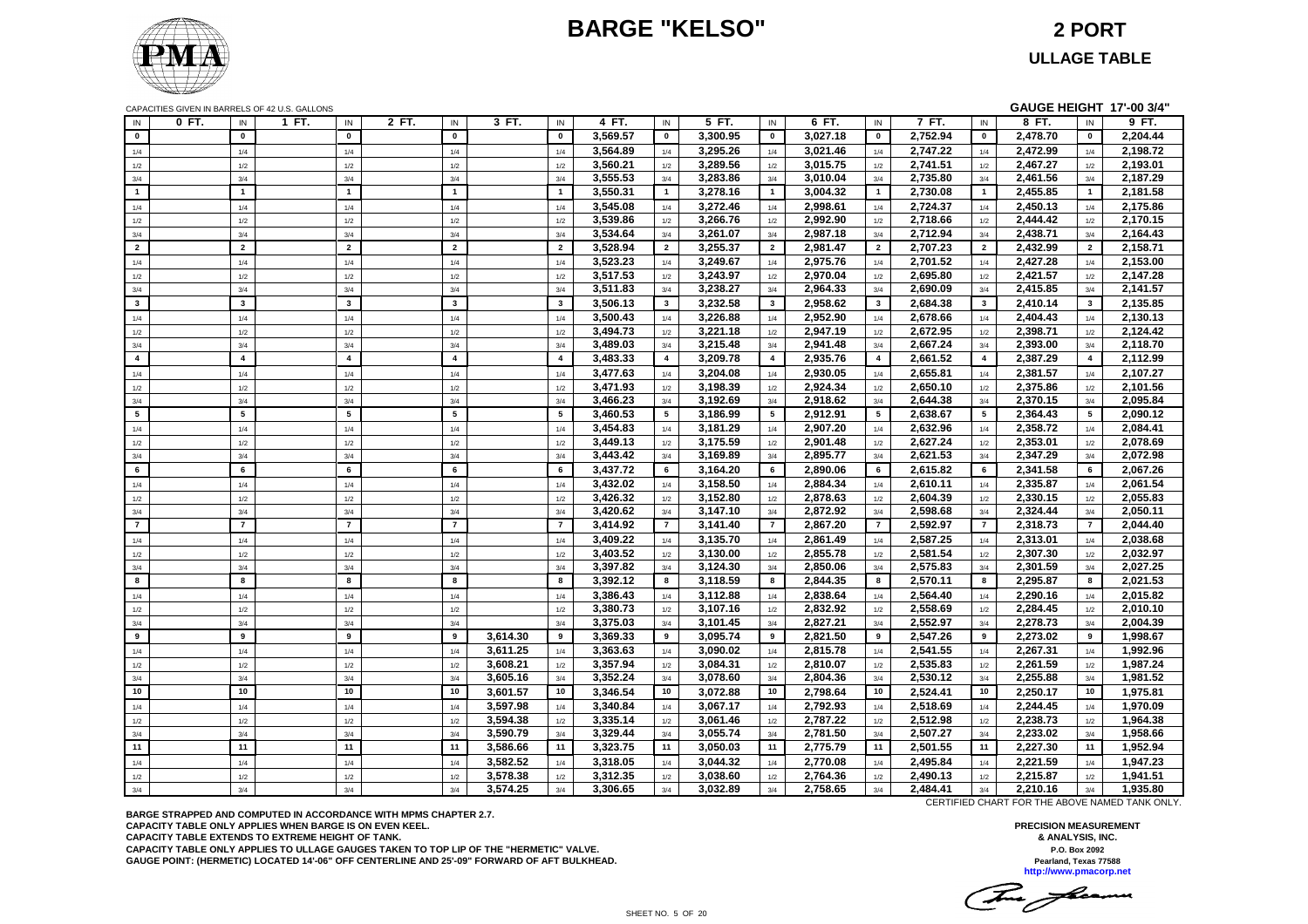### **BARGE "KELSO" 2 PORT**



### **ULLAGE TABLE**

|                |          |                 | CAPACITIES GIVEN IN BARRELS OF 42 U.S. GALLONS |                |          |                |          |                         |        |                |        |                  |        |                |        |                         | GAUGE HEIGHT 17'-00 3/4" |        |
|----------------|----------|-----------------|------------------------------------------------|----------------|----------|----------------|----------|-------------------------|--------|----------------|--------|------------------|--------|----------------|--------|-------------------------|--------------------------|--------|
| IN             | 10 FT.   | IN              | 11 FT.                                         | IN             | 12 FT.   | IN             | 13 FT.   | IN                      | 14 FT. | IN             | 15 FT. | IN               | 16 FT. | IN             | 17 FT. | IN                      | 18 FT.<br>IN             | 19 FT. |
| $\bf{0}$       | 1,930.08 | $\mathbf 0$     | 1,655.72                                       | $\mathbf 0$    | 1,381.36 | $\mathbf 0$    | 1,107.01 | $\mathbf 0$             | 832.65 | $\mathbf 0$    | 558.60 | $\pmb{0}$        | 294.72 | $\pmb{0}$      | 28.30  | $\mathbf 0$             | $\pmb{0}$                |        |
| 1/4            | 1,924.37 | 1/4             | 1,650.01                                       | $1/4$          | 1,375.65 | 1/4            | 1,101.29 | $1/4$                   | 826.93 | $1/4$          | 553.10 | $1/4$            | 289.01 | $1/4$          | 24.79  | $1/4$                   | $1/4$                    |        |
| $1/2$          | 1,918.65 | 1/2             | 1,644.29                                       | 1/2            | 1,369.93 | 1/2            | 1,095.57 | 1/2                     | 821.22 | 1/2            | 547.59 | $1/2$            | 283.29 | 1/2            | 21.28  | $1/2$                   | $1/2$                    |        |
| 3/4            | 1,912.93 | 3/4             | 1,638.58                                       | 3/4            | 1,364.22 | 3/4            | 1,089.86 | 3/4                     | 815.50 | 3/4            | 542.08 | 3/4              | 277.58 | 3/4            | 17.77  | 3/4                     | 3/4                      |        |
| $\overline{1}$ | 1,907.22 | $\overline{1}$  | 1,632.86                                       | $\overline{1}$ | 1,358.50 | $\overline{1}$ | 1,084.14 | $\overline{1}$          | 809.78 | $\overline{1}$ | 536.58 | $\mathbf{1}$     | 271.86 | $\overline{1}$ | I      | $\mathbf{1}$            | $\mathbf{1}$             |        |
| 1/4            | 1,901.50 | 1/4             | 1,627.14                                       | 1/4            | 1,352.79 | 1/4            | 1,078.43 | 1/4                     | 804.07 | 1/4            | 531.07 | 1/4              | 266.15 | 1/4            |        | 1/4                     | 1/4                      |        |
| 1/2            | 1,895.79 | 1/2             | 1,621.43                                       | 1/2            | 1,347.07 | 1/2            | 1,072.71 | 1/2                     | 798.35 | 1/2            | 525.57 | 1/2              | 260.43 | 1/2            |        | $1/2\,$                 | $1/2$                    |        |
| 3/4            | 1,890.07 | 3/4             | 1,615.71                                       | 3/4            | 1,341.35 | 3/4            | 1,067.00 | $3/4$                   | 792.64 | 3/4            | 520.06 | 3/4              | 254.71 | 3/4            |        | 3/4                     | 3/4                      |        |
| $\overline{2}$ | 1,884.36 | $\overline{2}$  | 1,610.00                                       | $\overline{2}$ | 1,335.64 | $\overline{2}$ | 1,061.28 | $\overline{2}$          | 786.92 | $\overline{2}$ | 514.56 | $\overline{2}$   | 249.00 | $\overline{2}$ |        | $\overline{2}$          | $\overline{2}$           |        |
| 1/4            | 1,878.64 | 1/4             | 1,604.28                                       | 1/4            | 1,329.92 | 1/4            | 1,055.56 | 1/4                     | 781.21 | 1/4            | 509.07 | 1/4              | 243.28 | 1/4            |        | 1/4                     | 1/4                      |        |
| 1/2            | 1,872.92 | 1/2             | 1,598.57                                       | 1/2            | 1,324.21 | 1/2            | 1,049.85 | 1/2                     | 775.49 | 1/2            | 503.57 | 1/2              | 237.57 | 1/2            |        | 1/2                     | $1/2$                    |        |
| 3/4            | 1,867.21 | 3/4             | 1,592.85                                       | 3/4            | 1,318.49 | 3/4            | 1,044.13 | $3/4$                   | 769.77 | 3/4            | 498.08 | 3/4              | 231.85 | 3/4            |        | 3/4                     | 3/4                      |        |
| $\mathbf{3}$   | 1,861.49 | $\mathbf{3}$    | 1,587.13                                       | $\mathbf{3}$   | 1,312.78 | $\mathbf{3}$   | 1,038.42 | $\overline{\mathbf{3}}$ | 764.06 | $\mathbf{3}$   | 492.58 | $\mathbf{3}$     | 226.14 | $\mathbf{3}$   |        | $\mathbf{3}$            | $\mathbf{3}$             |        |
| 1/4            | 1,855.78 | 1/4             | 1,581.42                                       | 1/4            | 1,307.06 | 1/4            | 1,032.70 | 1/4                     | 758.34 | 1/4            | 487.09 | 1/4              | 220.42 | 1/4            |        | 1/4                     | 1/4                      |        |
| 1/2            | 1,850.06 | 1/2             | 1,575.70                                       | 1/2            | 1,301.34 | 1/2            | 1,026.99 | 1/2                     | 752.63 | 1/2            | 481.59 | 1/2              | 214.71 | 1/2            |        | 1/2                     | 1/2                      |        |
| 3/4            | 1,844.34 | 3/4             | 1,569.99                                       | 3/4            | 1,295.63 | 3/4            | 1,021.27 | $3/4$                   | 746.91 | 3/4            | 476.10 | 3/4              | 208.99 | 3/4            |        | 3/4                     | 3/4                      |        |
| $\overline{4}$ | 1,838.63 | $\overline{4}$  | 1,564.27                                       | $\overline{4}$ | 1,289.91 | $\overline{4}$ | 1,015.55 | $\overline{4}$          | 741.20 | $\overline{4}$ | 470.61 | $\overline{4}$   | 203.27 | $\overline{4}$ |        | $\overline{\mathbf{4}}$ | $\overline{\mathbf{4}}$  |        |
| 1/4            | 1,832.91 | 1/4             | 1,558.55                                       | 1/4            | 1,284.20 | 1/4            | 1,009.84 | 1/4                     | 735.48 | 1/4            | 465.13 | 1/4              | 197.56 | 1/4            |        | 1/4                     | 1/4                      |        |
| 1/2            | 1,827.20 | 1/2             | 1,552.84                                       | 1/2            | 1,278.48 | 1/2            | 1,004.12 | 1/2                     | 729.76 | 1/2            | 459.64 | 1/2              | 191.84 | 1/2            |        | 1/2                     | 1/2                      |        |
| 3/4            | 1,821.48 | 3/4             | 1,547.12                                       | 3/4            | 1,272.76 | 3/4            | 998.41   | 3/4                     | 724.05 | 3/4            | 454.16 | 3/4              | 186.13 | 3/4            |        | 3/4                     | 3/4                      |        |
| 5              | 1,815.77 | $5\phantom{.0}$ | 1,541.41                                       | 5              | 1,267.05 | 5              | 992.69   | 5                       | 718.33 | 5              | 448.67 | 5                | 180.41 | 5              |        | 5                       | ${\bf 5}$                |        |
| 1/4            | 1,810.05 | 1/4             | 1,535.69                                       | 1/4            | 1,261.33 | 1/4            | 986.97   | 1/4                     | 712.62 | 1/4            | 443.19 | 1/4              | 174.70 | 1/4            |        | 1/4                     | 1/4                      |        |
| 1/2            | 1,804.33 | 1/2             | 1,529.98                                       | 1/2            | 1,255.62 | 1/2            | 981.26   | 1/2                     | 706.90 | 1/2            | 437.70 | 1/2              | 168.98 | 1/2            |        | $1/2$                   | $1/2$                    |        |
| 3/4            | 1,798.62 | 3/4             | 1,524.26                                       | 3/4            | 1,249.90 | 3/4            | 975.54   | 3/4                     | 701.18 | 3/4            | 432.21 | 3/4              | 163.27 | 3/4            |        | 3/4                     | 3/4                      |        |
| 6              | 1,792.90 | 6               | 1,518.54                                       | 6              | 1,244.19 | 6              | 969.83   | 6                       | 695.47 | 6              | 426.73 | 6                | 157.55 | 6              |        | 6                       | 6                        |        |
| 1/4            | 1,787.19 | 1/4             | 1,512.83                                       | 1/4            | 1,238.47 | 1/4            | 964.11   | 1/4                     | 689.75 | 1/4            | 421.24 | 1/4              | 151.83 | 1/4            |        | 1/4                     | 1/4                      |        |
| 1/2            | 1,781.47 | 1/2             | 1,507.11                                       | 1/2            | 1,232.75 | 1/2            | 958.40   | 1/2                     | 684.04 | 1/2            | 415.76 | 1/2              | 146.12 | 1/2            |        | 1/2                     | 1/2                      |        |
| $3/4$          | 1,775.75 | $3/4$           | 1,501.40                                       | $3/4$          | 1,227.04 | 3/4            | 952.68   | 3/4                     | 678.32 | 3/4            | 410.27 | 3/4              | 140.40 | 3/4            |        | 3/4                     | 3/4                      |        |
| $\overline{7}$ | 1,770.04 | $\overline{7}$  | 1,495.68                                       | $\overline{7}$ | 1,221.32 | $\overline{7}$ | 946.96   | $\overline{7}$          | 672.61 | $\overline{7}$ | 404.78 | $\overline{7}$   | 134.69 | $\overline{7}$ |        | $\overline{7}$          | $\overline{7}$           |        |
| 1/4            | 1,764.32 | 1/4             | 1,489.96                                       | 1/4            | 1,215.61 | 1/4            | 941.25   | 1/4                     | 666.89 | 1/4            | 399.30 | 1/4              | 128.97 | 1/4            |        | 1/4                     | 1/4                      |        |
| 1/2            | 1,758.61 | 1/2             | 1,484.25                                       | 1/2            | 1,209.89 | 1/2            | 935.53   | 1/2                     | 661.17 | 1/2            | 393.81 | 1/2              | 123.26 | 1/2            |        | 1/2                     | 1/2                      |        |
| 3/4            | 1,752.89 | 3/4             | 1,478.53                                       | 3/4            | 1,204.17 | 3/4            | 929.82   | 3/4                     | 655.46 | 3/4            | 388.33 | 3/4              | 117.54 | 3/4            |        | 3/4                     | 3/4                      |        |
| 8              | 1,747.18 | 8               | 1,472.82                                       | 8              | 1,198.46 | 8              | 924.10   | 8                       | 649.74 | 8              | 382.84 | 8                | 111.82 | 8              |        | 8                       | 8                        |        |
| 1/4            | 1,741.46 | 1/4             | 1,467.10                                       | 1/4            | 1,192.74 | 1/4            | 918.38   | 1/4                     | 644.03 | 1/4            | 377.36 | 1/4              | 106.11 | 1/4            |        | 1/4                     | 1/4                      |        |
| 1/2            | 1,735.74 | 1/2             | 1,461.39                                       | 1/2            | 1,187.03 | 1/2            | 912.67   | 1/2                     | 638.31 | 1/2            | 371.87 | 1/2              | 100.39 | 1/2            |        | 1/2                     | 1/2                      |        |
| 3/4            | 1,730.03 | 3/4             | 1,455.67                                       | 3/4            | 1,181.31 | 3/4            | 906.95   | 3/4                     | 632.59 | 3/4            | 366.38 | 3/4              | 94.68  | 3/4            |        | 3/4                     | 3/4                      |        |
| 9              | 1,724.31 | 9               | 1,449.95                                       | 9              | 1,175.60 | 9              | 901.24   | 9                       | 626.88 | 9              | 360.90 | $\boldsymbol{9}$ | 88.98  | 9              |        | 9                       | 9                        |        |
| 1/4            | 1,718.60 | 1/4             | 1,444.24                                       | 1/4            | 1,169.88 | 1/4            | 895.52   | 1/4                     | 621.16 | 1/4            | 355.41 | 1/4              | 83.28  | 1/4            |        | 1/4                     | 1/4                      |        |
| 1/2            | 1,712.88 | 1/2             | 1,438.52                                       | 1/2            | 1,164.16 | 1/2            | 889.81   | 1/2                     | 615.45 | 1/2            | 349.93 | 1/2              | 77.58  | 1/2            |        | 1/2                     | 1/2                      |        |
| 3/4            | 1,707.17 | 3/4             | 1,432.81                                       | 3/4            | 1,158.45 | 3/4            | 884.09   | 3/4                     | 609.73 | 3/4            | 344.44 | 3/4              | 71.88  | 3/4            |        | 3/4                     | 3/4                      |        |
| 10             | 1,701.45 | 10              | 1,427.09                                       | 10             | 1,152.73 | 10             | 878.37   | 10                      | 604.02 | 10             | 338.96 | 10               | 66.41  | 10             |        | 10                      | 10                       |        |
| 1/4            | 1,695.73 | 1/4             | 1,421.38                                       | 1/4            | 1,147.02 | 1/4            | 872.66   | 1/4                     | 598.30 | 1/4            | 333.47 | 1/4              | 60.94  | 1/4            |        | 1/4                     | 1/4                      |        |
| 1/2            | 1,690.02 | 1/2             | 1,415.66                                       | 1/2            | 1,141.30 | 1/2            | 866.94   | 1/2                     | 592.58 | 1/2            | 327.98 | 1/2              | 55.46  | 1/2            |        | 1/2                     | $1/2$                    |        |
| 3/4            | 1,684.30 | 3/4             | 1,409.94                                       | 3/4            | 1,135.59 | 3/4            | 861.23   | 3/4                     | 586.87 | 3/4            | 322.50 | 3/4              | 49.99  | 3/4            |        | 3/4                     | 3/4                      |        |
| 11             | 1,678.59 | 11              | 1,404.23                                       | 11             | 1,129.87 | 11             | 855.51   | 11                      | 581.18 | 11             | 316.98 | 11               | 45.44  | 11             |        | 11                      | 11                       |        |
| 1/4            | 1,672.87 | 1/4             | 1,398.51                                       | 1/4            | 1,124.15 | 1/4            | 849.80   | 1/4                     | 575.49 | 1/4            | 311.47 | 1/4              | 40.90  | 1/4            |        | 1/4                     | 1/4                      |        |
| $1/2$          | 1,667.15 | 1/2             | 1,392.80                                       | 1/2            | 1,118.44 | 1/2            | 844.08   | 1/2                     | 569.80 | 1/2            | 305.95 | $1/2\,$          | 36.35  | 1/2            |        | 1/2                     | $1/2$                    |        |
| 3/4            | 1,661.44 | 3/4             | 1,387.08                                       | 3/4            | 1,112.72 | 3/4            | 838.36   | 3/4                     | 564.11 | 3/4            | 300.44 | 3/4              | 31.80  | 3/4            |        | 3/4                     | 3/4                      |        |

CERTIFIED CHART FOR THE ABOVE NAMED TANK ONLY.

**http://www.pmacorp.net Pearland, Texas 77588 PRECISION MEASUREMENT & ANALYSIS, INC. P.O. Box 2092**

Tue fearma

**STRAPPED: 02/09/2017 SW CL CALCULATED: 02/10/2017 CL PRINTED: 02/12/2017 JS**

**CANCELS AND SUPERCEDES ALL PRIOR TO 02/2017**

SHEET NO. 6 OF 20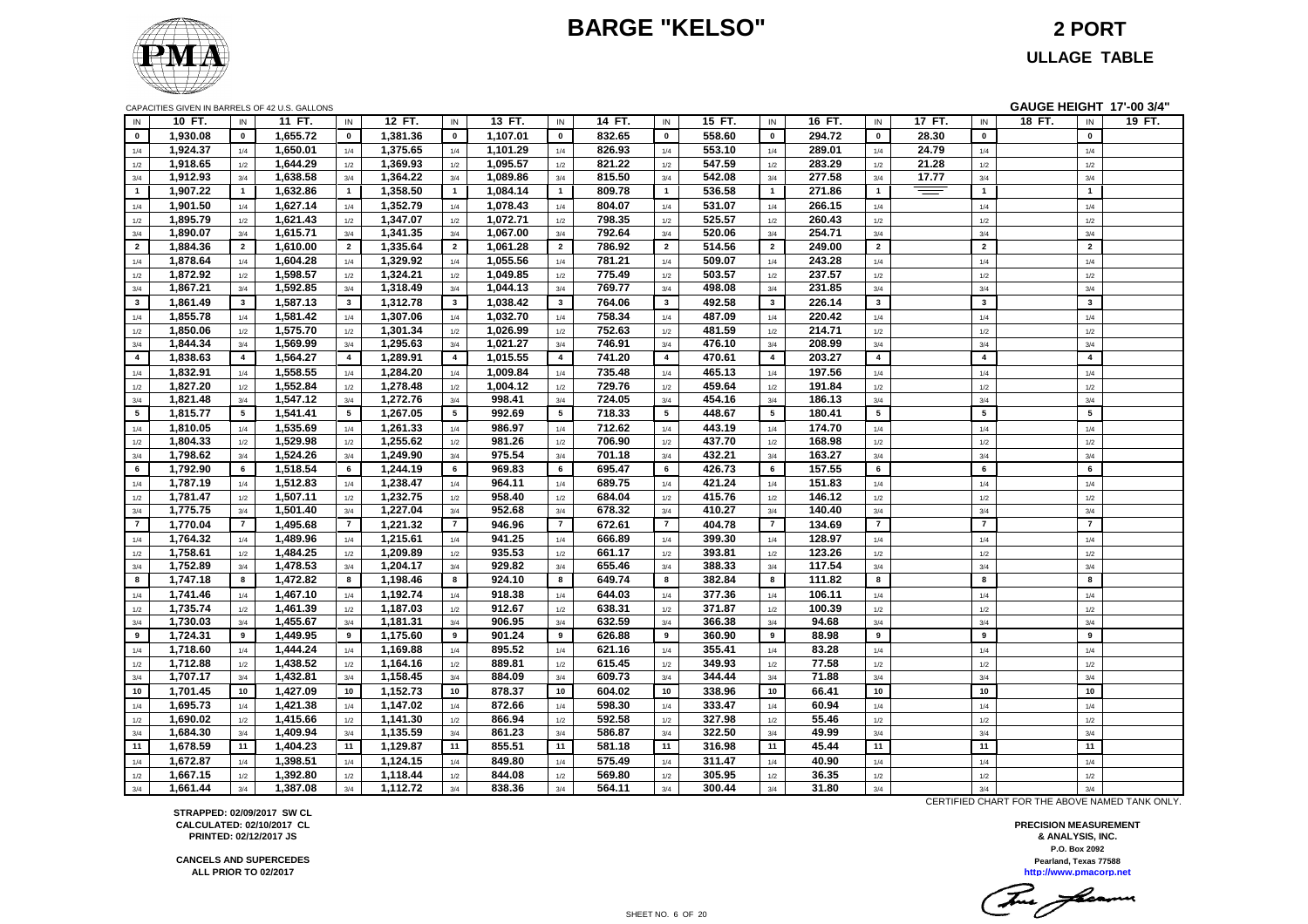### **BARGE "KELSO" 2 STBD**

**ULLAGE TABLE**

|  |  | CAPACITIES GIVEN IN BARRELS OF 42 U.S. GALLONS |
|--|--|------------------------------------------------|
|--|--|------------------------------------------------|

|                         |       |                | CAPACITIES GIVEN IN BARRELS OF 42 U.S. GALLONS |                |          |                |          |                |                      |                |                      |                |                      |                |                      |                 | GAUGE HEIGHT 17'-01" |
|-------------------------|-------|----------------|------------------------------------------------|----------------|----------|----------------|----------|----------------|----------------------|----------------|----------------------|----------------|----------------------|----------------|----------------------|-----------------|----------------------|
| IN                      | 0 FT. | IN             | 1 FT.<br>IN                                    | 2 FT.<br>IN    | 3 FT.    | IN             | 4 FT.    | IN             | 5 FT.                | IN             | 6 FT.                | IN             | 7 FT.                | IN             | 8 FT.                | IN              | 9 FT.                |
| $\mathbf 0$             |       | $\mathbf{0}$   | $\mathbf{0}$                                   | $\mathbf{0}$   |          | $\mathbf{0}$   | 3,584.50 | $\mathbf 0$    | 3,316.90             | $\mathbf 0$    | 3,043.14             | $\mathbf{0}$   | 2,768.90             | $\mathbf 0$    | 2,494.66             | $\mathbf 0$     | 2,220.41             |
| 1/4                     |       | 1/4            | 1/4                                            | 1/4            |          | 1/4            | 3,579.82 | 1/4            | 3,311.20             | 1/4            | 3,037.43             | 1/4            | 2,763.19             | 1/4            | 2,488.95             | 1/4             | 2,214.69             |
| 1/2                     |       | 1/2            | 1/2                                            | 1/2            |          | 1/2            | 3,575.14 | 1/2            | 3,305.51             | 1/2            | 3,031.71             | 1/2            | 2,757.47             | 1/2            | 2,483.24             | 1/2             | 2,208.97             |
| 3/4                     |       | 3/4            | 3/4                                            | 3/4            |          | 3/4            | 3,570.46 | 3/4            | 3,299.81             | 3/4            | 3,026.00             | 3/4            | 2,751.76             | 3/4            | 2,477.52             | 3/4             | 2,203.26             |
| $\overline{1}$          |       | $\overline{1}$ | $\overline{1}$                                 | $\overline{1}$ |          | $\overline{1}$ | 3,565.78 | $\overline{1}$ | 3,294.11             | $\mathbf{1}$   | 3,020.29             | $\mathbf{1}$   | 2,746.05             | $\mathbf{1}$   | 2,471.81             | $\overline{1}$  | 2,197.54             |
| 1/4                     |       | 1/4            | 1/4                                            | 1/4            |          | 1/4            | 3,560.56 | 1/4            | 3,288.41             | 1/4            | 3,014.57             | 1/4            | 2,740.33             | 1/4            | 2,466.10             | 1/4             | 2,191.83             |
| $1/2$                   |       | 1/2            | 1/2                                            | 1/2            |          | 1/2            | 3,555.33 | 1/2            | 3,282.71             | 1/2            | 3,008.86             | 1/2            | 2,734.62             | 1/2            | 2,460.38             | 1/2             | 2,186.11             |
| 3/4                     |       | 3/4            | 3/4                                            | 3/4            |          | 3/4            | 3,550.11 | 3/4            | 3,277.01             | 3/4            | 3,003.15             | 3/4            | 2,728.91             | 3/4            | 2,454.67             | 3/4             | 2,180.39             |
| $\overline{2}$          |       | $\overline{2}$ | $\overline{2}$                                 | $\overline{2}$ |          | $\overline{2}$ | 3,544.89 | $\overline{2}$ | 3,271.32             | $\overline{2}$ | 2,997.43             | $\overline{2}$ | 2,723.19             | $\overline{2}$ | 2,448.96             | $\overline{2}$  | 2,174.68             |
| 1/4                     |       | 1/4            | 1/4                                            | 1/4            |          | 1/4            | 3,539.19 | 1/4            | 3,265.62             | 1/4            | 2,991.72             | 1/4            | 2,717.48             | 1/4            | 2,443.24             | 1/4             | 2,168.96             |
| 1/2                     |       | 1/2            | 1/2                                            | 1/2            |          | 1/2            | 3,533.48 | 1/2            | 3,259.92             | 1/2            | 2,986.01             | 1/2            | 2,711.77             | 1/2            | 2,437.53             | 1/2             | 2,163.25             |
| 3/4                     |       | 3/4            | 3/4                                            | 3/4            |          | 3/4            | 3,527.78 | 3/4            | 3,254.22             | 3/4            | 2,980.29             | 3/4            | 2,706.05             | 3/4            | 2,431.82             | 3/4             | 2,157.53             |
| $\mathbf{3}$            |       | $\mathbf{3}$   | $\mathbf{3}$                                   | $\mathbf{3}$   |          | $\mathbf{3}$   | 3,522.08 | $\mathbf{3}$   | 3,248.52             | $\mathbf{3}$   | 2,974.58             | $\mathbf{3}$   | 2,700.34             | $\mathbf{3}$   | 2,426.10             | $\mathbf{3}$    | 2,151.82             |
| 1/4                     |       | 1/4            | 1/4                                            | 1/4            |          | 1/4            | 3,516.38 | 1/4            | 3,242.83             | 1/4            | 2,968.87             | 1/4            | 2,694.63             | 1/4            | 2,420.39             | 1/4             | 2,146.10             |
| 1/2                     |       | 1/2            | 1/2                                            | 1/2            |          | 1/2            | 3,510.68 | 1/2            | 3,237.13             | 1/2            | 2,963.15             | 1/2            | 2,688.91             | 1/2            | 2,414.68             | 1/2             | 2,140.38             |
| 3/4                     |       | 3/4            | 3/4                                            | 3/4            |          | 3/4            | 3,504.98 | 3/4            | 3,231.43             | 3/4            | 2,957.44             | 3/4            | 2,683.20             | 3/4            | 2,408.96             | 3/4             | 2,134.67             |
| $\overline{\mathbf{4}}$ |       | $\overline{4}$ | $\overline{4}$                                 | $\overline{4}$ |          | $\overline{4}$ | 3,499.28 | $\overline{4}$ | 3,225.73             | $\overline{4}$ | 2,951.73             | $\overline{4}$ | 2,677.49             | $\overline{4}$ | 2,403.25             | $\overline{4}$  | 2,128.95             |
| 1/4                     |       | 1/4            | 1/4                                            | 1/4            |          | 1/4            | 3,493.58 | 1/4            | 3,220.03             | 1/4            | 2,946.01             | 1/4            | 2,671.77             | 1/4            | 2,397.54             | 1/4             | 2,123.24             |
| 1/2                     |       | 1/2            | 1/2                                            | 1/2            |          | 1/2            | 3,487.88 | 1/2            | 3,214.33             | 1/2            | 2.940.30             | 1/2            | 2,666.06             | 1/2            | 2,391.82             | 1/2             | 2,117.52             |
| 3/4                     |       | 3/4            | 3/4                                            | 3/4            |          | 3/4            | 3,482.18 | 3/4            | 3,208.64             | 3/4            | 2,934.59             | 3/4            | 2,660.35             | 3/4            | 2,386.11             | 3/4             | 2,111.81             |
| 5                       |       | 5              | 5                                              | 5              |          | 5              | 3,476.48 | 5              | 3,202.94             | 5              | 2,928.87             | 5              | 2,654.63             | 5              | 2,380.40             | $5\overline{5}$ | 2,106.09             |
| 1/4                     |       | 1/4            | 1/4                                            | 1/4            |          | 1/4            | 3,470.78 | 1/4            | 3,197.24             | 1/4            | 2,923.16             | 1/4            | 2,648.92             | 1/4            | 2,374.68             | 1/4             | 2,100.37             |
| $1/2$                   |       | 1/2            | 1/2                                            | 1/2            |          | 1/2            | 3,465.08 | 1/2            | 3,191.54             | 1/2            | 2,917.45             | 1/2            | 2,643.21             | 1/2            | 2,368.97             | 1/2             | 2,094.66             |
| 3/4                     |       | 3/4            | 3/4                                            | 3/4            |          | 3/4            | 3,459.38 | 3/4            | 3,185.84             | 3/4            | 2,911.73             | 3/4            | 2,637.49             | 3/4            | 2,363.26             | 3/4             | 2,088.94             |
| 6                       |       | 6              | 6                                              | 6              |          | 6              | 3,453.67 | 6              | 3,180.14             | 6              | 2,906.02             | 6              | 2,631.78             | 6              | 2,357.54             | 6               | 2,083.23             |
| 1/4                     |       | 1/4            | 1/4                                            | 1/4            |          | 1/4            | 3,447.97 | 1/4            | 3,174.45             | 1/4            | 2,900.31             | 1/4            | 2,626.07             | 1/4            | 2,351.83             | 1/4             | 2,077.51             |
| 1/2                     |       | 1/2            | 1/2                                            | 1/2            |          | 1/2            | 3,442.27 | 1/2            | 3,168.75             | 1/2            | 2,894.59             | 1/2            | 2,620.36             | 1/2            | 2,346.12             | 1/2             | 2,071.79             |
| 3/4                     |       | 3/4            | 3/4                                            | 3/4            |          | 3/4            | 3,436.57 | 3/4            | 3,163.05             | 3/4            | 2,888.88             | 3/4            | 2,614.64             | 3/4            | 2,340.40             | 3/4             | 2,066.08             |
| $\overline{7}$          |       | $\overline{7}$ | $\overline{7}$                                 | $\overline{7}$ |          | $\overline{7}$ | 3,430.87 | $\overline{7}$ | 3,157.35             | $\overline{7}$ | 2.883.17             | $\overline{7}$ | 2,608.93             | $\overline{7}$ | 2,334.69             | $\overline{7}$  | 2.060.36             |
| 1/4                     |       | 1/4            | 1/4                                            | 1/4            |          | 1/4            | 3,425.17 | 1/4            | 3,151.65             | 1/4            | 2,877.45             | 1/4            | 2,603.22             | 1/4            | 2,328.98             | 1/4             | 2,054.65             |
| 1/2                     |       | 1/2            | 1/2                                            | 1/2            |          | 1/2            | 3,419.47 | 1/2            | 3,145.95             | 1/2            | 2,871.74             | 1/2            | 2,597.50             | 1/2            | 2,323.26             | 1/2             | 2,048.93             |
| 3/4                     |       | 3/4            | 3/4                                            | 3/4            |          | 3/4            | 3,413.77 | 3/4            | 3,140.25             | 3/4            | 2,866.03             | 3/4            | 2,591.79             | 3/4            | 2,317.55             | 3/4             | 2,043.22             |
| 8                       |       | 8              | 8                                              | 8              |          | 8              | 3,408.07 | 8              | 3,134.55             | 8              | 2,860.31             | 8              | 2,586.08             | 8              | 2,311.84             | 8               | 2,037.50             |
| 1/4                     |       | 1/4            | 1/4                                            | 1/4            |          | 1/4            | 3,402.37 | 1/4            | 3,128.84             | 1/4            | 2,854.60             | 1/4            | 2,580.36             | 1/4            | 2,306.12             | 1/4             | 2,031.78             |
| 1/2                     |       | 1/2            | 1/2                                            | 1/2            |          | 1/2            | 3,396.68 | 1/2            | 3,123.13             | 1/2            | 2,848.89             | 1/2            | 2,574.65             | 1/2            | 2,300.41             | 1/2             | 2,026.07             |
| 3/4                     |       | 3/4            | 3/4                                            | 3/4            |          | 3/4            | 3,390.98 | 3/4            | 3,117.41             | 3/4            | 2,843.17             | 3/4            | 2,568.94             | 3/4            | 2,294.70             | 3/4             | 2,020.35             |
| 9                       |       | 9              | 9                                              | 9              |          | 9              | 3,385.28 | 9              | 3,111.70             | 9              | 2,837.46             | 9              | 2,563.22             | 9              | 2,288.98             | 9               | 2,014.64             |
|                         |       |                |                                                |                | 3,624.55 |                | 3,379.58 |                | 3,105.99             |                | 2,831.75             |                | 2,557.51             |                | 2,283.27             |                 | 2,008.92             |
| 1/4                     |       | 1/4            | 1/4                                            | 1/4            | 3.621.50 | 1/4            | 3.373.88 | 1/4            | 3.100.27             | 1/4            | 2.826.03             | 1/4            | 2.551.80             | 1/4            | 2.277.56             | 1/4             | 2.003.20             |
| 1/2<br>3/4              |       | 1/2<br>3/4     | 1/2<br>3/4                                     | 1/2<br>3/4     | 3,618.46 | 1/2<br>3/4     | 3,368.19 | 1/2<br>3/4     | 3,094.56             | 1/2<br>3/4     | 2,820.32             | 1/2<br>3/4     | 2,546.08             | 1/2<br>3/4     | 2,271.84             | 1/2<br>3/4      | 1,997.49             |
| 10                      |       | 10             | 10                                             | 10             | 3,615.41 | 10             | 3,362.49 | 10             | 3,088.85             | 10             | 2,814.61             | 10             | 2,540.37             | 10             | 2,266.13             | 10              | 1,991.77             |
|                         |       |                |                                                |                | 3,611.82 |                | 3,356.79 |                | 3,083.13             |                | 2,808.89             |                |                      |                | 2,260.41             |                 | 1,986.06             |
| 1/4                     |       | 1/4            | 1/4                                            | 1/4            |          | 1/4            |          | 1/4            |                      | 1/4            |                      | 1/4            | 2,534.66             | 1/4            |                      | 1/4             |                      |
| 1/2                     |       | 1/2            | 1/2                                            | 1/2            | 3,608.23 | 1/2            | 3,351.09 | 1/2            | 3,077.42             | 1/2            | 2,803.18             | 1/2            | 2,528.94<br>2,523.23 | 1/2            | 2,254.70             | 1/2             | 1,980.34             |
| 3/4<br>11               |       | 3/4<br>11      | 3/4<br>11                                      | 3/4<br>11      | 3,604.63 | 3/4            | 3,345.39 | 3/4<br>11      | 3,071.71<br>3,065.99 | 3/4            | 2,797.47<br>2,791.75 | 3/4            | 2,517.52             | 3/4<br>11      | 2,248.98<br>2,243.27 | 3/4<br>11       | 1,974.63<br>1,968.91 |
|                         |       |                |                                                |                | 3,601.04 | 11             | 3,339.69 |                |                      | 11             |                      | 11             |                      |                |                      |                 |                      |
| 1/4                     |       | 1/4            | 1/4                                            | 1/4            | 3,596.91 | 1/4            | 3,334.00 | 1/4            | 3,060.28             | 1/4            | 2,786.04             | 1/4            | 2,511.80             | 1/4            | 2,237.55             | 1/4             | 1,963.19             |
| 1/2                     |       | 1/2            | 1/2                                            | 1/2            | 3,592.77 | 1/2            | 3,328.30 | 1/2            | 3,054.57             | 1/2            | 2,780.33             | 1/2            | 2,506.09             | 1/2            | 2,231.84             | 1/2             | 1,957.48             |
| 3/4                     |       | 3/4            | 3/4                                            | 3/4            | 3,588.63 | 3/4            | 3,322.60 | 3/4            | 3,048.85             | 3/4            | 2,774.61             | 3/4            | 2,500.38             | 3/4            | 2,226.12             | 3/4             | 1,951.76             |

**BARGE STRAPPED AND COMPUTED IN ACCORDANCE WITH MPMS CHAPTER 2.7. CAPACITY TABLE ONLY APPLIES WHEN BARGE IS ON EVEN KEEL. CAPACITY TABLE EXTENDS TO EXTREME HEIGHT OF TANK. CAPACITY TABLE ONLY APPLIES TO ULLAGE GAUGES TAKEN TO TOP LIP OF THE "HERMETIC" VALVE. GAUGE POINT: (HERMETIC) LOCATED 14'-06" OFF CENTERLINE AND 25'-09" FORWARD OF AFT BULKHEAD.** CERTIFIED CHART FOR THE ABOVE NAMED TANK ONLY.

The fame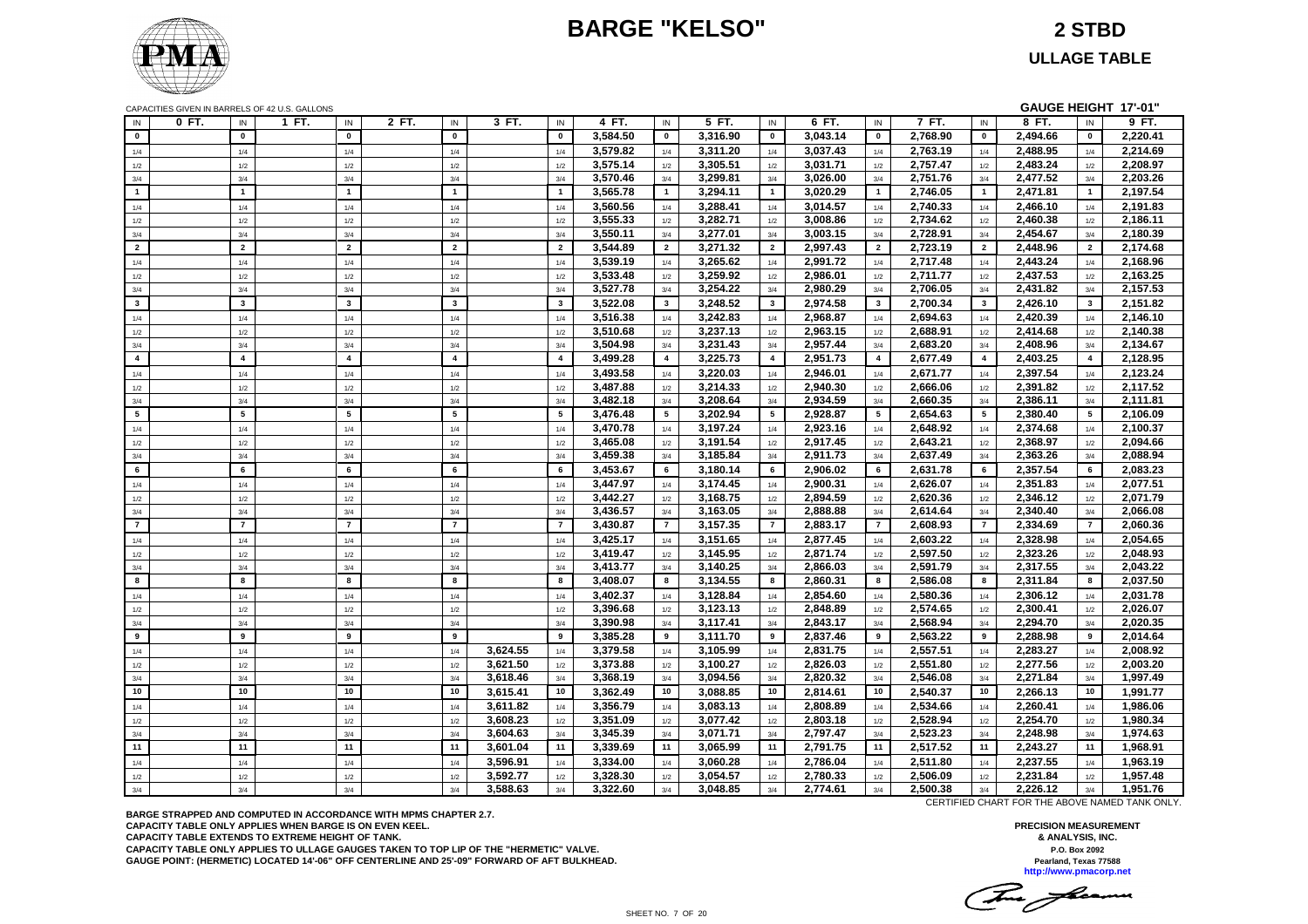### **BARGE "KELSO" 2 STBD**



**ULLAGE TABLE**

| CAPACITIES GIVEN IN BARRELS OF 42 U.S. GALLONS |  |  |  |
|------------------------------------------------|--|--|--|
|                                                |  |  |  |

|                | CAPACITIES GIVEN IN BARRELS OF 42 U.S. GALLONS |                |          |                  |          |                |          |                         |        |                |        |                |        |                |          |                 |        |                 | GAUGE HEIGHT 17'-01" |
|----------------|------------------------------------------------|----------------|----------|------------------|----------|----------------|----------|-------------------------|--------|----------------|--------|----------------|--------|----------------|----------|-----------------|--------|-----------------|----------------------|
| IN             | 10 FT.                                         | IN             | 11 FT.   | IN               | 12 FT.   | IN             | 13 FT.   | IN                      | 14 FT. | IN             | 15 FT. | IN             | 16 FT. | IN             | 17 FT.   | IN              | 18 FT. | IN              | 19 FT.               |
| $\bf{0}$       | 1,946.05                                       | $\mathbf 0$    | 1,671.69 | $\mathbf 0$      | 1,397.33 | $\mathbf 0$    | 1,122.97 | $\mathbf 0$             | 848.61 | $\mathbf 0$    | 574.25 | $\mathbf{0}$   | 300.44 | $\mathbf 0$    | 31.80    | $\mathbf{0}$    |        | $\pmb{0}$       |                      |
| 1/4            | 1,940.33                                       | 1/4            | 1,665.97 | 1/4              | 1,391.61 | 1/4            | 1,117.26 | 1/4                     | 842.90 | 1/4            | 568.54 | 1/4            | 294.72 | 1/4            | 28.29    | 1/4             |        | 1/4             |                      |
| 1/2            | 1,934.62                                       | $1/2$          | 1,660.26 | $1/2$            | 1,385.90 | 1/2            | 1,111.54 | 1/2                     | 837.18 | 1/2            | 562.82 | 1/2            | 289.01 | 1/2            | 24.79    | 1/2             |        | $1/2$           |                      |
| 3/4            | 1,928.90                                       | 3/4            | 1,654.54 | 3/4              | 1,380.18 | 3/4            | 1,105.82 | 3/4                     | 831.47 | 3/4            | 557.11 | 3/4            | 283.29 | 3/4            | 21.28    | 3/4             |        | 3/4             |                      |
| $\overline{1}$ | 1,923.18                                       | $\overline{1}$ | 1,648.83 | $\overline{1}$   | 1,374.47 | $\overline{1}$ | 1,100.11 | $\mathbf{1}$            | 825.75 | $\overline{1}$ | 551.39 | $\mathbf{1}$   | 277.57 | $\mathbf{1}$   | 17.77    | $\mathbf{1}$    |        | $\mathbf{1}$    |                      |
| 1/4            | 1,917.47                                       | 1/4            | 1,643.11 | 1/4              | 1,368.75 | 1/4            | 1,094.39 | 1/4                     | 820.03 | 1/4            | 545.68 | 1/4            | 271.86 | 1/4            | $\equiv$ | 1/4             |        | 1/4             |                      |
| 1/2            | 1,911.75                                       | $1/2$          | 1,637.39 | $1/2$            | 1,363.04 | 1/2            | 1,088.68 | 1/2                     | 814.32 | 1/2            | 539.96 | 1/2            | 266.14 | 1/2            |          | 1/2             |        | $1/2$           |                      |
| 3/4            | 1,906.04                                       | 3/4            | 1,631.68 | 3/4              | 1,357.32 | 3/4            | 1,082.96 | 3/4                     | 808.60 | 3/4            | 534.25 | 3/4            | 260.43 | 3/4            |          | 3/4             |        | 3/4             |                      |
| $\overline{2}$ | 1,900.32                                       | $\overline{2}$ | 1,625.96 | $\overline{2}$   | 1,351.60 | $\overline{2}$ | 1,077.25 | $\overline{2}$          | 802.89 | $\overline{2}$ | 528.53 | $\overline{2}$ | 254.71 | $\overline{2}$ |          | $\overline{2}$  |        | $\overline{2}$  |                      |
| 1/4            | 1,894.60                                       | 1/4            | 1,620.25 | 1/4              | 1,345.89 | 1/4            | 1,071.53 | 1/4                     | 797.17 | 1/4            | 522.82 | 1/4            | 249.00 | 1/4            |          | 1/4             |        | 1/4             |                      |
| 1/2            | 1,888.89                                       | 1/2            | 1,614.53 | 1/2              | 1,340.17 | 1/2            | 1,065.81 | 1/2                     | 791.46 | 1/2            | 517.11 | 1/2            | 243.28 | 1/2            |          | 1/2             |        | 1/2             |                      |
| 3/4            | 1,883.17                                       | 3/4            | 1,608.81 | 3/4              | 1,334.46 | 3/4            | 1,060.10 | 3/4                     | 785.74 | 3/4            | 511.40 | 3/4            | 237.57 | 3/4            |          | 3/4             |        | 3/4             |                      |
| $\mathbf{3}$   | 1,877.46                                       | $\mathbf{3}$   | 1,603.10 | $\mathbf{3}$     | 1,328.74 | $\mathbf{3}$   | 1,054.38 | $\mathbf{3}$            | 780.02 | $\mathbf{3}$   | 505.69 | $\mathbf{3}$   | 231.85 | $\mathbf{3}$   |          | $\mathbf{3}$    |        | $\mathbf{3}$    |                      |
| 1/4            | 1,871.74                                       | 1/4            | 1,597.38 | 1/4              | 1,323.02 | 1/4            | 1,048.67 | 1/4                     | 774.31 | 1/4            | 499.98 | 1/4            | 226.13 | 1/4            |          | 1/4             |        | 1/4             |                      |
| $1/2\,$        | 1,866.03                                       | 1/2            | 1,591.67 | 1/2              | 1,317.31 | 1/2            | 1,042.95 | 1/2                     | 768.59 | 1/2            | 494.27 | 1/2            | 220.42 | 1/2            |          | 1/2             |        | 1/2             |                      |
| 3/4            | 1,860.31                                       | 3/4            | 1,585.95 | $3/4$            | 1,311.59 | 3/4            | 1,037.23 | 3/4                     | 762.88 | 3/4            | 488.56 | 3/4            | 214.70 | 3/4            |          | 3/4             |        | 3/4             |                      |
| $\overline{4}$ | 1,854.59                                       | $\overline{4}$ | 1,580.24 | $\overline{4}$   | 1,305.88 | $\overline{4}$ | 1,031.52 | $\overline{\mathbf{4}}$ | 757.16 | $\overline{4}$ | 482.85 | $\overline{4}$ | 208.99 | $\overline{4}$ |          | $\overline{4}$  |        | $\overline{4}$  |                      |
| 1/4            | 1,848.88                                       | 1/4            | 1,574.52 | 1/4              | 1,300.16 | 1/4            | 1,025.80 | 1/4                     | 751.44 | 1/4            | 477.15 | 1/4            | 203.27 | 1/4            |          | 1/4             |        | 1/4             |                      |
| 1/2            | 1,843.16                                       | 1/2            | 1,568.80 | 1/2              | 1,294.45 | 1/2            | 1,020.09 | 1/2                     | 745.73 | 1/2            | 471.45 | 1/2            | 197.56 | 1/2            |          | 1/2             |        | 1/2             |                      |
| 3/4            | 1,837.45                                       | 3/4            | 1,563.09 | $3/4$            | 1,288.73 | 3/4            | 1,014.37 | 3/4                     | 740.01 | 3/4            | 465.75 | 3/4            | 191.84 | 3/4            |          | 3/4             |        | 3/4             |                      |
| 5              | 1,831.73                                       | 5              | 1,557.37 | 5                | 1,283.01 | 5              | 1,008.66 | $5\overline{5}$         | 734.30 | 5              | 460.05 | 5              | 186.13 | 5              |          | $5\phantom{.0}$ |        | $5\phantom{.0}$ |                      |
| 1/4            | 1,826.02                                       | 1/4            | 1,551.66 | 1/4              | 1,277.30 | 1/4            | 1,002.94 | 1/4                     | 728.58 | 1/4            | 454.35 | 1/4            | 180.41 | 1/4            |          | 1/4             |        | 1/4             |                      |
| 1/2            | 1,820.30                                       | 1/2            | 1,545.94 | $1/2$            | 1,271.58 | 1/2            | 997.22   | 1/2                     | 722.87 | 1/2            | 448.65 | 1/2            | 174.69 | 1/2            |          | 1/2             |        | 1/2             |                      |
| 3/4            | 1,814.58                                       | 3/4            | 1,540.23 | 3/4              | 1,265.87 | 3/4            | 991.51   | 3/4                     | 717.15 | 3/4            | 442.95 | 3/4            | 168.98 | 3/4            |          | 3/4             |        | 3/4             |                      |
| 6              | 1,808.87                                       | 6              | 1,534.51 | 6                | 1,260.15 | 6              | 985.79   | 6                       | 711.43 | 6              | 437.25 | 6              | 163.26 | 6              |          | 6               |        | 6               |                      |
| 1/4            | 1,803.15                                       | 1/4            | 1,528.79 | 1/4              | 1,254.44 | 1/4            | 980.08   | 1/4                     | 705.72 | 1/4            | 431.55 | 1/4            | 157.55 | 1/4            |          | 1/4             |        | 1/4             |                      |
| 1/2            | 1,797.44                                       | 1/2            | 1,523.08 | 1/2              | 1,248.72 | 1/2            | 974.36   | 1/2                     | 700.00 | 1/2            | 425.85 | 1/2            | 151.83 | 1/2            |          | 1/2             |        | 1/2             |                      |
| 3/4            | 1,791.72                                       | 3/4            | 1,517.36 | $3/4$            | 1,243.00 | 3/4            | 968.65   | $3/4$                   | 694.29 | $3/4$          | 420.15 | $3/4$          | 146.12 | 3/4            |          | 3/4             |        | 3/4             |                      |
| $\overline{7}$ | 1,786.00                                       | $\overline{7}$ | 1,511.65 | $\overline{7}$   | 1,237.29 | $\overline{7}$ | 962.93   | $\overline{7}$          | 688.57 | $\overline{7}$ | 414.45 | $\overline{7}$ | 140.40 | $\overline{7}$ |          | $\overline{7}$  |        | $\overline{7}$  |                      |
| 1/4            | 1,780.29                                       | 1/4            | 1,505.93 | 1/4              | 1,231.57 | 1/4            | 957.21   | 1/4                     | 682.86 | 1/4            | 408.75 | 1/4            | 134.68 | 1/4            |          | 1/4             |        | 1/4             |                      |
| 1/2            | 1,774.57                                       | 1/2            | 1,500.21 | 1/2              | 1,225.86 | 1/2            | 951.50   | 1/2                     | 677.14 | 1/2            | 403.05 | 1/2            | 128.97 | 1/2            |          | 1/2             |        | 1/2             |                      |
| 3/4            | 1,768.86                                       | 3/4            | 1,494.50 | $3/4$            | 1,220.14 | 3/4            | 945.78   | 3/4                     | 671.42 | 3/4            | 397.35 | 3/4            | 123.25 | 3/4            |          | 3/4             |        | 3/4             |                      |
| 8              | 1,763.14                                       | 8              | 1,488.78 | 8                | 1,214.42 | 8              | 940.07   | 8                       | 665.71 | 8              | 391.65 | 8              | 117.54 | 8              |          | 8               |        | 8               |                      |
| 1/4            | 1,757.43                                       | 1/4            | 1,483.07 | 1/4              | 1,208.71 | 1/4            | 934.35   | 1/4                     | 659.99 | 1/4            | 385.95 | 1/4            | 111.82 | 1/4            |          | 1/4             |        | 1/4             |                      |
| $1/2$          | 1,751.71                                       | 1/2            | 1,477.35 | 1/2              | 1,202.99 | 1/2            | 928.63   | 1/2                     | 654.28 | 1/2            | 380.25 | 1/2            | 106.11 | 1/2            |          | 1/2             |        | 1/2             |                      |
| 3/4            | 1,745.99                                       | 3/4            | 1,471.64 | 3/4              | 1,197.28 | 3/4            | 922.92   | 3/4                     | 648.56 | 3/4            | 374.55 | 3/4            | 100.39 | 3/4            |          | 3/4             |        | 3/4             |                      |
| 9              | 1,740.28                                       | 9              | 1,465.92 | $\boldsymbol{9}$ | 1,191.56 | 9              | 917.20   | 9                       | 642.84 | 9              | 368.85 | 9              | 94.68  | 9              |          | 9               |        | 9               |                      |
| 1/4            | 1,734.56                                       | 1/4            | 1,460.20 | 1/4              | 1,185.85 | 1/4            | 911.49   | 1/4                     | 637.13 | 1/4            | 363.15 | 1/4            | 88.98  | 1/4            |          | 1/4             |        | 1/4             |                      |
| 1/2            | 1,728.85                                       | 1/2            | 1,454.49 | 1/2              | 1,180.13 | 1/2            | 905.77   | 1/2                     | 631.41 | 1/2            | 357.45 | 1/2            | 83.28  | 1/2            |          | 1/2             |        | 1/2             |                      |
| 3/4            | 1,723.13                                       | 3/4            | 1,448.77 | 3/4              | 1,174.41 | 3/4            | 900.06   | 3/4                     | 625.70 | 3/4            | 351.75 | 3/4            | 77.58  | 3/4            |          | 3/4             |        | 3/4             |                      |
| 10             | 1,717.41                                       | 10             | 1,443.06 | 10               | 1,168.70 | 10             | 894.34   | 10                      | 619.98 | 10             | 346.05 | 10             | 71.88  | 10             |          | 10              |        | 10              |                      |
| 1/4            | 1,711.70                                       | 1/4            | 1,437.34 | 1/4              | 1,162.98 | 1/4            | 888.62   | 1/4                     | 614.27 | 1/4            | 340.35 | 1/4            | 66.41  | 1/4            |          | 1/4             |        | 1/4             |                      |
| 1/2            | 1,705.98                                       | 1/2            | 1,431.62 | 1/2              | 1,157.27 | 1/2            | 882.91   | 1/2                     | 608.55 | 1/2            | 334.65 | 1/2            | 60.93  | 1/2            |          | 1/2             |        | 1/2             |                      |
| 3/4            | 1,700.27                                       | 3/4            | 1,425.91 | 3/4              | 1,151.55 | 3/4            | 877.19   | 3/4                     | 602.83 | 3/4            | 328.95 | 3/4            | 55.46  | 3/4            |          | 3/4             |        | 3/4             |                      |
| 11             | 1,694.55                                       | 11             | 1,420.19 | 11               | 1,145.83 | 11             | 871.48   | 11                      | 597.12 | 11             | 323.25 | 11             | 49.99  | 11             |          | 11              |        | 11              |                      |
| 1/4            | 1,688.84                                       | 1/4            | 1,414.48 | 1/4              | 1,140.12 | 1/4            | 865.76   | 1/4                     | 591.40 | 1/4            | 317.54 | 1/4            | 45.44  | 1/4            |          | 1/4             |        | 1/4             |                      |
| $1/2$          | 1,683.12                                       | 1/2            | 1,408.76 | 1/2              | 1,134.40 | 1/2            | 860.04   | 1/2                     | 585.69 | 1/2            | 311.84 | 1/2            | 40.89  | 1/2            |          | 1/2             |        | 1/2             |                      |
| 3/4            | 1,677.40                                       | 3/4            | 1,403.05 | 3/4              | 1,128.69 | 3/4            | 854.33   | 3/4                     | 579.97 | 3/4            | 306.14 | 3/4            | 36.35  | 3/4            |          | 3/4             |        | 3/4             |                      |

CERTIFIED CHART FOR THE ABOVE NAMED TANK ONLY.

**http://www.pmacorp.net Pearland, Texas 77588 PRECISION MEASUREMENT & ANALYSIS, INC. P.O. Box 2092**

Tomas faceron

**STRAPPED: 02/09/2017 SW CL CALCULATED: 02/10/2017 CL PRINTED: 02/12/2017 JS**

**CANCELS AND SUPERCEDES ALL PRIOR TO 02/2017**

SHEET NO. 8 OF 20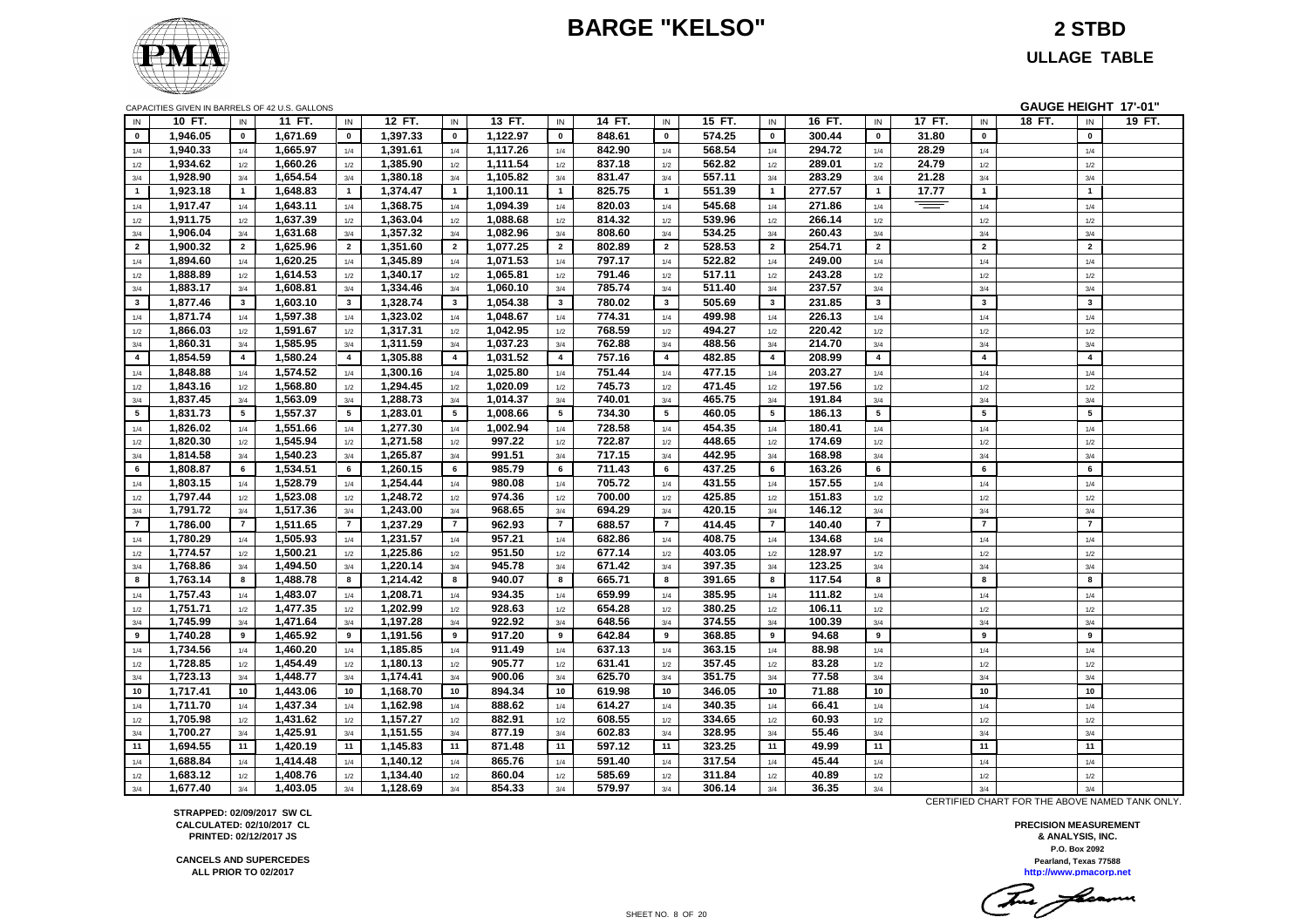### **BARGE "KELSO" 3 PORT**

CAPACITIES GIVEN IN BARRELS OF 42 U.S. GALLONS **GAUGE HEIGHT 17'-01 1/4"**

| $\mathbf 0$<br>3,577.70<br>3,311.71<br>3,038.01<br>2,763.83<br>2,489.64<br>$\mathbf{0}$<br>$\mathbf{0}$<br>$\mathbf 0$<br>$\mathbf 0$<br>$\mathbf{0}$<br>$\mathbf{0}$<br>$\mathbf{0}$<br>$\mathbf{0}$<br>$\mathbf 0$<br>3,573.57<br>3,032.30<br>2,758.12<br>2,483.93<br>3,306.01<br>1/4<br>1/4<br>1/4<br>1/4<br>1/4<br>1/4<br>1/4<br>1/4<br>1/4<br>1/4<br>3,568.89<br>3,300.31<br>3,026.59<br>2,752.40<br>2,478.22<br>1/2<br>1/2<br>1/2<br>1/2<br>1/2<br>1/2<br>1/2<br>1/2<br>1/2<br>1/2<br>3,564.21<br>3,294.61<br>3,020.88<br>2,746.69<br>2,472.51<br>3/4<br>3/4<br>3/4<br>3/4<br>3/4<br>3/4<br>3/4<br>3/4<br>3/4<br>3/4<br>3,559.53<br>3,288.92<br>3,015.16<br>2,740.98<br>2,466.79<br>$\mathbf{1}$<br>$\mathbf{1}$<br>$\mathbf{1}$<br>$\overline{1}$<br>$\overline{\mathbf{1}}$<br>$\mathbf{1}$<br>$\overline{1}$<br>$\mathbf{1}$<br>$\overline{1}$<br>$\overline{\mathbf{1}}$<br>3,554.85<br>3,283.22<br>2,735.27<br>2,461.08<br>2,186.87<br>3,009.45<br>1/4<br>1/4<br>1/4<br>1/4<br>1/4<br>1/4<br>1/4<br>1/4<br>1/4<br>1/4<br>3.549.62<br>3,277.52<br>3,003.74<br>2,729.55<br>2,455.37<br>1/2<br>1/2<br>1/2<br>1/2<br>1/2<br>1/2<br>1/2<br>1/2<br>1/2<br>1/2<br>3,271.83<br>2,723.84<br>3,544.40<br>2,998.03<br>2,449.66<br>3/4<br>3/4<br>3/4<br>3/4<br>3/4<br>3/4<br>3/4<br>3/4<br>3/4<br>3/4<br>$\overline{2}$<br>3,539.18<br>3,266.13<br>2,992.32<br>2,443.94<br>$\overline{2}$<br>$\overline{2}$<br>$\mathbf{2}$<br>$\overline{2}$<br>$\overline{2}$<br>$\overline{\mathbf{2}}$<br>$\overline{2}$<br>2,718.13<br>$\overline{\mathbf{2}}$<br>$\overline{2}$<br>3,533.95<br>2,712.42<br>2,438.23<br>3,260.43<br>2,986.60<br>1/4<br>$1/4$<br>$1/4$<br>1/4<br>1/4<br>1/4<br>$1/4$<br>1/4<br>1/4<br>1/4<br>3,528.25<br>3,254.74<br>2,980.89<br>2,706.71<br>2,432.52<br>1/2<br>1/2<br>1/2<br>1/2<br>1/2<br>1/2<br>1/2<br>1/2<br>1/2<br>1/2<br>3,522.55<br>2,975.18<br>3,249.04<br>2,700.99<br>2,426.81<br>3/4<br>3/4<br>3/4<br>3/4<br>3/4<br>3/4<br>3/4<br>3/4<br>3/4<br>3/4<br>3,516.85<br>3,243.34<br>2,969.47<br>2,695.28<br>2,421.10<br>$\mathbf{3}$<br>$\mathbf{3}$<br>$\mathbf{3}$<br>$\mathbf{3}$<br>$\mathbf{3}$<br>$\mathbf{3}$<br>$3^{\circ}$<br>$\mathbf{3}$<br>$\mathbf{3}$<br>$\mathbf{3}$<br>3,237.64<br>2,963.75<br>2,415.38<br>3,511.15<br>2,689.57<br>1/4<br>1/4<br>1/4<br>1/4<br>1/4<br>1/4<br>1/4<br>1/4<br>1/4<br>1/4<br>3,505.45<br>3,231.95<br>2,958.04<br>2,683.86<br>2,409.67<br>1/2<br>1/2<br>1/2<br>1/2<br>1/2<br>1/2<br>1/2<br>1/2<br>1/2<br>1/2<br>3,226.25<br>3,499.75<br>2,952.33<br>2,678.14<br>2,403.96<br>3/4<br>3/4<br>3/4<br>3/4<br>3/4<br>3/4<br>3/4<br>3/4<br>3/4<br>3/4<br>$\overline{4}$<br>$\overline{4}$<br>$\overline{\mathbf{4}}$<br>$\overline{\mathbf{4}}$<br>$\overline{4}$<br>3,494.05<br>$\overline{4}$<br>3,220.55<br>$\overline{4}$<br>2,946.62<br>2,672.43<br>$\overline{4}$<br>2,398.25<br>$\overline{4}$<br>2,124.01<br>$\overline{4}$<br>3.488.35<br>3,214.86<br>2,392.53<br>2,118.29<br>2,940.91<br>2,666.72<br>1/4<br>1/4<br>1/4<br>1/4<br>1/4<br>1/4<br>1/4<br>1/4<br>1/4<br>1/4 | 0 FT.<br>IN | IN    | 1 FT.<br>IN | 2 FT. | 3 FT.<br>IN | IN  | 4 FT.    | IN  | 5 FT.    | IN  | 6 FT.    | IN  | 7 FT.    | IN  | 8 FT.    | IN  | 9 FT.    |
|-----------------------------------------------------------------------------------------------------------------------------------------------------------------------------------------------------------------------------------------------------------------------------------------------------------------------------------------------------------------------------------------------------------------------------------------------------------------------------------------------------------------------------------------------------------------------------------------------------------------------------------------------------------------------------------------------------------------------------------------------------------------------------------------------------------------------------------------------------------------------------------------------------------------------------------------------------------------------------------------------------------------------------------------------------------------------------------------------------------------------------------------------------------------------------------------------------------------------------------------------------------------------------------------------------------------------------------------------------------------------------------------------------------------------------------------------------------------------------------------------------------------------------------------------------------------------------------------------------------------------------------------------------------------------------------------------------------------------------------------------------------------------------------------------------------------------------------------------------------------------------------------------------------------------------------------------------------------------------------------------------------------------------------------------------------------------------------------------------------------------------------------------------------------------------------------------------------------------------------------------------------------------------------------------------------------------------------------------------------------------------------------------------------------------------------------------------------------------------------------------------------------------------------------------------------------------------------------------------------------------------------------------------------------------------------------------------------------------------------------------------------------------------------------------------------------------------------------------------------------------------------------------------------------------------------------------------------------------------------------------------------------------------------------------|-------------|-------|-------------|-------|-------------|-----|----------|-----|----------|-----|----------|-----|----------|-----|----------|-----|----------|
|                                                                                                                                                                                                                                                                                                                                                                                                                                                                                                                                                                                                                                                                                                                                                                                                                                                                                                                                                                                                                                                                                                                                                                                                                                                                                                                                                                                                                                                                                                                                                                                                                                                                                                                                                                                                                                                                                                                                                                                                                                                                                                                                                                                                                                                                                                                                                                                                                                                                                                                                                                                                                                                                                                                                                                                                                                                                                                                                                                                                                                               |             |       |             |       |             |     |          |     |          |     |          |     |          |     |          |     | 2,215.44 |
|                                                                                                                                                                                                                                                                                                                                                                                                                                                                                                                                                                                                                                                                                                                                                                                                                                                                                                                                                                                                                                                                                                                                                                                                                                                                                                                                                                                                                                                                                                                                                                                                                                                                                                                                                                                                                                                                                                                                                                                                                                                                                                                                                                                                                                                                                                                                                                                                                                                                                                                                                                                                                                                                                                                                                                                                                                                                                                                                                                                                                                               |             |       |             |       |             |     |          |     |          |     |          |     |          |     |          |     | 2,209.73 |
|                                                                                                                                                                                                                                                                                                                                                                                                                                                                                                                                                                                                                                                                                                                                                                                                                                                                                                                                                                                                                                                                                                                                                                                                                                                                                                                                                                                                                                                                                                                                                                                                                                                                                                                                                                                                                                                                                                                                                                                                                                                                                                                                                                                                                                                                                                                                                                                                                                                                                                                                                                                                                                                                                                                                                                                                                                                                                                                                                                                                                                               |             |       |             |       |             |     |          |     |          |     |          |     |          |     |          |     | 2,204.01 |
|                                                                                                                                                                                                                                                                                                                                                                                                                                                                                                                                                                                                                                                                                                                                                                                                                                                                                                                                                                                                                                                                                                                                                                                                                                                                                                                                                                                                                                                                                                                                                                                                                                                                                                                                                                                                                                                                                                                                                                                                                                                                                                                                                                                                                                                                                                                                                                                                                                                                                                                                                                                                                                                                                                                                                                                                                                                                                                                                                                                                                                               |             |       |             |       |             |     |          |     |          |     |          |     |          |     |          |     | 2,198.30 |
|                                                                                                                                                                                                                                                                                                                                                                                                                                                                                                                                                                                                                                                                                                                                                                                                                                                                                                                                                                                                                                                                                                                                                                                                                                                                                                                                                                                                                                                                                                                                                                                                                                                                                                                                                                                                                                                                                                                                                                                                                                                                                                                                                                                                                                                                                                                                                                                                                                                                                                                                                                                                                                                                                                                                                                                                                                                                                                                                                                                                                                               |             |       |             |       |             |     |          |     |          |     |          |     |          |     |          |     | 2,192.58 |
|                                                                                                                                                                                                                                                                                                                                                                                                                                                                                                                                                                                                                                                                                                                                                                                                                                                                                                                                                                                                                                                                                                                                                                                                                                                                                                                                                                                                                                                                                                                                                                                                                                                                                                                                                                                                                                                                                                                                                                                                                                                                                                                                                                                                                                                                                                                                                                                                                                                                                                                                                                                                                                                                                                                                                                                                                                                                                                                                                                                                                                               |             |       |             |       |             |     |          |     |          |     |          |     |          |     |          |     |          |
|                                                                                                                                                                                                                                                                                                                                                                                                                                                                                                                                                                                                                                                                                                                                                                                                                                                                                                                                                                                                                                                                                                                                                                                                                                                                                                                                                                                                                                                                                                                                                                                                                                                                                                                                                                                                                                                                                                                                                                                                                                                                                                                                                                                                                                                                                                                                                                                                                                                                                                                                                                                                                                                                                                                                                                                                                                                                                                                                                                                                                                               |             |       |             |       |             |     |          |     |          |     |          |     |          |     |          |     | 2,181.15 |
|                                                                                                                                                                                                                                                                                                                                                                                                                                                                                                                                                                                                                                                                                                                                                                                                                                                                                                                                                                                                                                                                                                                                                                                                                                                                                                                                                                                                                                                                                                                                                                                                                                                                                                                                                                                                                                                                                                                                                                                                                                                                                                                                                                                                                                                                                                                                                                                                                                                                                                                                                                                                                                                                                                                                                                                                                                                                                                                                                                                                                                               |             |       |             |       |             |     |          |     |          |     |          |     |          |     |          |     | 2,175.44 |
|                                                                                                                                                                                                                                                                                                                                                                                                                                                                                                                                                                                                                                                                                                                                                                                                                                                                                                                                                                                                                                                                                                                                                                                                                                                                                                                                                                                                                                                                                                                                                                                                                                                                                                                                                                                                                                                                                                                                                                                                                                                                                                                                                                                                                                                                                                                                                                                                                                                                                                                                                                                                                                                                                                                                                                                                                                                                                                                                                                                                                                               |             |       |             |       |             |     |          |     |          |     |          |     |          |     |          |     | 2,169.72 |
|                                                                                                                                                                                                                                                                                                                                                                                                                                                                                                                                                                                                                                                                                                                                                                                                                                                                                                                                                                                                                                                                                                                                                                                                                                                                                                                                                                                                                                                                                                                                                                                                                                                                                                                                                                                                                                                                                                                                                                                                                                                                                                                                                                                                                                                                                                                                                                                                                                                                                                                                                                                                                                                                                                                                                                                                                                                                                                                                                                                                                                               |             |       |             |       |             |     |          |     |          |     |          |     |          |     |          |     | 2,164.01 |
|                                                                                                                                                                                                                                                                                                                                                                                                                                                                                                                                                                                                                                                                                                                                                                                                                                                                                                                                                                                                                                                                                                                                                                                                                                                                                                                                                                                                                                                                                                                                                                                                                                                                                                                                                                                                                                                                                                                                                                                                                                                                                                                                                                                                                                                                                                                                                                                                                                                                                                                                                                                                                                                                                                                                                                                                                                                                                                                                                                                                                                               |             |       |             |       |             |     |          |     |          |     |          |     |          |     |          |     | 2,158.29 |
|                                                                                                                                                                                                                                                                                                                                                                                                                                                                                                                                                                                                                                                                                                                                                                                                                                                                                                                                                                                                                                                                                                                                                                                                                                                                                                                                                                                                                                                                                                                                                                                                                                                                                                                                                                                                                                                                                                                                                                                                                                                                                                                                                                                                                                                                                                                                                                                                                                                                                                                                                                                                                                                                                                                                                                                                                                                                                                                                                                                                                                               |             |       |             |       |             |     |          |     |          |     |          |     |          |     |          |     | 2,152.58 |
|                                                                                                                                                                                                                                                                                                                                                                                                                                                                                                                                                                                                                                                                                                                                                                                                                                                                                                                                                                                                                                                                                                                                                                                                                                                                                                                                                                                                                                                                                                                                                                                                                                                                                                                                                                                                                                                                                                                                                                                                                                                                                                                                                                                                                                                                                                                                                                                                                                                                                                                                                                                                                                                                                                                                                                                                                                                                                                                                                                                                                                               |             |       |             |       |             |     |          |     |          |     |          |     |          |     |          |     | 2,146.86 |
|                                                                                                                                                                                                                                                                                                                                                                                                                                                                                                                                                                                                                                                                                                                                                                                                                                                                                                                                                                                                                                                                                                                                                                                                                                                                                                                                                                                                                                                                                                                                                                                                                                                                                                                                                                                                                                                                                                                                                                                                                                                                                                                                                                                                                                                                                                                                                                                                                                                                                                                                                                                                                                                                                                                                                                                                                                                                                                                                                                                                                                               |             |       |             |       |             |     |          |     |          |     |          |     |          |     |          |     | 2,141.15 |
|                                                                                                                                                                                                                                                                                                                                                                                                                                                                                                                                                                                                                                                                                                                                                                                                                                                                                                                                                                                                                                                                                                                                                                                                                                                                                                                                                                                                                                                                                                                                                                                                                                                                                                                                                                                                                                                                                                                                                                                                                                                                                                                                                                                                                                                                                                                                                                                                                                                                                                                                                                                                                                                                                                                                                                                                                                                                                                                                                                                                                                               |             |       |             |       |             |     |          |     |          |     |          |     |          |     |          |     | 2,135.44 |
|                                                                                                                                                                                                                                                                                                                                                                                                                                                                                                                                                                                                                                                                                                                                                                                                                                                                                                                                                                                                                                                                                                                                                                                                                                                                                                                                                                                                                                                                                                                                                                                                                                                                                                                                                                                                                                                                                                                                                                                                                                                                                                                                                                                                                                                                                                                                                                                                                                                                                                                                                                                                                                                                                                                                                                                                                                                                                                                                                                                                                                               |             |       |             |       |             |     |          |     |          |     |          |     |          |     |          |     | 2,129.72 |
|                                                                                                                                                                                                                                                                                                                                                                                                                                                                                                                                                                                                                                                                                                                                                                                                                                                                                                                                                                                                                                                                                                                                                                                                                                                                                                                                                                                                                                                                                                                                                                                                                                                                                                                                                                                                                                                                                                                                                                                                                                                                                                                                                                                                                                                                                                                                                                                                                                                                                                                                                                                                                                                                                                                                                                                                                                                                                                                                                                                                                                               |             |       |             |       |             |     |          |     |          |     |          |     |          |     |          |     |          |
|                                                                                                                                                                                                                                                                                                                                                                                                                                                                                                                                                                                                                                                                                                                                                                                                                                                                                                                                                                                                                                                                                                                                                                                                                                                                                                                                                                                                                                                                                                                                                                                                                                                                                                                                                                                                                                                                                                                                                                                                                                                                                                                                                                                                                                                                                                                                                                                                                                                                                                                                                                                                                                                                                                                                                                                                                                                                                                                                                                                                                                               |             |       |             |       |             |     |          |     |          |     |          |     |          |     |          |     |          |
|                                                                                                                                                                                                                                                                                                                                                                                                                                                                                                                                                                                                                                                                                                                                                                                                                                                                                                                                                                                                                                                                                                                                                                                                                                                                                                                                                                                                                                                                                                                                                                                                                                                                                                                                                                                                                                                                                                                                                                                                                                                                                                                                                                                                                                                                                                                                                                                                                                                                                                                                                                                                                                                                                                                                                                                                                                                                                                                                                                                                                                               | 1/2         | $1/2$ | $1/2$       |       | 1/2         | 1/2 | 3,482.66 | 1/2 | 3,209.16 | 1/2 | 2,935.19 | 1/2 | 2,661.01 | 1/2 | 2,386.82 | 1/2 | 2,112.58 |
| 2,929.48<br>3,476.96<br>3,203.46<br>2,655.30<br>2,381.11<br>3/4<br>3/4<br>3/4<br>3/4<br>3/4<br>3/4<br>3/4<br>3/4<br>3/4<br>3/4                                                                                                                                                                                                                                                                                                                                                                                                                                                                                                                                                                                                                                                                                                                                                                                                                                                                                                                                                                                                                                                                                                                                                                                                                                                                                                                                                                                                                                                                                                                                                                                                                                                                                                                                                                                                                                                                                                                                                                                                                                                                                                                                                                                                                                                                                                                                                                                                                                                                                                                                                                                                                                                                                                                                                                                                                                                                                                                |             |       |             |       |             |     |          |     |          |     |          |     |          |     |          |     | 2,106.86 |
| $5\phantom{.0}$<br>5<br>5<br>5<br>5<br>5<br>3,197.77<br>2,923.77<br>2,375.40<br>3,471.26<br>5<br>5<br>2,649.58<br>5<br>5                                                                                                                                                                                                                                                                                                                                                                                                                                                                                                                                                                                                                                                                                                                                                                                                                                                                                                                                                                                                                                                                                                                                                                                                                                                                                                                                                                                                                                                                                                                                                                                                                                                                                                                                                                                                                                                                                                                                                                                                                                                                                                                                                                                                                                                                                                                                                                                                                                                                                                                                                                                                                                                                                                                                                                                                                                                                                                                      |             |       |             |       |             |     |          |     |          |     |          |     |          |     |          |     | 2,101.15 |
| 3,465.56<br>3,192.07<br>2,918.06<br>2,643.87<br>2,369.69<br>1/4<br>1/4<br>1/4<br>1/4<br>1/4<br>1/4<br>1/4<br>1/4<br>1/4<br>1/4                                                                                                                                                                                                                                                                                                                                                                                                                                                                                                                                                                                                                                                                                                                                                                                                                                                                                                                                                                                                                                                                                                                                                                                                                                                                                                                                                                                                                                                                                                                                                                                                                                                                                                                                                                                                                                                                                                                                                                                                                                                                                                                                                                                                                                                                                                                                                                                                                                                                                                                                                                                                                                                                                                                                                                                                                                                                                                                |             |       |             |       |             |     |          |     |          |     |          |     |          |     |          |     | 2,095.43 |
| 3,459.86<br>3,186.37<br>2,912.35<br>2,638.16<br>2,363.97<br>$1/2$<br>$1/2$<br>1/2<br>1/2<br>1/2<br>1/2<br>1/2<br>1/2<br>1/2<br>1/2                                                                                                                                                                                                                                                                                                                                                                                                                                                                                                                                                                                                                                                                                                                                                                                                                                                                                                                                                                                                                                                                                                                                                                                                                                                                                                                                                                                                                                                                                                                                                                                                                                                                                                                                                                                                                                                                                                                                                                                                                                                                                                                                                                                                                                                                                                                                                                                                                                                                                                                                                                                                                                                                                                                                                                                                                                                                                                            |             |       |             |       |             |     |          |     |          |     |          |     |          |     |          |     | 2,089.72 |
| 3,454.16<br>3,180.67<br>2,906.63<br>2,632.45<br>2,358.26<br>3/4<br>3/4<br>3/4<br>3/4<br>3/4<br>3/4<br>3/4<br>3/4<br>3/4<br>3/4                                                                                                                                                                                                                                                                                                                                                                                                                                                                                                                                                                                                                                                                                                                                                                                                                                                                                                                                                                                                                                                                                                                                                                                                                                                                                                                                                                                                                                                                                                                                                                                                                                                                                                                                                                                                                                                                                                                                                                                                                                                                                                                                                                                                                                                                                                                                                                                                                                                                                                                                                                                                                                                                                                                                                                                                                                                                                                                |             |       |             |       |             |     |          |     |          |     |          |     |          |     |          |     | 2,084.00 |
| 2,352.55<br>6<br>3,448.46<br>3,174.98<br>2,900.92<br>2,626.74<br>6<br>6<br>6<br>6<br>6<br>6<br>6<br>6<br>6                                                                                                                                                                                                                                                                                                                                                                                                                                                                                                                                                                                                                                                                                                                                                                                                                                                                                                                                                                                                                                                                                                                                                                                                                                                                                                                                                                                                                                                                                                                                                                                                                                                                                                                                                                                                                                                                                                                                                                                                                                                                                                                                                                                                                                                                                                                                                                                                                                                                                                                                                                                                                                                                                                                                                                                                                                                                                                                                    |             |       |             |       |             |     |          |     |          |     |          |     |          |     |          |     | 2,078.29 |
| 3,442.76<br>3,169.28<br>2,895.21<br>2,346.84<br>2,621.02<br>1/4<br>1/4<br>1/4<br>1/4<br>1/4<br>1/4<br>1/4<br>1/4<br>1/4<br>1/4                                                                                                                                                                                                                                                                                                                                                                                                                                                                                                                                                                                                                                                                                                                                                                                                                                                                                                                                                                                                                                                                                                                                                                                                                                                                                                                                                                                                                                                                                                                                                                                                                                                                                                                                                                                                                                                                                                                                                                                                                                                                                                                                                                                                                                                                                                                                                                                                                                                                                                                                                                                                                                                                                                                                                                                                                                                                                                                |             |       |             |       |             |     |          |     |          |     |          |     |          |     |          |     | 2,072.57 |
| 3,437.06<br>3,163.58<br>2,889.50<br>2,615.31<br>2,341.13<br>1/2<br>1/2<br>1/2<br>1/2<br>1/2<br>1/2<br>$1/2$<br>1/2<br>1/2<br>1/2                                                                                                                                                                                                                                                                                                                                                                                                                                                                                                                                                                                                                                                                                                                                                                                                                                                                                                                                                                                                                                                                                                                                                                                                                                                                                                                                                                                                                                                                                                                                                                                                                                                                                                                                                                                                                                                                                                                                                                                                                                                                                                                                                                                                                                                                                                                                                                                                                                                                                                                                                                                                                                                                                                                                                                                                                                                                                                              |             |       |             |       |             |     |          |     |          |     |          |     |          |     |          |     | 2,066.86 |
| 3,431.36<br>3,157.89<br>2,883.78<br>2,609.60<br>2,335.41<br>3/4<br>3/4<br>3/4<br>3/4<br>3/4<br>3/4<br>3/4<br>3/4<br>3/4<br>3/4                                                                                                                                                                                                                                                                                                                                                                                                                                                                                                                                                                                                                                                                                                                                                                                                                                                                                                                                                                                                                                                                                                                                                                                                                                                                                                                                                                                                                                                                                                                                                                                                                                                                                                                                                                                                                                                                                                                                                                                                                                                                                                                                                                                                                                                                                                                                                                                                                                                                                                                                                                                                                                                                                                                                                                                                                                                                                                                |             |       |             |       |             |     |          |     |          |     |          |     |          |     |          |     | 2,061.14 |
| $\overline{7}$<br>$\overline{7}$<br>$\overline{7}$<br>$\overline{7}$<br>$\overline{7}$<br>3,425.66<br>$\overline{7}$<br>3,152.19<br>$\overline{7}$<br>2,878.07<br>$\overline{7}$<br>2,329.70<br>$\overline{7}$<br>$\overline{7}$<br>2,603.89                                                                                                                                                                                                                                                                                                                                                                                                                                                                                                                                                                                                                                                                                                                                                                                                                                                                                                                                                                                                                                                                                                                                                                                                                                                                                                                                                                                                                                                                                                                                                                                                                                                                                                                                                                                                                                                                                                                                                                                                                                                                                                                                                                                                                                                                                                                                                                                                                                                                                                                                                                                                                                                                                                                                                                                                  |             |       |             |       |             |     |          |     |          |     |          |     |          |     |          |     | 2,055.43 |
| 3,146.49<br>2,872.36<br>2,323.99<br>3,419.96<br>2,598.17<br>1/4<br>1/4<br>1/4<br>1/4<br>1/4<br>1/4<br>1/4<br>1/4<br>1/4<br>1/4                                                                                                                                                                                                                                                                                                                                                                                                                                                                                                                                                                                                                                                                                                                                                                                                                                                                                                                                                                                                                                                                                                                                                                                                                                                                                                                                                                                                                                                                                                                                                                                                                                                                                                                                                                                                                                                                                                                                                                                                                                                                                                                                                                                                                                                                                                                                                                                                                                                                                                                                                                                                                                                                                                                                                                                                                                                                                                                |             |       |             |       |             |     |          |     |          |     |          |     |          |     |          |     | 2,049.71 |
| 3,414.26<br>3,140.79<br>2,866.65<br>2,592.46<br>2,318.28<br>1/2<br>1/2<br>1/2<br>1/2<br>1/2<br>1/2<br>1/2<br>1/2<br>1/2<br>1/2                                                                                                                                                                                                                                                                                                                                                                                                                                                                                                                                                                                                                                                                                                                                                                                                                                                                                                                                                                                                                                                                                                                                                                                                                                                                                                                                                                                                                                                                                                                                                                                                                                                                                                                                                                                                                                                                                                                                                                                                                                                                                                                                                                                                                                                                                                                                                                                                                                                                                                                                                                                                                                                                                                                                                                                                                                                                                                                |             |       |             |       |             |     |          |     |          |     |          |     |          |     |          |     | 2,044.00 |
| 3,408.56<br>3,135.09<br>2,860.94<br>2,586.75<br>2,312.56<br>3/4<br>3/4<br>3/4<br>3/4<br>3/4<br>3/4<br>3/4<br>3/4<br>3/4<br>3/4                                                                                                                                                                                                                                                                                                                                                                                                                                                                                                                                                                                                                                                                                                                                                                                                                                                                                                                                                                                                                                                                                                                                                                                                                                                                                                                                                                                                                                                                                                                                                                                                                                                                                                                                                                                                                                                                                                                                                                                                                                                                                                                                                                                                                                                                                                                                                                                                                                                                                                                                                                                                                                                                                                                                                                                                                                                                                                                |             |       |             |       |             |     |          |     |          |     |          |     |          |     |          |     | 2,038.29 |
| 8<br>8<br>8<br>8<br>8<br>3,402.86<br>8<br>3,129.40<br>8<br>2,855.22<br>2,581.04<br>8<br>2,306.85<br>8<br>8                                                                                                                                                                                                                                                                                                                                                                                                                                                                                                                                                                                                                                                                                                                                                                                                                                                                                                                                                                                                                                                                                                                                                                                                                                                                                                                                                                                                                                                                                                                                                                                                                                                                                                                                                                                                                                                                                                                                                                                                                                                                                                                                                                                                                                                                                                                                                                                                                                                                                                                                                                                                                                                                                                                                                                                                                                                                                                                                    |             |       |             |       |             |     |          |     |          |     |          |     |          |     |          |     | 2,032.57 |
| 3,397.16<br>3,123.70<br>2,849.51<br>2,575.33<br>2,301.14<br>1/4<br>1/4<br>1/4<br>1/4<br>1/4<br>1/4<br>1/4<br>1/4<br>1/4<br>1/4                                                                                                                                                                                                                                                                                                                                                                                                                                                                                                                                                                                                                                                                                                                                                                                                                                                                                                                                                                                                                                                                                                                                                                                                                                                                                                                                                                                                                                                                                                                                                                                                                                                                                                                                                                                                                                                                                                                                                                                                                                                                                                                                                                                                                                                                                                                                                                                                                                                                                                                                                                                                                                                                                                                                                                                                                                                                                                                |             |       |             |       |             |     |          |     |          |     |          |     |          |     |          |     | 2,026.86 |
| 3,391.46<br>3,117.98<br>2,843.80<br>2,569.61<br>2,295.43<br>1/2<br>1/2<br>1/2<br>1/2<br>1/2<br>1/2<br>1/2<br>1/2<br>1/2<br>1/2                                                                                                                                                                                                                                                                                                                                                                                                                                                                                                                                                                                                                                                                                                                                                                                                                                                                                                                                                                                                                                                                                                                                                                                                                                                                                                                                                                                                                                                                                                                                                                                                                                                                                                                                                                                                                                                                                                                                                                                                                                                                                                                                                                                                                                                                                                                                                                                                                                                                                                                                                                                                                                                                                                                                                                                                                                                                                                                |             |       |             |       |             |     |          |     |          |     |          |     |          |     |          |     | 2,021.14 |
| 2,838.09<br>2,289.72<br>3,385.77<br>3,112.27<br>2,563.90<br>3/4<br>3/4<br>3/4<br>3/4<br>3/4<br>3/4<br>3/4<br>3/4<br>3/4<br>3/4                                                                                                                                                                                                                                                                                                                                                                                                                                                                                                                                                                                                                                                                                                                                                                                                                                                                                                                                                                                                                                                                                                                                                                                                                                                                                                                                                                                                                                                                                                                                                                                                                                                                                                                                                                                                                                                                                                                                                                                                                                                                                                                                                                                                                                                                                                                                                                                                                                                                                                                                                                                                                                                                                                                                                                                                                                                                                                                |             |       |             |       |             |     |          |     |          |     |          |     |          |     |          |     | 2,015.43 |
| 9<br>9<br>3,380.07<br>3,106.56<br>2,832.37<br>2,558.19<br>2,284.00<br>9<br>9<br>9<br>9<br>9<br>9<br>9<br>9                                                                                                                                                                                                                                                                                                                                                                                                                                                                                                                                                                                                                                                                                                                                                                                                                                                                                                                                                                                                                                                                                                                                                                                                                                                                                                                                                                                                                                                                                                                                                                                                                                                                                                                                                                                                                                                                                                                                                                                                                                                                                                                                                                                                                                                                                                                                                                                                                                                                                                                                                                                                                                                                                                                                                                                                                                                                                                                                    |             |       |             |       |             |     |          |     |          |     |          |     |          |     |          |     | 2,009.71 |
| 3,374.37<br>3,100.85<br>2,826.66<br>2,552.48<br>2,278.29<br>1/4<br>$1/4$<br>1/4<br>1/4<br>1/4<br>1/4<br>1/4<br>1/4<br>1/4<br>1/4                                                                                                                                                                                                                                                                                                                                                                                                                                                                                                                                                                                                                                                                                                                                                                                                                                                                                                                                                                                                                                                                                                                                                                                                                                                                                                                                                                                                                                                                                                                                                                                                                                                                                                                                                                                                                                                                                                                                                                                                                                                                                                                                                                                                                                                                                                                                                                                                                                                                                                                                                                                                                                                                                                                                                                                                                                                                                                              |             |       |             |       |             |     |          |     |          |     |          |     |          |     |          |     | 2,004.00 |
| 2,820.95<br>2,272.58<br>3,613.61<br>3,368.68<br>3,095.14<br>2,546.76<br>1/2<br>1/2<br>$1/2$<br>1/2<br>1/2<br>1/2<br>1/2<br>1/2<br>1/2<br>1/2                                                                                                                                                                                                                                                                                                                                                                                                                                                                                                                                                                                                                                                                                                                                                                                                                                                                                                                                                                                                                                                                                                                                                                                                                                                                                                                                                                                                                                                                                                                                                                                                                                                                                                                                                                                                                                                                                                                                                                                                                                                                                                                                                                                                                                                                                                                                                                                                                                                                                                                                                                                                                                                                                                                                                                                                                                                                                                  |             |       |             |       |             |     |          |     |          |     |          |     |          |     |          |     | 1,998.28 |
| 2,266.87<br>3,610.56<br>3,362.98<br>3,089.42<br>2,815.24<br>2,541.05<br>3/4<br>3/4<br>3/4<br>3/4<br>3/4<br>3/4<br>3/4<br>3/4<br>3/4<br>3/4                                                                                                                                                                                                                                                                                                                                                                                                                                                                                                                                                                                                                                                                                                                                                                                                                                                                                                                                                                                                                                                                                                                                                                                                                                                                                                                                                                                                                                                                                                                                                                                                                                                                                                                                                                                                                                                                                                                                                                                                                                                                                                                                                                                                                                                                                                                                                                                                                                                                                                                                                                                                                                                                                                                                                                                                                                                                                                    |             |       |             |       |             |     |          |     |          |     |          |     |          |     |          |     | 1,992.57 |
| 10<br>10<br>10 <sup>1</sup><br>3,357.28<br>2,535.34<br>10<br>3.607.52<br>10<br>10<br>3,083.71<br>2,809.53<br>10<br>2,261.15<br>10<br>10<br>10                                                                                                                                                                                                                                                                                                                                                                                                                                                                                                                                                                                                                                                                                                                                                                                                                                                                                                                                                                                                                                                                                                                                                                                                                                                                                                                                                                                                                                                                                                                                                                                                                                                                                                                                                                                                                                                                                                                                                                                                                                                                                                                                                                                                                                                                                                                                                                                                                                                                                                                                                                                                                                                                                                                                                                                                                                                                                                 |             |       |             |       |             |     |          |     |          |     |          |     |          |     |          |     | 1,986.85 |
| 2,255.44<br>3,604.47<br>3,351.58<br>3,078.00<br>2,803.81<br>2,529.63<br>1/4<br>$1/4$<br>1/4<br>1/4<br>1/4<br>1/4<br>1/4<br>1/4<br>1/4<br>1/4                                                                                                                                                                                                                                                                                                                                                                                                                                                                                                                                                                                                                                                                                                                                                                                                                                                                                                                                                                                                                                                                                                                                                                                                                                                                                                                                                                                                                                                                                                                                                                                                                                                                                                                                                                                                                                                                                                                                                                                                                                                                                                                                                                                                                                                                                                                                                                                                                                                                                                                                                                                                                                                                                                                                                                                                                                                                                                  |             |       |             |       |             |     |          |     |          |     |          |     |          |     |          |     | 1,981.14 |
| 2,798.10<br>2,523.92<br>2,249.73<br>3,600.88<br>3,345.89<br>3,072.29<br>1/2<br>1/2<br>1/2<br>1/2<br>1/2<br>1/2<br>1/2<br>1/2<br>1/2<br>1/2                                                                                                                                                                                                                                                                                                                                                                                                                                                                                                                                                                                                                                                                                                                                                                                                                                                                                                                                                                                                                                                                                                                                                                                                                                                                                                                                                                                                                                                                                                                                                                                                                                                                                                                                                                                                                                                                                                                                                                                                                                                                                                                                                                                                                                                                                                                                                                                                                                                                                                                                                                                                                                                                                                                                                                                                                                                                                                    |             |       |             |       |             |     |          |     |          |     |          |     |          |     |          |     | 1,975.42 |
| 3,597.29<br>3,340.19<br>3,066.57<br>2,792.39<br>2,518.20<br>2,244.01<br>3/4<br>3/4<br>3/4<br>3/4<br>3/4<br>3/4<br>3/4<br>3/4<br>3/4<br>3/4                                                                                                                                                                                                                                                                                                                                                                                                                                                                                                                                                                                                                                                                                                                                                                                                                                                                                                                                                                                                                                                                                                                                                                                                                                                                                                                                                                                                                                                                                                                                                                                                                                                                                                                                                                                                                                                                                                                                                                                                                                                                                                                                                                                                                                                                                                                                                                                                                                                                                                                                                                                                                                                                                                                                                                                                                                                                                                    |             |       |             |       |             |     |          |     |          |     |          |     |          |     |          |     | 1,969.71 |
| 3,593.70<br>2,786.68<br>2,238.30<br>11<br>11<br>11<br>11<br>3,334.49<br>11<br>3,060.86<br>2,512.49<br>11<br>11<br>11<br>11<br>11                                                                                                                                                                                                                                                                                                                                                                                                                                                                                                                                                                                                                                                                                                                                                                                                                                                                                                                                                                                                                                                                                                                                                                                                                                                                                                                                                                                                                                                                                                                                                                                                                                                                                                                                                                                                                                                                                                                                                                                                                                                                                                                                                                                                                                                                                                                                                                                                                                                                                                                                                                                                                                                                                                                                                                                                                                                                                                              |             |       |             |       |             |     |          |     |          |     |          |     |          |     |          |     | 1,963.99 |
| 3,055.15<br>3,590.11<br>3,328.80<br>2,780.96<br>2,506.78<br>2,232.58<br>1/4<br>1/4<br>1/4<br>1/4<br>1/4<br>1/4<br>1/4<br>1/4<br>1/4<br>1/4                                                                                                                                                                                                                                                                                                                                                                                                                                                                                                                                                                                                                                                                                                                                                                                                                                                                                                                                                                                                                                                                                                                                                                                                                                                                                                                                                                                                                                                                                                                                                                                                                                                                                                                                                                                                                                                                                                                                                                                                                                                                                                                                                                                                                                                                                                                                                                                                                                                                                                                                                                                                                                                                                                                                                                                                                                                                                                    |             |       |             |       |             |     |          |     |          |     |          |     |          |     |          |     | 1,958.28 |
| 3,585.97<br>3,323.10<br>3.049.44<br>2,775.25<br>2,501.07<br>2,226.87<br>1/2<br>1/2<br>1/2<br>1/2<br>1/2<br>1/2<br>1/2<br>1/2<br>1/2<br>1/2                                                                                                                                                                                                                                                                                                                                                                                                                                                                                                                                                                                                                                                                                                                                                                                                                                                                                                                                                                                                                                                                                                                                                                                                                                                                                                                                                                                                                                                                                                                                                                                                                                                                                                                                                                                                                                                                                                                                                                                                                                                                                                                                                                                                                                                                                                                                                                                                                                                                                                                                                                                                                                                                                                                                                                                                                                                                                                    |             |       |             |       |             |     |          |     |          |     |          |     |          |     |          |     | 1,952.56 |
| 3,581.84<br>3,043.73<br>2,769.54<br>2,495.35<br>2,221.16<br>1,946.85<br>3/4<br>3,317.40<br>3/4<br>3/4<br>3/4<br>3/4<br>3/4<br>3/4<br>3/4<br>3/4<br>3/4                                                                                                                                                                                                                                                                                                                                                                                                                                                                                                                                                                                                                                                                                                                                                                                                                                                                                                                                                                                                                                                                                                                                                                                                                                                                                                                                                                                                                                                                                                                                                                                                                                                                                                                                                                                                                                                                                                                                                                                                                                                                                                                                                                                                                                                                                                                                                                                                                                                                                                                                                                                                                                                                                                                                                                                                                                                                                        |             |       |             |       |             |     |          |     |          |     |          |     |          |     |          |     |          |

**BARGE STRAPPED AND COMPUTED IN ACCORDANCE WITH MPMS CHAPTER 2.7. CAPACITY TABLE ONLY APPLIES WHEN BARGE IS ON EVEN KEEL. CAPACITY TABLE EXTENDS TO EXTREME HEIGHT OF TANK. CAPACITY TABLE ONLY APPLIES TO ULLAGE GAUGES TAKEN TO TOP LIP OF THE "HERMETIC" VALVE. GAUGE POINT: (HERMETIC) LOCATED 14'-06" OFF CENTERLINE AND 25'-09" FORWARD OF AFT BULKHEAD.** CERTIFIED CHART FOR THE ABOVE NAMED TANK ONLY.

This floam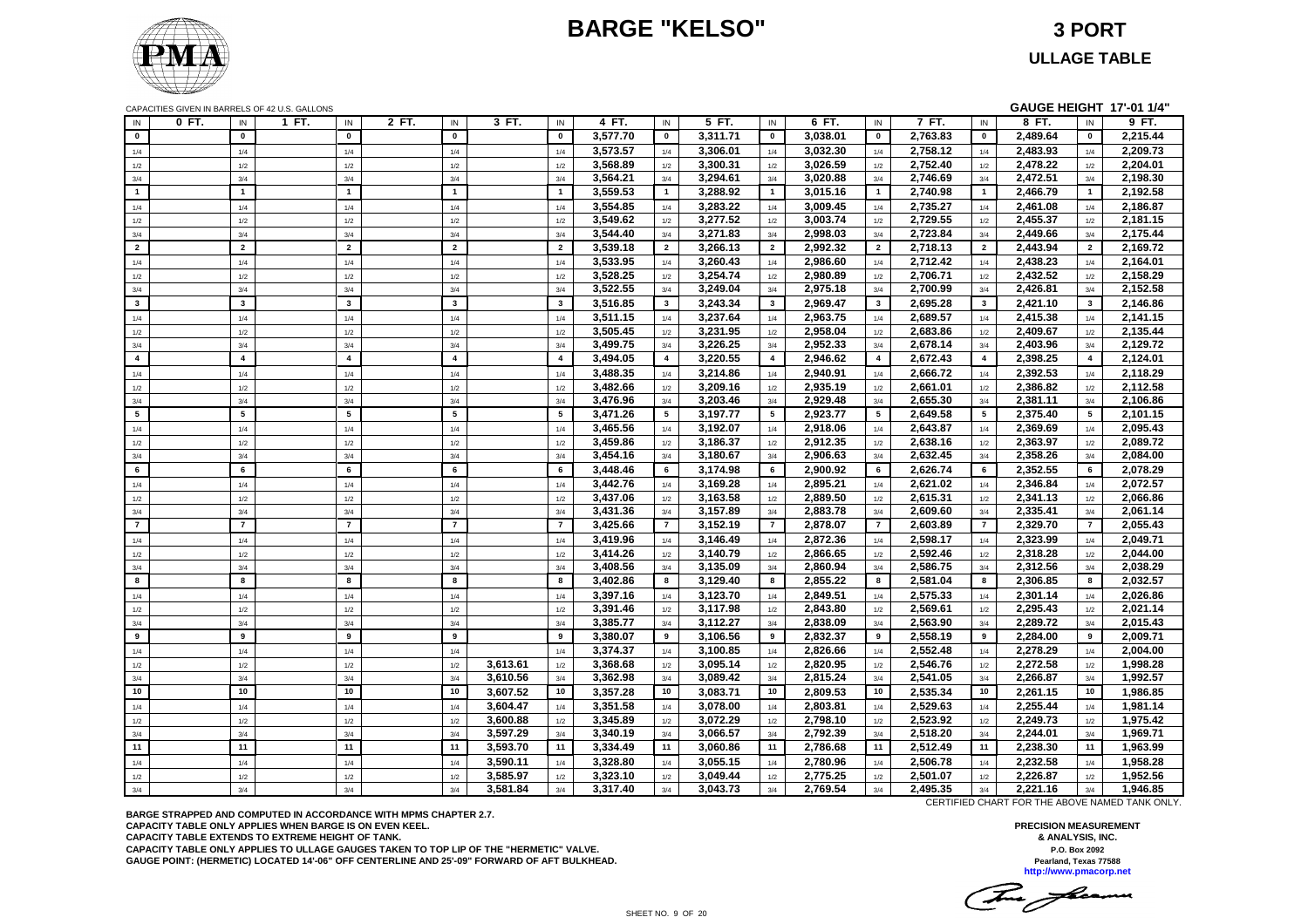### **BARGE "KELSO" 3 PORT**



**ULLAGE TABLE**

|  | CAPACITIES GIVEN IN BARRELS OF 42 U.S. GALLONS |  |  |  |  |  |
|--|------------------------------------------------|--|--|--|--|--|
|--|------------------------------------------------|--|--|--|--|--|

|                | CAPACITIES GIVEN IN BARRELS OF 42 U.S. GALLONS |                |          |                |          |                |          |                |        |                         |        |                |        |                |        |                         | GAUGE HEIGHT 17'-01 1/4" |        |
|----------------|------------------------------------------------|----------------|----------|----------------|----------|----------------|----------|----------------|--------|-------------------------|--------|----------------|--------|----------------|--------|-------------------------|--------------------------|--------|
| IN             | 10 FT.                                         | IN             | 11 FT.   | IN             | 12 FT.   | IN             | 13 FT.   | IN             | 14 FT. | IN                      | 15 FT. | IN             | 16 FT. | IN             | 17 FT. | IN                      | 18 FT.<br>IN             | 19 FT. |
| $\bf{0}$       | 1,941.14                                       | $\mathbf 0$    | 1,666.83 | $\mathbf 0$    | 1,392.52 | $\mathbf 0$    | 1,118.22 | $\mathbf 0$    | 843.91 | $\mathbf 0$             | 569.69 | $\mathbf 0$    | 305.89 | $\mathbf 0$    | 36.34  | $\mathbf 0$             | $\mathbf 0$              |        |
| 1/4            | 1,935.42                                       | 1/4            | 1,661.11 | 1/4            | 1,386.81 | 1/4            | 1,112.50 | 1/4            | 838.20 | 1/4                     | 564.00 | 1/4            | 300.38 | 1/4            | 31.80  | 1/4                     | 1/4                      |        |
| 1/2            | 1,929.71                                       | 1/2            | 1,655.40 | $1/2$          | 1,381.09 | 1/2            | 1,106.79 | 1/2            | 832.48 | 1/2                     | 558.49 | 1/2            | 294.67 | 1/2            | 28.29  | 1/2                     | $1/2$                    |        |
| 3/4            | 1,923.99                                       | 3/4            | 1,649.69 | 3/4            | 1,375.38 | 3/4            | 1,101.07 | 3/4            | 826.77 | 3/4                     | 552.99 | 3/4            | 288.95 | 3/4            | 24.78  | 3/4                     | 3/4                      |        |
| $\overline{1}$ | 1,918.28                                       | $\overline{1}$ | 1,643.97 | $\mathbf{1}$   | 1,369.67 | $\overline{1}$ | 1,095.36 | $\overline{1}$ | 821.05 | $\overline{1}$          | 547.48 | $\overline{1}$ | 283.24 | $\overline{1}$ | 21.27  | $\overline{1}$          | $\overline{1}$           |        |
| 1/4            | 1,912.56                                       | 1/4            | 1,638.26 | 1/4            | 1,363.95 | 1/4            | 1,089.64 | 1/4            | 815.34 | 1/4                     | 541.97 | 1/4            | 277.52 | 1/4            | 17.77  | 1/4                     | 1/4                      |        |
| 1/2            | 1,906.85                                       | 1/2            | 1,632.54 | $1/2$          | 1,358.24 | 1/2            | 1,083.93 | 1/2            | 809.62 | 1/2                     | 536.47 | 1/2            | 271.81 | 1/2            | $=$    | 1/2                     | $1/2$                    |        |
| 3/4            | 1,901.13                                       | 3/4            | 1,626.83 | 3/4            | 1,352.52 | 3/4            | 1,078.22 | 3/4            | 803.91 | 3/4                     | 530.96 | 3/4            | 266.09 | 3/4            |        | 3/4                     | 3/4                      |        |
| $\overline{2}$ | 1,895.42                                       | $\overline{2}$ | 1,621.11 | $\overline{2}$ | 1,346.81 | $\overline{2}$ | 1,072.50 | $\overline{2}$ | 798.20 | $\overline{2}$          | 525.46 | $\overline{2}$ | 260.38 | $\overline{2}$ |        | $\overline{2}$          | $\overline{2}$           |        |
| 1/4            | 1,889.70                                       | 1/4            | 1,615.40 | 1/4            | 1,341.09 | 1/4            | 1,066.79 | 1/4            | 792.48 | 1/4                     | 519.96 | 1/4            | 254.66 | 1/4            |        | 1/4                     | 1/4                      |        |
| 1/2            | 1,883.99                                       | 1/2            | 1,609.68 | 1/2            | 1,335.38 | 1/2            | 1,061.07 | 1/2            | 786.77 | 1/2                     | 514.46 | 1/2            | 248.95 | 1/2            |        | 1/2                     | 1/2                      |        |
| 3/4            | 1,878.27                                       | 3/4            | 1,603.97 | 3/4            | 1,329.66 | 3/4            | 1,055.36 | 3/4            | 781.05 | 3/4                     | 508.97 | 3/4            | 243.24 | 3/4            |        | 3/4                     | 3/4                      |        |
| $\mathbf{3}$   | 1,872.56                                       | $\mathbf{3}$   | 1,598.25 | $\mathbf{3}$   | 1,323.95 | $\mathbf{3}$   | 1,049.64 | $3^{\circ}$    | 775.34 | $\overline{\mathbf{3}}$ | 503.47 | $\mathbf{3}$   | 237.52 | $\mathbf{3}$   |        | $\overline{\mathbf{3}}$ | $\mathbf{3}$             |        |
| $1/4$          | 1,866.84                                       | 1/4            | 1,592.54 | 1/4            | 1,318.23 | 1/4            | 1,043.93 | 1/4            | 769.62 | 1/4                     | 497.98 | 1/4            | 231.81 | 1/4            |        | 1/4                     | 1/4                      |        |
| 1/2            | 1,861.13                                       | 1/2            | 1,586.82 | 1/2            | 1,312.52 | 1/2            | 1,038.21 | 1/2            | 763.91 | 1/2                     | 492.48 | 1/2            | 226.09 | 1/2            |        | 1/2                     | 1/2                      |        |
| 3/4            | 1,855.41                                       | 3/4            | 1,581.11 | 3/4            | 1,306.80 | 3/4            | 1,032.50 | 3/4            | 758.19 | 3/4                     | 486.99 | 3/4            | 220.38 | 3/4            |        | 3/4                     | 3/4                      |        |
| $\overline{4}$ | 1,849.70                                       | $\overline{4}$ | 1,575.39 | $\overline{4}$ | 1,301.09 | $\overline{4}$ | 1,026.78 | $\overline{4}$ | 752.48 | $\overline{4}$          | 481.50 | $\overline{4}$ | 214.66 | $\overline{4}$ |        | $\overline{4}$          | $\overline{4}$           |        |
| 1/4            | 1,843.99                                       | 1/4            | 1,569.68 | 1/4            | 1,295.37 | 1/4            | 1,021.07 | 1/4            | 746.76 | 1/4                     | 476.01 | 1/4            | 208.95 | 1/4            |        | 1/4                     | 1/4                      |        |
|                | 1,838.27                                       | 1/2            | 1,563.97 | 1/2            | 1,289.66 | 1/2            | 1,015.35 | 1/2            | 741.05 | 1/2                     | 470.52 | 1/2            | 203.23 | 1/2            |        | 1/2                     | 1/2                      |        |
| $1/2$<br>3/4   | 1,832.56                                       | 3/4            | 1,558.25 | 3/4            | 1,283.94 | 3/4            | 1,009.64 | 3/4            | 735.33 | 3/4                     | 465.04 | 3/4            | 197.52 | 3/4            |        | 3/4                     | 3/4                      |        |
| 5              | 1,826.84                                       | 5              | 1,552.54 | 5              | 1,278.23 | 5              | 1,003.92 | 5              | 729.62 | 5                       | 459.55 | 5              | 191.80 | 5              |        | 5                       | 5                        |        |
|                |                                                |                | 1,546.82 |                | 1,272.52 |                | 998.21   |                | 723.90 |                         | 454.07 |                | 186.09 |                |        |                         |                          |        |
| 1/4            | 1,821.13                                       | 1/4            |          | 1/4            | 1,266.80 | 1/4            |          | 1/4            |        | 1/4                     |        | 1/4            | 180.38 | 1/4            |        | 1/4                     | 1/4                      |        |
| $1/2\,$        | 1,815.41                                       | 1/2            | 1,541.11 | 1/2            |          | 1/2            | 992.50   | 1/2            | 718.19 | 1/2                     | 448.58 | 1/2            |        | 1/2            |        | 1/2                     | 1/2                      |        |
| 3/4            | 1,809.70                                       | 3/4            | 1,535.39 | 3/4            | 1,261.09 | 3/4            | 986.78   | 3/4            | 712.47 | 3/4                     | 443.10 | 3/4            | 174.66 | 3/4            |        | 3/4<br>6                | 3/4<br>6                 |        |
| 6              | 1,803.98                                       | 6              | 1,529.68 | 6              | 1,255.37 | 6              | 981.07   | 6              | 706.76 | 6                       | 437.61 | 6              | 168.95 | 6              |        |                         |                          |        |
| 1/4            | 1,798.27                                       | 1/4            | 1,523.96 | 1/4            | 1,249.66 | 1/4            | 975.35   | 1/4            | 701.05 | 1/4                     | 432.13 | 1/4            | 163.23 | 1/4            |        | 1/4                     | 1/4                      |        |
| 1/2            | 1,792.55                                       | 1/2            | 1,518.25 | 1/2            | 1,243.94 | 1/2            | 969.64   | 1/2            | 695.33 | 1/2                     | 426.64 | 1/2            | 157.52 | 1/2            |        | 1/2                     | 1/2                      |        |
| 3/4            | 1,786.84                                       | 3/4            | 1,512.53 | 3/4            | 1,238.23 | 3/4            | 963.92   | 3/4            | 689.62 | 3/4                     | 421.16 | 3/4            | 151.80 | 3/4            |        | 3/4                     | 3/4                      |        |
| $\overline{7}$ | 1,781.12                                       | $\overline{7}$ | 1,506.82 | $\overline{7}$ | 1,232.51 | $\overline{7}$ | 958.21   | $\overline{7}$ | 683.90 | $\overline{7}$          | 415.67 | $\overline{7}$ | 146.09 | $\overline{7}$ |        | $\overline{7}$          | $\overline{7}$           |        |
| 1/4            | 1,775.41                                       | 1/4            | 1,501.10 | 1/4            | 1,226.80 | 1/4            | 952.49   | 1/4            | 678.19 | 1/4                     | 410.19 | 1/4            | 140.37 | 1/4            |        | 1/4                     | 1/4                      |        |
| 1/2            | 1,769.69                                       | 1/2            | 1,495.39 | 1/2            | 1,221.08 | 1/2            | 946.78   | 1/2            | 672.47 | 1/2                     | 404.70 | 1/2            | 134.66 | 1/2            |        | 1/2                     | 1/2                      |        |
| 3/4            | 1,763.98                                       | 3/4            | 1,489.67 | 3/4            | 1,215.37 | 3/4            | 941.06   | 3/4            | 666.76 | 3/4                     | 399.22 | 3/4            | 128.95 | 3/4            |        | 3/4                     | 3/4                      |        |
| 8              | 1,758.26                                       | 8              | 1,483.96 | 8              | 1,209.65 | 8              | 935.35   | 8              | 661.04 | 8                       | 393.73 | 8              | 123.23 | 8              |        | 8                       | 8                        |        |
| 1/4            | 1,752.55                                       | 1/4            | 1,478.24 | 1/4            | 1,203.94 | 1/4            | 929.63   | 1/4            | 655.33 | 1/4                     | 388.25 | 1/4            | 117.52 | 1/4            |        | 1/4                     | 1/4                      |        |
| 1/2            | 1,746.84                                       | 1/2            | 1,472.53 | 1/2            | 1,198.22 | 1/2            | 923.92   | 1/2            | 649.61 | 1/2                     | 382.77 | 1/2            | 111.80 | 1/2            |        | 1/2                     | 1/2                      |        |
| 3/4            | 1,741.12                                       | 3/4            | 1,466.82 | 3/4            | 1,192.51 | 3/4            | 918.20   | 3/4            | 643.90 | 3/4                     | 377.28 | 3/4            | 106.09 | 3/4            |        | 3/4                     | 3/4                      |        |
| 9              | 1,735.41                                       | 9              | 1,461.10 | 9              | 1,186.79 | 9              | 912.49   | 9              | 638.18 | 9                       | 371.80 | 9              | 100.37 | 9              |        | 9                       | 9                        |        |
| 1/4            | 1,729.69                                       | 1/4            | 1,455.39 | 1/4            | 1,181.08 | 1/4            | 906.77   | 1/4            | 632.47 | 1/4                     | 366.31 | 1/4            | 94.66  | 1/4            |        | 1/4                     | 1/4                      |        |
| 1/2            | 1,723.98                                       | 1/2            | 1,449.67 | 1/2            | 1,175.37 | 1/2            | 901.06   | 1/2            | 626.75 | 1/2                     | 360.83 | 1/2            | 88.96  | 1/2            |        | 1/2                     | 1/2                      |        |
| 3/4            | 1,718.26                                       | 3/4            | 1,443.96 | 3/4            | 1,169.65 | 3/4            | 895.35   | 3/4            | 621.04 | 3/4                     | 355.34 | 3/4            | 83.26  | 3/4            |        | 3/4                     | 3/4                      |        |
| 10             | 1,712.55                                       | 10             | 1,438.24 | 10             | 1,163.94 | 10             | 889.63   | 10             | 615.32 | 10                      | 349.86 | 10             | 77.56  | 10             |        | 10                      | 10                       |        |
| 1/4            | 1,706.83                                       | 1/4            | 1,432.53 | 1/4            | 1,158.22 | 1/4            | 883.92   | 1/4            | 609.61 | 1/4                     | 344.37 | 1/4            | 71.86  | 1/4            |        | 1/4                     | 1/4                      |        |
| 1/2            | 1,701.12                                       | 1/2            | 1.426.81 | 1/2            | 1,152.51 | 1/2            | 878.20   | 1/2            | 603.90 | 1/2                     | 338.89 | 1/2            | 66.39  | 1/2            |        | 1/2                     | 1/2                      |        |
| 3/4            | 1,695.40                                       | 3/4            | 1,421.10 | 3/4            | 1,146.79 | 3/4            | 872.49   | 3/4            | 598.18 | 3/4                     | 333.40 | 3/4            | 60.92  | 3/4            |        | 3/4                     | 3/4                      |        |
| 11             | 1,689.69                                       | 11             | 1,415.38 | 11             | 1,141.08 | 11             | 866.77   | 11             | 592.47 | 11                      | 327.92 | 11             | 55.45  | 11             |        | 11                      | 11                       |        |
| 1/4            | 1,683.97                                       | 1/4            | 1,409.67 | 1/4            | 1,135.36 | 1/4            | 861.06   | 1/4            | 586.75 | 1/4                     | 322.43 | 1/4            | 49.98  | 1/4            |        | 1/4                     | 1/4                      |        |
| $1/2\,$        | 1,678.26                                       | 1/2            | 1,403.95 | 1/2            | 1,129.65 | 1/2            | 855.34   | 1/2            | 581.06 | 1/2                     | 316.92 | 1/2            | 45.43  | 1/2            |        | 1/2                     | 1/2                      |        |
| 3/4            | 1,672.54                                       | 3/4            | 1,398.24 | 3/4            | 1,123.93 | 3/4            | 849.63   | 3/4            | 575.37 | 3/4                     | 311.41 | 3/4            | 40.89  | 3/4            |        | 3/4                     | 3/4                      |        |

**STRAPPED: 02/09/2017 SW CL CALCULATED: 02/10/2017 CL PRINTED: 02/12/2017 JS**

**CANCELS AND SUPERCEDES ALL PRIOR TO 02/2017**

CERTIFIED CHART FOR THE ABOVE NAMED TANK ONLY.

Tomas facermen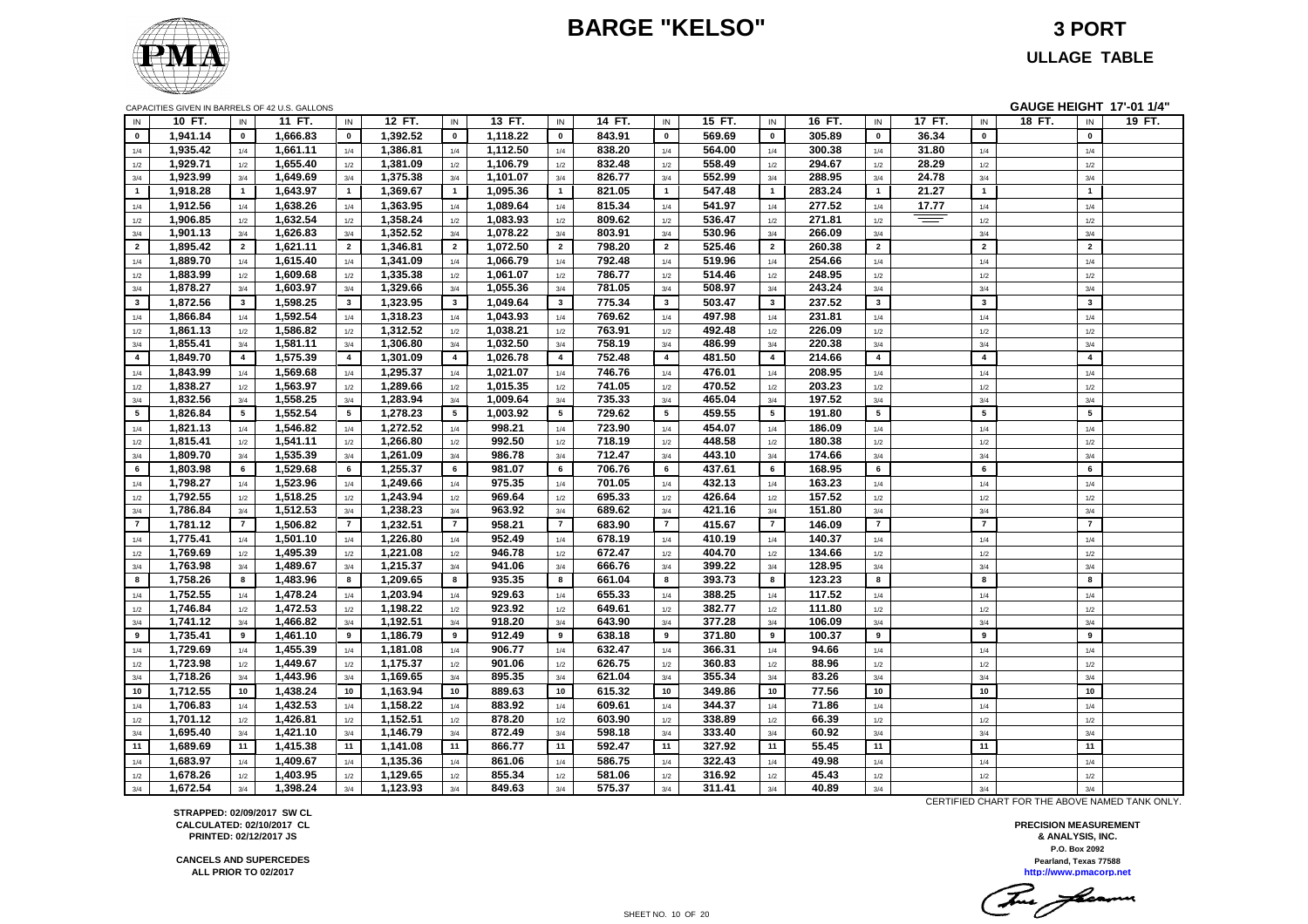### **BARGE "KELSO" 3 STBD**

**ULLAGE TABLE**



|  | <b>GAUGE HEIGHT 17'-01 1/4"</b> |  |  |
|--|---------------------------------|--|--|
|  |                                 |  |  |

| CAPACITIES GIVEN IN BARRELS OF 42 U.S. GALLONS |                |                |                |                         |          |                        |          |                         |          |                         |          |                |          |                         | GAUGE HEIGHT 17'-01 1/4" |                |          |
|------------------------------------------------|----------------|----------------|----------------|-------------------------|----------|------------------------|----------|-------------------------|----------|-------------------------|----------|----------------|----------|-------------------------|--------------------------|----------------|----------|
| 0 FT.<br>$\sf IN$                              | IN             | 1 FT.          | IN             | 2 FT.<br>IN             | 3 FT.    | IN                     | 4 FT.    | IN                      | 5 FT.    | IN                      | 6 FT.    | $\sf IN$       | 7 FT.    | $\sf IN$                | 8 FT.                    | IN             | 9 FT.    |
| $\mathbf{0}$                                   | $\mathbf{0}$   |                | $\mathbf{0}$   | $\mathbf 0$             |          | $\mathbf 0$            | 3,587.95 | $\mathbf 0$             | 3,321.96 | $\pmb{0}$               | 3,048.26 | $\mathbf 0$    | 2,774.08 | $\mathbf 0$             | 2,499.89                 | $\mathbf 0$    | 2,225.69 |
| 1/4                                            | 1/4            |                | 1/4            | 1/4                     |          | 1/4                    | 3,583.82 | 1/4                     | 3,316.26 | 1/4                     | 3,042.55 | 1/4            | 2,768.37 | 1/4                     | 2,494.18                 | 1/4            | 2,219.98 |
| $1/2$                                          | 1/2            | $1/2$          |                | 1/2                     |          | 1/2                    | 3,579.14 | 1/2                     | 3,310.56 | 1/2                     | 3,036.84 | 1/2            | 2,762.65 | 1/2                     | 2,488.47                 | 1/2            | 2,214.26 |
| 3/4                                            | 3/4            | 3/4            |                | 3/4                     |          | 3/4                    | 3,574.46 | 3/4                     | 3,304.86 | 3/4                     | 3,031.13 | 3/4            | 2,756.94 | 3/4                     | 2,482.76                 | 3/4            | 2,208.55 |
| $\overline{1}$                                 | $\overline{1}$ | $\overline{1}$ |                | $\overline{1}$          |          | $\mathbf{1}$           | 3,569.78 | $\mathbf{1}$            | 3,299.17 | $\mathbf{1}$            | 3,025.41 | $\overline{1}$ | 2,751.23 | $\overline{1}$          | 2,477.04                 | $\mathbf{1}$   | 2,202.83 |
| 1/4                                            | 1/4            |                | 1/4            | 1/4                     |          | 1/4                    | 3,565.10 | 1/4                     | 3,293.47 | 1/4                     | 3,019.70 | 1/4            | 2,745.52 | 1/4                     | 2,471.33                 | 1/4            | 2,197.12 |
| 1/2                                            | 1/2            | 1/2            |                | 1/2                     |          | 1/2                    | 3,559.87 | 1/2                     | 3,287.77 | 1/2                     | 3,013.99 | 1/2            | 2,739.80 | 1/2                     | 2,465.62                 | 1/2            | 2,191.40 |
| 3/4                                            | 3/4            | 3/4            |                | 3/4                     |          | 3/4                    | 3,554.65 | 3/4                     | 3,282.08 | 3/4                     | 3,008.28 | 3/4            | 2,734.09 | 3/4                     | 2,459.91                 | 3/4            | 2,185.69 |
| $\overline{2}$                                 | $\overline{2}$ |                | $\overline{2}$ | $\overline{2}$          |          | $\overline{2}$         | 3,549.43 | $\overline{2}$          | 3,276.38 | $\overline{2}$          | 3,002.57 | $\overline{2}$ | 2,728.38 | $\overline{2}$          | 2,454.19                 | $\overline{2}$ | 2,179.97 |
| 1/4                                            | 1/4            |                | 1/4            | 1/4                     |          | 1/4                    | 3,544.20 | 1/4                     | 3,270.68 | 1/4                     | 2,996.85 | 1/4            | 2,722.67 | 1/4                     | 2,448.48                 | 1/4            | 2,174.26 |
| 1/2                                            | 1/2            | 1/2            |                | 1/2                     |          | 1/2                    | 3,538.50 | 1/2                     | 3,264.99 | 1/2                     | 2,991.14 | 1/2            | 2,716.96 | 1/2                     | 2,442.77                 | 1/2            | 2,168.54 |
| 3/4                                            | 3/4            | 3/4            |                | 3/4                     |          | 3/4                    | 3,532.80 | 3/4                     | 3,259.29 | 3/4                     | 2,985.43 | 3/4            | 2,711.24 | 3/4                     | 2,437.06                 | 3/4            | 2,162.83 |
| $\overline{\mathbf{3}}$                        | $\mathbf{3}$   | $\mathbf{3}$   |                | $\overline{\mathbf{3}}$ |          | $\mathbf{3}$           | 3,527.10 | $\mathbf{3}$            | 3,253.59 | $\overline{\mathbf{3}}$ | 2,979.72 | $\mathbf{3}$   | 2,705.53 | $\overline{\mathbf{3}}$ | 2,431.35                 | $\mathbf{3}$   | 2,157.11 |
| 1/4                                            | 1/4            |                | 1/4            | 1/4                     |          | 1/4                    | 3,521.40 | 1/4                     | 3,247.89 | 1/4                     | 2,974.00 | 1/4            | 2,699.82 | 1/4                     | 2,425.63                 | 1/4            | 2,151.40 |
| 1/2                                            | 1/2            | 1/2            |                | 1/2                     |          | 1/2                    | 3,515.70 | 1/2                     | 3,242.20 | 1/2                     | 2.968.29 | 1/2            | 2,694.11 | 1/2                     | 2,419.92                 | 1/2            | 2,145.69 |
| 3/4                                            | 3/4            | 3/4            |                | 3/4                     |          | 3/4                    | 3,510.00 | 3/4                     | 3,236.50 | 3/4                     | 2,962.58 | 3/4            | 2,688.39 | 3/4                     | 2,414.21                 | 3/4            | 2,139.97 |
| $\overline{\mathbf{4}}$                        | $\overline{4}$ | $\overline{4}$ |                | $\overline{4}$          |          | $\overline{4}$         | 3.504.30 | $\overline{\mathbf{4}}$ | 3,230.80 | $\overline{4}$          | 2.956.87 | $\overline{4}$ | 2.682.68 | $\overline{4}$          | 2,408.50                 | $\overline{4}$ | 2,134.26 |
|                                                |                |                |                |                         |          |                        | 3,498.60 |                         | 3,225.11 |                         | 2,951.16 |                | 2,676.97 |                         | 2,402.78                 |                | 2,128.54 |
| 1/4                                            | 1/4            |                | 1/4            | 1/4                     |          | 1/4                    | 3,492.91 | 1/4                     | 3,219.41 | 1/4                     | 2,945.44 | 1/4            | 2,671.26 | 1/4                     | 2,397.07                 | 1/4            | 2,122.83 |
| $1/2$                                          | 1/2            | 1/2            |                | 1/2                     |          | 1/2                    | 3,487.21 | 1/2                     | 3,213.71 | 1/2                     | 2,939.73 | 1/2            | 2,665.55 | 1/2                     | 2,391.36                 | 1/2            | 2,117.11 |
| 3/4<br>5                                       | 3/4<br>5       | 3/4<br>5       |                | 3/4<br>5                |          | 3/4<br>$5\phantom{.0}$ | 3,481.51 | 3/4<br>$5\phantom{.0}$  | 3,208.02 | 3/4<br>5                | 2,934.02 | 3/4<br>5       | 2.659.83 | 3/4<br>5                | 2.385.65                 | 3/4<br>5       | 2,111.40 |
|                                                |                |                |                |                         |          |                        |          |                         |          |                         |          |                |          |                         |                          |                |          |
| 1/4                                            | 1/4            |                | 1/4            | 1/4                     |          | 1/4                    | 3,475.81 | 1/4                     | 3,202.32 | 1/4                     | 2,928.31 | 1/4            | 2,654.12 | 1/4                     | 2,379.94                 | 1/4            | 2,105.68 |
| 1/2                                            | 1/2            | 1/2            |                | 1/2                     |          | 1/2                    | 3,470.11 | 1/2                     | 3,196.62 | 1/2                     | 2,922.60 | 1/2            | 2,648.41 | 1/2                     | 2,374.22                 | 1/2            | 2,099.97 |
| 3/4                                            | 3/4            | 3/4            |                | 3/4                     |          | 3/4                    | 3,464.41 | 3/4                     | 3,190.92 | 3/4                     | 2,916.88 | 3/4            | 2,642.70 | 3/4                     | 2,368.51                 | 3/4            | 2,094.25 |
| 6                                              | 6              | 6              |                | 6                       |          | 6                      | 3,458.71 | 6                       | 3,185.23 | 6                       | 2,911.17 | 6              | 2,636.99 | 6                       | 2,362.80                 | 6              | 2,088.54 |
| 1/4                                            | 1/4            |                | 1/4            | 1/4                     |          | 1/4                    | 3,453.01 | 1/4                     | 3,179.53 | 1/4                     | 2,905.46 | 1/4            | 2,631.27 | 1/4                     | 2,357.09                 | 1/4            | 2.082.82 |
| 1/2                                            | 1/2            | 1/2            |                | 1/2                     |          | 1/2                    | 3.447.31 | 1/2                     | 3,173.83 | 1/2                     | 2.899.75 | 1/2            | 2,625.56 | 1/2                     | 2.351.38                 | 1/2            | 2.077.11 |
| 3/4                                            | 3/4            | 3/4            |                | 3/4                     |          | 3/4                    | 3,441.61 | 3/4                     | 3,168.14 | 3/4                     | 2,894.03 | 3/4            | 2,619.85 | 3/4                     | 2,345.66                 | 3/4            | 2,071.39 |
| $\overline{7}$                                 | $\overline{7}$ | $\overline{7}$ |                | $\overline{7}$          |          | $\overline{7}$         | 3,435.91 | $\overline{7}$          | 3,162.44 | $\overline{7}$          | 2,888.32 | $\overline{7}$ | 2,614.14 | $\overline{7}$          | 2,339.95                 | $\overline{7}$ | 2,065.68 |
| 1/4                                            | 1/4            |                | 1/4            | 1/4                     |          | 1/4                    | 3,430.21 | 1/4                     | 3,156.74 | 1/4                     | 2,882.61 | 1/4            | 2,608.42 | 1/4                     | 2,334.24                 | 1/4            | 2,059.96 |
| 1/2                                            | 1/2            |                | 1/2            | 1/2                     |          | 1/2                    | 3,424.51 | 1/2                     | 3,151.04 | 1/2                     | 2,876.90 | 1/2            | 2,602.71 | 1/2                     | 2,328.53                 | 1/2            | 2,054.25 |
| 3/4                                            | 3/4            | 3/4            |                | 3/4                     |          | 3/4                    | 3,418.81 | 3/4                     | 3,145.34 | 3/4                     | 2,871.19 | 3/4            | 2,597.00 | 3/4                     | 2,322.81                 | 3/4            | 2,048.54 |
| 8                                              | 8              | 8              |                | 8                       |          | 8                      | 3,413.11 | 8                       | 3,139.65 | 8                       | 2.865.47 | 8              | 2,591.29 | 8                       | 2,317.10                 | 8              | 2,042.82 |
| 1/4                                            | 1/4            |                | 1/4            | 1/4                     |          | 1/4                    | 3,407.41 | 1/4                     | 3,133.95 | 1/4                     | 2,859.76 | 1/4            | 2,585.58 | 1/4                     | 2,311.39                 | 1/4            | 2,037.11 |
| 1/2                                            | 1/2            | 1/2            |                | 1/2                     |          | 1/2                    | 3,401.71 | 1/2                     | 3,128.23 | 1/2                     | 2,854.05 | 1/2            | 2,579.86 | 1/2                     | 2,305.68                 | 1/2            | 2,031.39 |
| 3/4                                            | 3/4            | 3/4            |                | 3/4                     |          | 3/4                    | 3,396.02 | 3/4                     | 3,122.52 | 3/4                     | 2,848.34 | 3/4            | 2,574.15 | 3/4                     | 2,299.97                 | 3/4            | 2,025.68 |
| 9                                              | 9              | 9              |                | 9                       |          | 9                      | 3,390.32 | 9                       | 3,116.81 | 9                       | 2,842.62 | 9              | 2,568.44 | 9                       | 2,294.25                 | 9              | 2,019.96 |
| 1/4                                            | 1/4            |                | 1/4            | 1/4                     |          | 1/4                    | 3,384.62 | 1/4                     | 3,111.10 | 1/4                     | 2,836.91 | 1/4            | 2,562.73 | 1/4                     | 2,288.54                 | 1/4            | 2,014.25 |
| $1/2$                                          | 1/2            | 1/2            |                | 1/2                     | 3,623.86 | 1/2                    | 3,378.93 | 1/2                     | 3.105.39 | 1/2                     | 2.831.20 | 1/2            | 2,557.01 | 1/2                     | 2,282.83                 | 1/2            | 2.008.53 |
| 3/4                                            | 3/4            | 3/4            |                | 3/4                     | 3,620.81 | 3/4                    | 3,373.23 | 3/4                     | 3,099.67 | 3/4                     | 2,825.49 | 3/4            | 2,551.30 | 3/4                     | 2,277.12                 | 3/4            | 2,002.82 |
| 10                                             | 10             | $10\,$         |                | 10                      | 3,617.77 | 10                     | 3,367.53 | 10                      | 3,093.96 | 10                      | 2,819.78 | 10             | 2,545.59 | 10                      | 2,271.40                 | 10             | 1,997.10 |
| 1/4                                            | 1/4            |                | 1/4            | 1/4                     | 3,614.72 | 1/4                    | 3,361.83 | 1/4                     | 3,088.25 | 1/4                     | 2,814.06 | 1/4            | 2,539.88 | 1/4                     | 2,265.69                 | 1/4            | 1,991.39 |
| 1/2                                            | 1/2            | 1/2            |                | 1/2                     | 3.611.13 | 1/2                    | 3.356.14 | 1/2                     | 3.082.54 | 1/2                     | 2.808.35 | 1/2            | 2.534.17 | 1/2                     | 2.259.98                 | 1/2            | 1.985.67 |
| 3/4                                            | 3/4            | 3/4            |                | 3/4                     | 3,607.54 | 3/4                    | 3,350.44 | 3/4                     | 3,076.82 | 3/4                     | 2,802.64 | 3/4            | 2,528.45 | 3/4                     | 2,254.26                 | 3/4            | 1,979.96 |
| 11                                             | 11             | 11             |                | 11                      | 3,603.95 | 11                     | 3,344.74 | 11                      | 3,071.11 | 11                      | 2,796.93 | 11             | 2,522.74 | 11                      | 2,248.55                 | 11             | 1,974.24 |
| 1/4                                            | 1/4            |                | 1/4            | 1/4                     | 3,600.36 | 1/4                    | 3,339.05 | 1/4                     | 3,065.40 | 1/4                     | 2,791.21 | 1/4            | 2,517.03 | 1/4                     | 2,242.83                 | 1/4            | 1,968.53 |
| $1/2\,$                                        | 1/2            |                | 1/2            | 1/2                     | 3,596.22 | 1/2                    | 3,333.35 | 1/2                     | 3,059.69 | 1/2                     | 2,785.50 | 1/2            | 2,511.32 | 1/2                     | 2,237.12                 | 1/2            | 1,962.81 |
| 3/4                                            | 3/4            |                | 3/4            | 3/4                     | 3,592.09 | 3/4                    | 3,327.65 | 3/4                     | 3,053.98 | 3/4                     | 2,779.79 | 3/4            | 2,505.60 | 3/4                     | 2,231.41                 | 3/4            | 1,957.10 |

**BARGE STRAPPED AND COMPUTED IN ACCORDANCE WITH MPMS CHAPTER 2.7. CAPACITY TABLE ONLY APPLIES WHEN BARGE IS ON EVEN KEEL. CAPACITY TABLE EXTENDS TO EXTREME HEIGHT OF TANK. CAPACITY TABLE ONLY APPLIES TO ULLAGE GAUGES TAKEN TO TOP LIP OF THE "HERMETIC" VALVE. GAUGE POINT: (HERMETIC) LOCATED 14'-06" OFF CENTERLINE AND 25'-09" FORWARD OF AFT BULKHEAD.** CERTIFIED CHART FOR THE ABOVE NAMED TANK ONLY.

This floam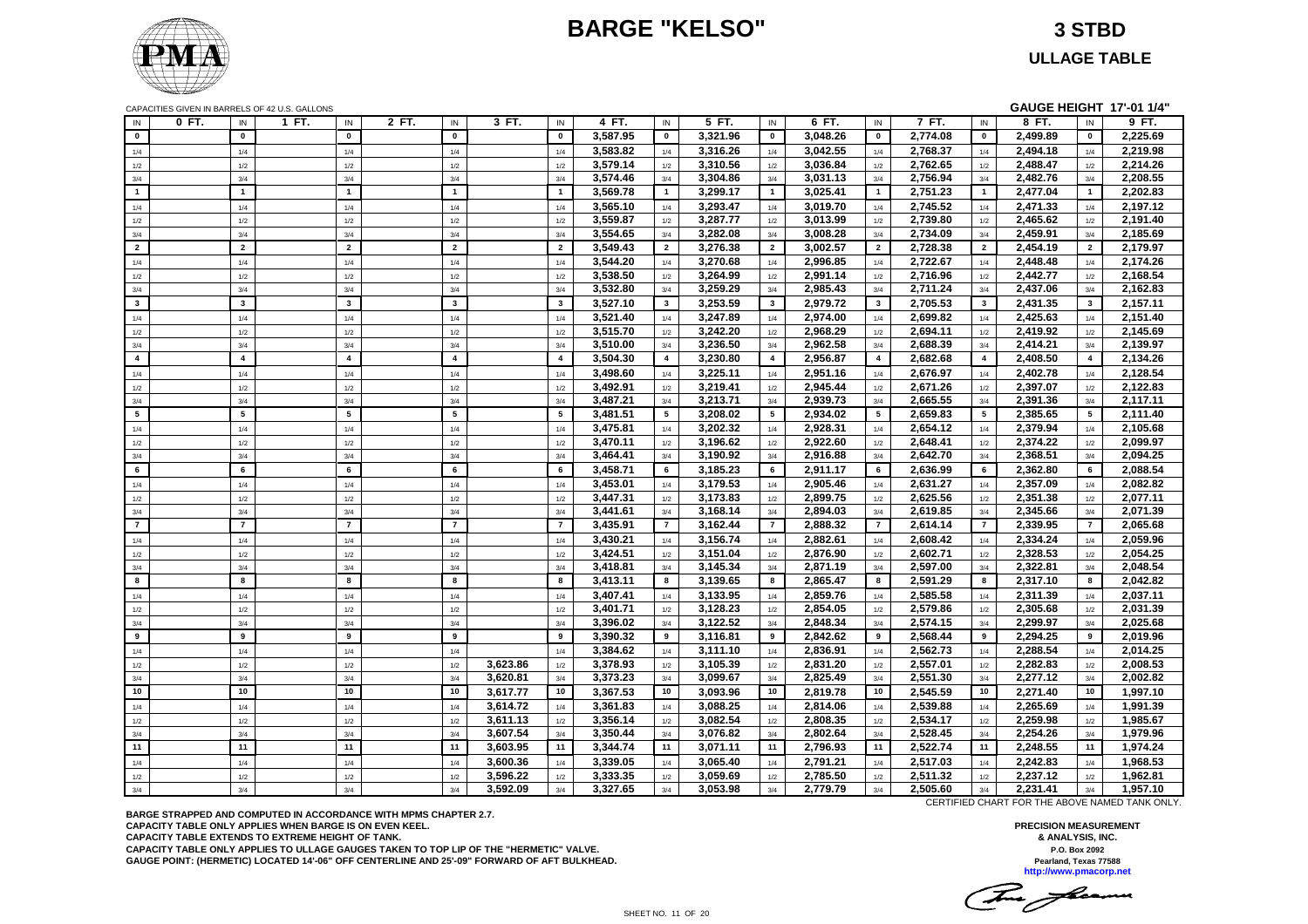### **BARGE "KELSO" 3 STBD**



**ULLAGE TABLE**

| CAPACITIES GIVEN IN BARRELS OF 42 U.S. GALLONS |  |  |  |
|------------------------------------------------|--|--|--|
|                                                |  |  |  |

|                |          |                | CAPACITIES GIVEN IN BARRELS OF 42 U.S. GALLONS |                         |          |                |          |                 |        |                |        |                 |        |                         |        |                         | GAUGE HEIGHT 17'-01 1/4" |                 |        |
|----------------|----------|----------------|------------------------------------------------|-------------------------|----------|----------------|----------|-----------------|--------|----------------|--------|-----------------|--------|-------------------------|--------|-------------------------|--------------------------|-----------------|--------|
| IN             | 10 FT.   | IN             | 11 FT.                                         | IN                      | 12 FT.   | IN             | 13 FT.   | IN              | 14 FT. | IN             | 15 FT. | IN              | 16 FT. | IN                      | 17 FT. | $\sf IN$                | 18 FT.                   | IN              | 19 FT. |
| $\mathbf 0$    | 1,951.39 | $\mathbf 0$    | 1,677.08                                       | $\mathbf 0$             | 1,402.77 | $\mathbf 0$    | 1,128.47 | $\mathbf{0}$    | 854.16 | $\bf{0}$       | 579.86 | $\mathbf 0$     | 306.08 | $\mathbf 0$             | 36.34  | $\pmb{0}$               |                          | $\mathbf 0$     |        |
| 1/4            | 1,945.67 | 1/4            | 1,671.36                                       | 1/4                     | 1,397.06 | 1/4            | 1,122.75 | 1/4             | 848.45 | 1/4            | 574.14 | 1/4             | 300.38 | 1/4                     | 31.79  | $1/4$                   |                          | 1/4             |        |
| 1/2            | 1,939.96 | 1/2            | 1,665.65                                       | 1/2                     | 1,391.34 | 1/2            | 1,117.04 | 1/2             | 842.73 | 1/2            | 568.43 | 1/2             | 294.66 | 1/2                     | 28.29  | 1/2                     |                          | 1/2             |        |
| 3/4            | 1,934.24 | 3/4            | 1,659.94                                       | 3/4                     | 1,385.63 | 3/4            | 1,111.32 | 3/4             | 837.02 | 3/4            | 562.71 | 3/4             | 288.95 | 3/4                     | 24.78  | 3/4                     |                          | 3/4             |        |
| $\overline{1}$ | 1,928.53 | $\overline{1}$ | 1,654.22                                       | $\blacksquare$          | 1,379.92 | $\overline{1}$ | 1,105.61 | $\mathbf{1}$    | 831.30 | $\overline{1}$ | 557.00 | $\mathbf{1}$    | 283.23 | $\mathbf{1}$            | 21.27  | $\mathbf{1}$            |                          | $\mathbf{1}$    |        |
| 1/4            | 1,922.81 | 1/4            | 1,648.51                                       | 1/4                     | 1,374.20 | 1/4            | 1,099.89 | 1/4             | 825.59 | 1/4            | 551.28 | 1/4             | 277.52 | 1/4                     | 17.77  | 1/4                     |                          | 1/4             |        |
| 1/2            | 1,917.10 | 1/2            | 1,642.79                                       | $1/2$                   | 1,368.49 | 1/2            | 1,094.18 | 1/2             | 819.87 | $1/2$          | 545.57 | 1/2             | 271.81 | 1/2                     | ══     | 1/2                     |                          | 1/2             |        |
| 3/4            | 1,911.38 | 3/4            | 1,637.08                                       | 3/4                     | 1,362.77 | 3/4            | 1,088.47 | 3/4             | 814.16 | 3/4            | 539.86 | 3/4             | 266.09 | 3/4                     |        | 3/4                     |                          | 3/4             |        |
| $\overline{2}$ | 1,905.67 | $\overline{2}$ | 1,631.36                                       | $\overline{2}$          | 1,357.06 | $\overline{2}$ | 1,082.75 | $\overline{2}$  | 808.45 | $\overline{2}$ | 534.14 | $\overline{2}$  | 260.38 | $\overline{2}$          |        | $\overline{2}$          |                          | $\overline{2}$  |        |
| 1/4            | 1,899.95 | 1/4            | 1,625.65                                       | 1/4                     | 1,351.34 | 1/4            | 1,077.04 | 1/4             | 802.73 | 1/4            | 528.43 | 1/4             | 254.66 | 1/4                     |        | 1/4                     |                          | 1/4             |        |
| 1/2            | 1,894.24 | 1/2            | 1,619.93                                       | 1/2                     | 1,345.63 | 1/2            | 1,071.32 | 1/2             | 797.02 | 1/2            | 522.72 | 1/2             | 248.95 | 1/2                     |        | 1/2                     |                          | 1/2             |        |
| 3/4            | 1,888.52 | 3/4            | 1,614.22                                       | 3/4                     | 1,339.91 | 3/4            | 1,065.61 | 3/4             | 791.30 | 3/4            | 517.01 | 3/4             | 243.23 | 3/4                     |        | 3/4                     |                          | 3/4             |        |
| $\mathbf{3}$   | 1,882.81 | $\mathbf{3}$   | 1,608.50                                       | $\overline{\mathbf{3}}$ | 1,334.20 | $\mathbf{3}$   | 1,059.89 | $\mathbf{3}$    | 785.59 | $\mathbf{3}$   | 511.30 | $\mathbf{3}$    | 237.52 | $\mathbf{3}$            |        | $\overline{\mathbf{3}}$ |                          | $\mathbf{3}$    |        |
| 1/4            | 1,877.09 | 1/4            | 1,602.79                                       | 1/4                     | 1,328.48 | 1/4            | 1,054.18 | 1/4             | 779.87 | 1/4            | 505.59 | 1/4             | 231.80 | 1/4                     |        | 1/4                     |                          | 1/4             |        |
| 1/2            | 1,871.38 | 1/2            | 1,597.07                                       | 1/2                     | 1,322.77 | 1/2            | 1,048.46 | 1/2             | 774.16 | 1/2            | 499.88 | 1/2             | 226.09 | 1/2                     |        | 1/2                     |                          | 1/2             |        |
| $3/4$          | 1,865.66 | 3/4            | 1,591.36                                       | $3/4$                   | 1,317.05 | 3/4            | 1,042.75 | 3/4             | 768.44 | 3/4            | 494.18 | 3/4             | 220.37 | 3/4                     |        | 3/4                     |                          | 3/4             |        |
| $\overline{4}$ | 1,859.95 | $\overline{4}$ | 1,585.64                                       | $\overline{4}$          | 1,311.34 | $\overline{4}$ | 1,037.03 | $\overline{4}$  | 762.73 | $\overline{4}$ | 488.47 | $\overline{4}$  | 214.66 | $\overline{\mathbf{4}}$ |        | $\overline{\mathbf{4}}$ |                          | $\overline{4}$  |        |
| 1/4            | 1,854.24 | 1/4            | 1,579.93                                       | 1/4                     | 1,305.62 | 1/4            | 1,031.32 | 1/4             | 757.01 | 1/4            | 482.76 | 1/4             | 208.95 | 1/4                     |        | 1/4                     |                          | 1/4             |        |
| 1/2            | 1,848.52 | 1/2            | 1,574.22                                       | 1/2                     | 1,299.91 | 1/2            | 1,025.60 | 1/2             | 751.30 | 1/2            | 477.06 | 1/2             | 203.23 | 1/2                     |        | 1/2                     |                          | 1/2             |        |
| 3/4            | 1,842.81 | 3/4            | 1,568.50                                       | $3/4$                   | 1,294.19 | 3/4            | 1,019.89 | 3/4             | 745.58 | 3/4            | 471.36 | 3/4             | 197.52 | 3/4                     |        | 3/4                     |                          | 3/4             |        |
| 5              | 1.837.09 | 5              | 1.562.79                                       | 5                       | 1,288.48 | 5              | 1,014.17 | $5\phantom{.0}$ | 739.87 | 5              | 465.66 | $5\phantom{.0}$ | 191.80 | 5                       |        | ${\bf 5}$               |                          | $5\phantom{.0}$ |        |
| 1/4            | 1,831.38 | 1/4            | 1,557.07                                       | 1/4                     | 1,282.77 | 1/4            | 1,008.46 | 1/4             | 734.15 | 1/4            | 459.96 | 1/4             | 186.09 | 1/4                     |        | 1/4                     |                          | 1/4             |        |
| 1/2            | 1,825.66 | 1/2            | 1,551.36                                       | 1/2                     | 1,277.05 | 1/2            | 1,002.75 | 1/2             | 728.44 | 1/2            | 454.26 | 1/2             | 180.37 | 1/2                     |        | 1/2                     |                          | 1/2             |        |
| 3/4            | 1,819.95 | 3/4            | 1,545.64                                       | 3/4                     | 1,271.34 | 3/4            | 997.03   | 3/4             | 722.72 | 3/4            | 448.56 | 3/4             | 174.66 | 3/4                     |        | 3/4                     |                          | 3/4             |        |
| 6              | 1,814.23 | 6              | 1,539.93                                       | 6                       | 1,265.62 | 6              | 991.32   | 6               | 717.01 | 6              | 442.87 | 6               | 168.94 | 6                       |        | $\bf 6$                 |                          | 6               |        |
| 1/4            | 1,808.52 | 1/4            | 1,534.21                                       | 1/4                     | 1,259.91 | 1/4            | 985.60   | 1/4             | 711.30 | 1/4            | 437.17 | 1/4             | 163.23 | 1/4                     |        | 1/4                     |                          | 1/4             |        |
| 1/2            | 1,802.80 | 1/2            | 1,528.50                                       | 1/2                     | 1,254.19 | 1/2            | 979.89   | 1/2             | 705.58 | 1/2            | 431.47 | 1/2             | 157.52 | 1/2                     |        | 1/2                     |                          | 1/2             |        |
| 3/4            | 1,797.09 | 3/4            | 1,522.78                                       | 3/4                     | 1,248.48 | 3/4            | 974.17   | 3/4             | 699.87 | 3/4            | 425.77 | 3/4             | 151.80 | 3/4                     |        | 3/4                     |                          | 3/4             |        |
| $\overline{7}$ | 1,791.37 | $\overline{7}$ | 1,517.07                                       | $\overline{7}$          | 1,242.76 | $\overline{7}$ | 968.46   | $\overline{7}$  | 694.15 | $\overline{7}$ | 420.07 | $\overline{7}$  | 146.09 | $\overline{7}$          |        | $\overline{7}$          |                          | $\overline{7}$  |        |
| 1/4            | 1,785.66 | 1/4            | 1,511.35                                       | 1/4                     | 1,237.05 | 1/4            | 962.74   | 1/4             | 688.44 | 1/4            | 414.37 | 1/4             | 140.37 | 1/4                     |        | 1/4                     |                          | 1/4             |        |
| 1/2            | 1.779.94 | 1/2            | 1,505.64                                       | 1/2                     | 1,231.33 | 1/2            | 957.03   | 1/2             | 682.72 | 1/2            | 408.67 | 1/2             | 134.66 | 1/2                     |        | 1/2                     |                          | 1/2             |        |
| 3/4            | 1,774.23 | 3/4            | 1,499.92                                       | 3/4                     | 1,225.62 | 3/4            | 951.31   | 3/4             | 677.01 | 3/4            | 402.97 | 3/4             | 128.94 | 3/4                     |        | 3/4                     |                          | 3/4             |        |
| 8              | 1,768.51 | 8              | 1,494.21                                       | 8                       | 1,219.90 | 8              | 945.60   | 8               | 671.29 | 8              | 397.27 | 8               | 123.23 | 8                       |        | 8                       |                          | 8               |        |
| 1/4            | 1,762.80 | 1/4            | 1,488.49                                       | 1/4                     | 1,214.19 | 1/4            | 939.88   | 1/4             | 665.58 | 1/4            | 391.57 | 1/4             | 117.51 | 1/4                     |        | 1/4                     |                          | 1/4             |        |
| 1/2            | 1.757.09 | 1/2            | 1,482.78                                       | 1/2                     | 1.208.47 | 1/2            | 934.17   | 1/2             | 659.86 | 1/2            | 385.87 | 1/2             | 111.80 | 1/2                     |        | 1/2                     |                          | 1/2             |        |
| 3/4            | 1,751.37 | 3/4            | 1,477.07                                       | 3/4                     | 1,202.76 | 3/4            | 928.45   | 3/4             | 654.15 | 3/4            | 380.17 | 3/4             | 106.08 | 3/4                     |        | 3/4                     |                          | 3/4             |        |
| 9              | 1,745.66 | 9              | 1,471.35                                       | 9                       | 1,197.04 | 9              | 922.74   | 9               | 648.43 | 9              | 374.47 | 9               | 100.37 | $\boldsymbol{9}$        |        | 9                       |                          | 9               |        |
| 1/4            | 1,739.94 | 1/4            | 1,465.64                                       | 1/4                     | 1,191.33 | 1/4            | 917.02   | 1/4             | 642.72 | 1/4            | 368.78 | 1/4             | 94.66  | 1/4                     |        | 1/4                     |                          | 1/4             |        |
| 1/2            | 1.734.23 | 1/2            | 1.459.92                                       | 1/2                     | 1.185.62 | 1/2            | 911.31   | 1/2             | 637.00 | 1/2            | 363.08 | 1/2             | 88.96  | 1/2                     |        | 1/2                     |                          | 1/2             |        |
| 3/4            | 1,728.51 | 3/4            | 1,454.21                                       | 3/4                     | 1,179.90 | 3/4            | 905.60   | 3/4             | 631.29 | 3/4            | 357.38 | 3/4             | 83.26  | 3/4                     |        | 3/4                     |                          | 3/4             |        |
| 10             | 1,722.80 | 10             | 1.448.49                                       | 10                      | 1,174.19 | 10             | 899.88   | 10              | 625.57 | 10             | 351.68 | 10              | 77.56  | 10                      |        | 10                      |                          | 10              |        |
| 1/4            | 1,717.08 | 1/4            | 1,442.78                                       | 1/4                     | 1,168.47 | 1/4            | 894.17   | 1/4             | 619.86 | 1/4            | 345.98 | 1/4             | 71.86  | 1/4                     |        | 1/4                     |                          | 1/4             |        |
| 1/2            | 1,711.37 | 1/2            | 1,437.06                                       | $1/2$                   | 1,162.76 | 1/2            | 888.45   | 1/2             | 614.15 | 1/2            | 340.28 | $1/2$           | 66.39  | 1/2                     |        | $1/2$                   |                          | 1/2             |        |
| 3/4            | 1,705.65 | 3/4            | 1,431.35                                       | 3/4                     | 1,157.04 | 3/4            | 882.74   | 3/4             | 608.43 | 3/4            | 334.58 | 3/4             | 60.92  | 3/4                     |        | 3/4                     |                          | 3/4             |        |
| 11             | 1,699.94 | 11             | 1,425.63                                       | 11                      | 1,151.33 | 11             | 877.02   | 11              | 602.72 | 11             | 328.88 | 11              | 55.45  | 11                      |        | 11                      |                          | 11              |        |
| $1/4$          | 1,694.22 | 1/4            | 1,419.92                                       | 1/4                     | 1,145.61 | 1/4            | 871.31   | 1/4             | 597.00 | 1/4            | 323.18 | 1/4             | 49.98  | 1/4                     |        | 1/4                     |                          | 1/4             |        |
| 1/2            | 1,688.51 | 1/2            | 1,414.20                                       | 1/2                     | 1,139.90 | 1/2            | 865.59   | 1/2             | 591.29 | 1/2            | 317.48 | 1/2             | 45.43  | 1/2                     |        | 1/2                     |                          | 1/2             |        |
| 3/4            | 1,682.79 | 3/4            | 1,408.49                                       | 3/4                     | 1,134.18 | 3/4            | 859.88   | 3/4             | 585.57 | 3/4            | 311.78 | 3/4             | 40.88  | 3/4                     |        | 3/4                     |                          | 3/4             |        |

CERTIFIED CHART FOR THE ABOVE NAMED TANK ONLY.

**http://www.pmacorp.net Pearland, Texas 77588 PRECISION MEASUREMENT & ANALYSIS, INC. P.O. Box 2092**

Tomas faceron

**STRAPPED: 02/09/2017 SW CL CALCULATED: 02/10/2017 CL PRINTED: 02/12/2017 JS**

**CANCELS AND SUPERCEDES ALL PRIOR TO 02/2017**

SHEET NO. 12 OF 20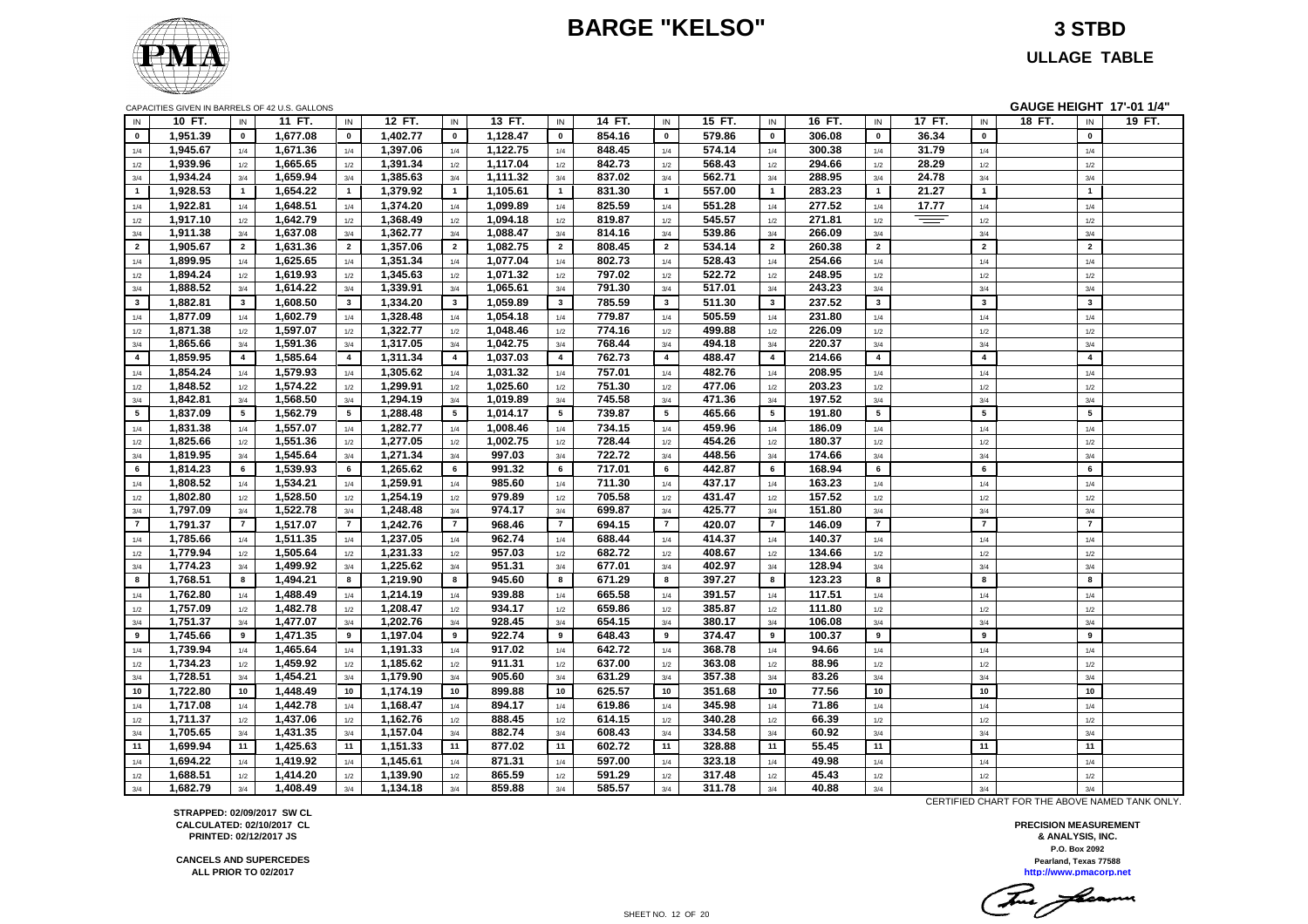## **BARGE "KELSO" 4 PORT**



CAPACITIES GIVEN IN BARRELS OF 42 U.S. GALLONS **GAUGE HEIGHT 17'-01"**

|                | <u>UALAUITLU UIVEN IN DANNELU UL 42 U.U. UALLUNU</u> |                |       |                         |                 |          |                |          |                         |          |                |          |                |          |                |          |                | .        |
|----------------|------------------------------------------------------|----------------|-------|-------------------------|-----------------|----------|----------------|----------|-------------------------|----------|----------------|----------|----------------|----------|----------------|----------|----------------|----------|
| IN             | 0 FT.                                                | IN             | 1 FT. | IN                      | 2 FT.<br>IN     | 3 FT.    | IN             | 4 FT.    | IN                      | 5 FT.    | IN             | 6 FT.    | IN             | 7 FT.    | IN             | 8 FT.    | IN             | 9 FT.    |
| $\mathbf{0}$   |                                                      | $\mathbf 0$    |       | $\mathbf 0$             | $\pmb{0}$       |          | $\pmb{0}$      | 3,576.29 | $\mathbf 0$             | 3,308.53 | 0              | 3,034.61 | $\pmb{0}$      | 2,760.22 | $\mathbf 0$    | 2,485.83 | $\mathbf{0}$   | 2,211.43 |
|                |                                                      | 1/4            |       | 1/4                     | 1/4             |          | 1/4            | 3,571.60 | 1/4                     | 3,302.83 | 1/4            | 3,028.89 | 1/4            | 2,754.50 | 1/4            | 2,480.11 | 1/4            | 2,205.71 |
| 1/4            |                                                      |                |       |                         |                 |          |                |          |                         |          |                |          |                |          |                |          |                |          |
| 1/2            |                                                      | $1/2$          |       | $1/2\,$                 | 1/2             |          | $1/2$          | 3,566.92 | 1/2                     | 3,297.13 | $1/2$          | 3,023.18 | $1/2$          | 2,748.79 | 1/2            | 2,474.39 | 1/2            | 2,199.99 |
| 3/4            |                                                      | 3/4            |       | 3/4                     | 3/4             |          | 3/4            | 3,562.24 | 3/4                     | 3,291.43 | 3/4            | 3,017.46 | 3/4            | 2,743.07 | 3/4            | 2,468.68 | 3/4            | 2,194.27 |
| $\overline{1}$ |                                                      | $\mathbf{1}$   |       | $\overline{1}$          | $\mathbf{1}$    |          | $\mathbf{1}$   | 3,557.55 | $\mathbf 1$             | 3,285.73 | $\mathbf{1}$   | 3,011.74 | $\mathbf{1}$   | 2,737.35 | $\overline{1}$ | 2,462.96 | $\mathbf{1}$   | 2,188.55 |
| 1/4            |                                                      | 1/4            |       | 1/4                     | 1/4             |          | 1/4            | 3,552.33 | 1/4                     | 3,280.03 | 1/4            | 3,006.03 | 1/4            | 2,731.64 | 1/4            | 2,457.24 | 1/4            | 2,182.83 |
| 1/2            |                                                      | 1/2            |       | 1/2                     | 1/2             |          | 1/2            | 3,547.10 | 1/2                     | 3,274.33 | 1/2            | 3,000.31 | 1/2            | 2,725.92 | 1/2            | 2,451.53 | 1/2            | 2,177.12 |
| 3/4            |                                                      | 3/4            |       | 3/4                     | 3/4             |          | 3/4            | 3,541.88 | 3/4                     | 3,268.62 | 3/4            | 2,994.59 | 3/4            | 2,720.20 | 3/4            | 2,445.81 | 3/4            | 2,171.40 |
| $\overline{2}$ |                                                      | $\overline{2}$ |       | $\overline{2}$          | $\overline{2}$  |          | $\overline{2}$ |          | $\overline{2}$          |          | $\overline{2}$ |          | $\overline{2}$ |          | $\overline{2}$ |          | $\overline{2}$ |          |
|                |                                                      |                |       |                         |                 |          |                | 3,536.65 |                         | 3,262.92 |                | 2,988.88 |                | 2,714.49 |                | 2,440.09 |                | 2,165.68 |
| 1/4            |                                                      | 1/4            |       | 1/4                     | 1/4             |          | 1/4            | 3,530.95 | 1/4                     | 3,257.22 | 1/4            | 2,983.16 | 1/4            | 2,708.77 | 1/4            | 2,434.38 | 1/4            | 2,159.96 |
| 1/2            |                                                      | 1/2            |       | 1/2                     | 1/2             |          | 1/2            | 3.525.24 | 1/2                     | 3,251.52 | 1/2            | 2,977.45 | 1/2            | 2,703.05 | 1/2            | 2.428.66 | 1/2            | 2,154.24 |
| 3/4            |                                                      | 3/4            |       | 3/4                     | 3/4             |          | 3/4            | 3,519.54 | 3/4                     | 3,245.82 | 3/4            | 2,971.73 | 3/4            | 2,697.34 | 3/4            | 2,422.94 | 3/4            | 2,148.52 |
| $\mathbf{3}$   |                                                      | $\mathbf{3}$   |       | $\overline{\mathbf{3}}$ | $\mathbf{3}$    |          | $\mathbf{3}$   | 3,513.83 | $3^{\circ}$             | 3,240.12 | 3              | 2,966.01 | $\mathbf{3}$   | 2,691.62 | $\mathbf{3}$   | 2,417.23 | 3 <sup>1</sup> | 2,142.80 |
| 1/4            |                                                      | 1/4            |       | 1/4                     | 1/4             |          | 1/4            | 3,508.13 | 1/4                     | 3,234.42 | 1/4            | 2,960.30 | 1/4            | 2,685.90 | 1/4            | 2,411.51 | 1/4            | 2,137.08 |
| $1/2$          |                                                      | $1/2$          |       | 1/2                     | 1/2             |          | 1/2            | 3,502.43 | $1/2$                   | 3,228.71 | 1/2            | 2,954.58 | 1/2            | 2,680.19 | 1/2            | 2,405.80 | $1/2$          | 2,131.36 |
| 3/4            |                                                      | 3/4            |       | 3/4                     | 3/4             |          | 3/4            | 3,496.72 | 3/4                     | 3,223.01 | 3/4            | 2,948.86 | 3/4            | 2,674.47 | 3/4            | 2,400.08 | 3/4            | 2,125.64 |
|                |                                                      |                |       |                         |                 |          |                |          |                         |          |                |          |                |          |                |          |                |          |
| $\overline{4}$ |                                                      | $\overline{4}$ |       | $\overline{4}$          | $\overline{4}$  |          | $\overline{4}$ | 3,491.02 | $\overline{\mathbf{4}}$ | 3,217.31 | 4              | 2,943.15 | $\overline{4}$ | 2,668.75 | $\overline{4}$ | 2,394.36 | $\overline{4}$ | 2,119.92 |
| 1/4            |                                                      | 1/4            |       | 1/4                     | 1/4             |          | 1/4            | 3,485.31 | 1/4                     | 3,211.61 | 1/4            | 2,937.43 | 1/4            | 2,663.04 | 1/4            | 2,388.65 | 1/4            | 2,114.20 |
| 1/2            |                                                      | 1/2            |       | 1/2                     | 1/2             |          | 1/2            | 3,479.61 | 1/2                     | 3,205.91 | 1/2            | 2,931.71 | 1/2            | 2,657.32 | 1/2            | 2,382.93 | 1/2            | 2,108.49 |
| 3/4            |                                                      | 3/4            |       | 3/4                     | 3/4             |          | 3/4            | 3,473.91 | 3/4                     | 3,200.21 | 3/4            | 2,926.00 | 3/4            | 2,651.60 | 3/4            | 2,377.21 | 3/4            | 2,102.77 |
| 5              |                                                      | 5              |       | 5                       | $5\overline{5}$ |          | 5              | 3,468.20 | $5^{\circ}$             | 3,194.51 | 5              | 2,920.28 | 5              | 2,645.89 | 5              | 2,371.50 | $5^{\circ}$    | 2,097.05 |
| 1/4            |                                                      | 1/4            |       | 1/4                     | 1/4             |          | 1/4            | 3,462.50 | 1/4                     | 3,188.81 | 1/4            | 2,914.56 | 1/4            | 2,640.17 | 1/4            | 2,365.78 | 1/4            | 2,091.33 |
|                |                                                      |                |       | 1/2                     | 1/2             |          | 1/2            | 3,456.79 | 1/2                     | 3,183.10 |                | 2,908.85 | 1/2            | 2,634.46 | 1/2            | 2,360.06 |                | 2,085.61 |
| 1/2            |                                                      | 1/2            |       |                         |                 |          |                |          |                         |          | 1/2            |          |                |          |                |          | 1/2            |          |
| 3/4            |                                                      | 3/4            |       | 3/4                     | 3/4             |          | 3/4            | 3,451.09 | 3/4                     | 3,177.40 | 3/4            | 2,903.13 | 3/4            | 2,628.74 | 3/4            | 2,354.35 | 3/4            | 2,079.89 |
| 6              |                                                      | 6              |       | 6                       | 6               |          | 6              | 3,445.39 | 6                       | 3,171.70 | 6              | 2,897.41 | 6              | 2,623.02 | 6              | 2,348.63 | 6              | 2,074.17 |
| 1/4            |                                                      | 1/4            |       | 1/4                     | 1/4             |          | 1/4            | 3,439.68 | 1/4                     | 3,166.00 | 1/4            | 2,891.70 | 1/4            | 2,617.31 | 1/4            | 2,342.91 | 1/4            | 2,068.45 |
| 1/2            |                                                      | 1/2            |       | 1/2                     | 1/2             |          | 1/2            | 3,433.98 | 1/2                     | 3.160.30 | 1/2            | 2,885.98 | 1/2            | 2.611.59 | 1/2            | 2.337.20 | 1/2            | 2.062.73 |
| 3/4            |                                                      | 3/4            |       | 3/4                     | 3/4             |          | 3/4            | 3,428.28 | 3/4                     | 3,154.60 | 3/4            | 2,880.26 | 3/4            | 2,605.87 | 3/4            | 2,331.48 | 3/4            | 2,057.01 |
| $\overline{7}$ |                                                      | $\overline{7}$ |       | $\overline{7}$          | $\overline{7}$  |          | $\overline{7}$ | 3,422.57 | $\overline{7}$          | 3,148.90 | $\overline{7}$ | 2,874.55 | $\overline{7}$ | 2,600.16 | $\overline{7}$ | 2,325.76 | $\overline{7}$ | 2,051.29 |
| 1/4            |                                                      | 1/4            |       | 1/4                     | 1/4             |          | 1/4            | 3,416.87 | 1/4                     | 3,143.19 | 1/4            | 2,868.83 | 1/4            | 2,594.44 | 1/4            | 2,320.05 | 1/4            | 2,045.58 |
|                |                                                      |                |       |                         |                 |          |                |          |                         |          |                |          |                |          |                |          |                |          |
| 1/2            |                                                      | $1/2\,$        |       | 1/2                     | 1/2             |          | 1/2            | 3,411.16 | 1/2                     | 3,137.48 | 1/2            | 2,863.12 | 1/2            | 2,588.72 | 1/2            | 2,314.33 | 1/2            | 2,039.86 |
| 3/4            |                                                      | 3/4            |       | 3/4                     | 3/4             |          | 3/4            | 3.405.46 | 3/4                     | 3,131.78 | 3/4            | 2,857.40 | 3/4            | 2,583.01 | 3/4            | 2,308.61 | 3/4            | 2,034.14 |
| 8              |                                                      | 8              |       | 8                       | 8               |          | 8              | 3,399.76 | 8                       | 3,126.07 | 8              | 2,851.68 | 8              | 2,577.29 | 8              | 2,302.90 | 8              | 2,028.42 |
| 1/4            |                                                      | 1/4            |       | 1/4                     | 1/4             |          | 1/4            | 3,394.06 | 1/4                     | 3,120.36 | 1/4            | 2,845.97 | 1/4            | 2,571.57 | 1/4            | 2,297.18 | 1/4            | 2,022.70 |
| 1/2            |                                                      | 1/2            |       | 1/2                     | 1/2             |          | 1/2            | 3,388.35 | 1/2                     | 3,114.64 | 1/2            | 2,840.25 | 1/2            | 2,565.86 | 1/2            | 2,291.47 | 1/2            | 2,016.98 |
| 3/4            |                                                      | 3/4            |       | 3/4                     | 3/4             |          | 3/4            | 3,382.65 | 3/4                     | 3,108.92 | 3/4            | 2,834.53 | 3/4            | 2,560.14 | 3/4            | 2,285.75 | 3/4            | 2,011.26 |
| 9              |                                                      | 9              |       | 9                       | 9               |          | 9              | 3,376.95 | 9                       | 3,103.21 | 9              | 2,828.82 | 9              | 2,554.42 | 9              | 2,280.03 | 9              | 2,005.54 |
| 1/4            |                                                      | 1/4            |       | 1/4                     | 1/4             | 3,616.36 | 1/4            | 3,371.25 | 1/4                     | 3,097.49 | 1/4            | 2,823.10 | 1/4            | 2,548.71 | 1/4            | 2,274.32 | 1/4            | 1,999.82 |
|                |                                                      |                |       |                         |                 |          |                |          |                         |          |                |          |                |          |                |          |                |          |
| 1/2            |                                                      | 1/2            |       | 1/2                     | 1/2             | 3,613.31 | 1/2            | 3,365.55 | 1/2                     | 3.091.78 | 1/2            | 2,817.38 | 1/2            | 2,542.99 | 1/2            | 2.268.60 | 1/2            | 1,994.10 |
| 3/4            |                                                      | 3/4            |       | 3/4                     | 3/4             | 3,610.26 | 3/4            | 3,359.85 | 3/4                     | 3,086.06 | 3/4            | 2,811.67 | 3/4            | 2,537.27 | 3/4            | 2,262.88 | 3/4            | 1,988.38 |
| 10             |                                                      | 10             |       | 10                      | 10              | 3,607.21 | 10             | 3,354.15 | 10                      | 3,080.34 | 10             | 2,805.95 | 10             | 2,531.56 | 10             | 2,257.17 | 10             | 1,982.67 |
| 1/4            |                                                      | 1/4            |       | 1/4                     | 1/4             | 3,603.62 | 1/4            | 3,348.44 | 1/4                     | 3,074.63 | 1/4            | 2,800.23 | 1/4            | 2,525.84 | 1/4            | 2,251.45 | 1/4            | 1,976.95 |
| $1/2$          |                                                      | $1/2\,$        |       | 1/2                     | 1/2             | 3,600.03 | 1/2            | 3,342.74 | 1/2                     | 3,068.91 | $1/2\,$        | 2,794.52 | 1/2            | 2,520.13 | 1/2            | 2,245.74 | 1/2            | 1,971.23 |
| 3/4            |                                                      | 3/4            |       | 3/4                     | 3/4             | 3,596.43 | 3/4            | 3,337.04 | 3/4                     | 3,063.19 | 3/4            | 2,788.80 | 3/4            | 2,514.41 | 3/4            | 2,240.02 | 3/4            | 1,965.51 |
| 11             |                                                      | 11             |       | 11                      | 11              | 3,592.84 | 11             | 3,331.34 | 11                      | 3,057.48 | 11             | 2,783.08 | 11             | 2,508.69 | 11             | 2,234.31 | 11             | 1,959.79 |
|                |                                                      | 1/4            |       |                         | 1/4             | 3,588.70 | 1/4            | 3,325.64 | 1/4                     | 3,051.76 | 1/4            | 2,777.37 | 1/4            | 2,502.98 | 1/4            | 2,228.59 | 1/4            | 1,954.07 |
| 1/4            |                                                      |                |       | 1/4                     |                 |          |                |          |                         |          |                |          |                |          |                |          |                |          |
| 1/2            |                                                      | 1/2            |       | 1/2                     | 1/2             | 3,584.56 | 1/2            | 3,319.94 | 1/2                     | 3,046.04 | 1/2            | 2,771.65 | 1/2            | 2,497.26 | 1/2            | 2,222.87 | 1/2            | 1,948.35 |
| 3/4            |                                                      | 3/4            |       | 3/4                     | 3/4             | 3,580.42 | 3/4            | 3,314.24 | 3/4                     | 3,040.33 | 3/4            | 2,765.93 | 3/4            | 2,491.54 | 3/4            | 2,217.15 | 3/4            | 1,942.63 |

**BARGE STRAPPED AND COMPUTED IN ACCORDANCE WITH MPMS CHAPTER 2.7. CAPACITY TABLE ONLY APPLIES WHEN BARGE IS ON EVEN KEEL. CAPACITY TABLE EXTENDS TO EXTREME HEIGHT OF TANK. CAPACITY TABLE ONLY APPLIES TO ULLAGE GAUGES TAKEN TO TOP LIP OF THE "HERMETIC" VALVE. GAUGE POINT: (HERMETIC) LOCATED 14'-06" OFF CENTERLINE AND 25'-09" FORWARD OF AFT BULKHEAD.** CERTIFIED CHART FOR THE ABOVE NAMED TANK ONLY.

This floam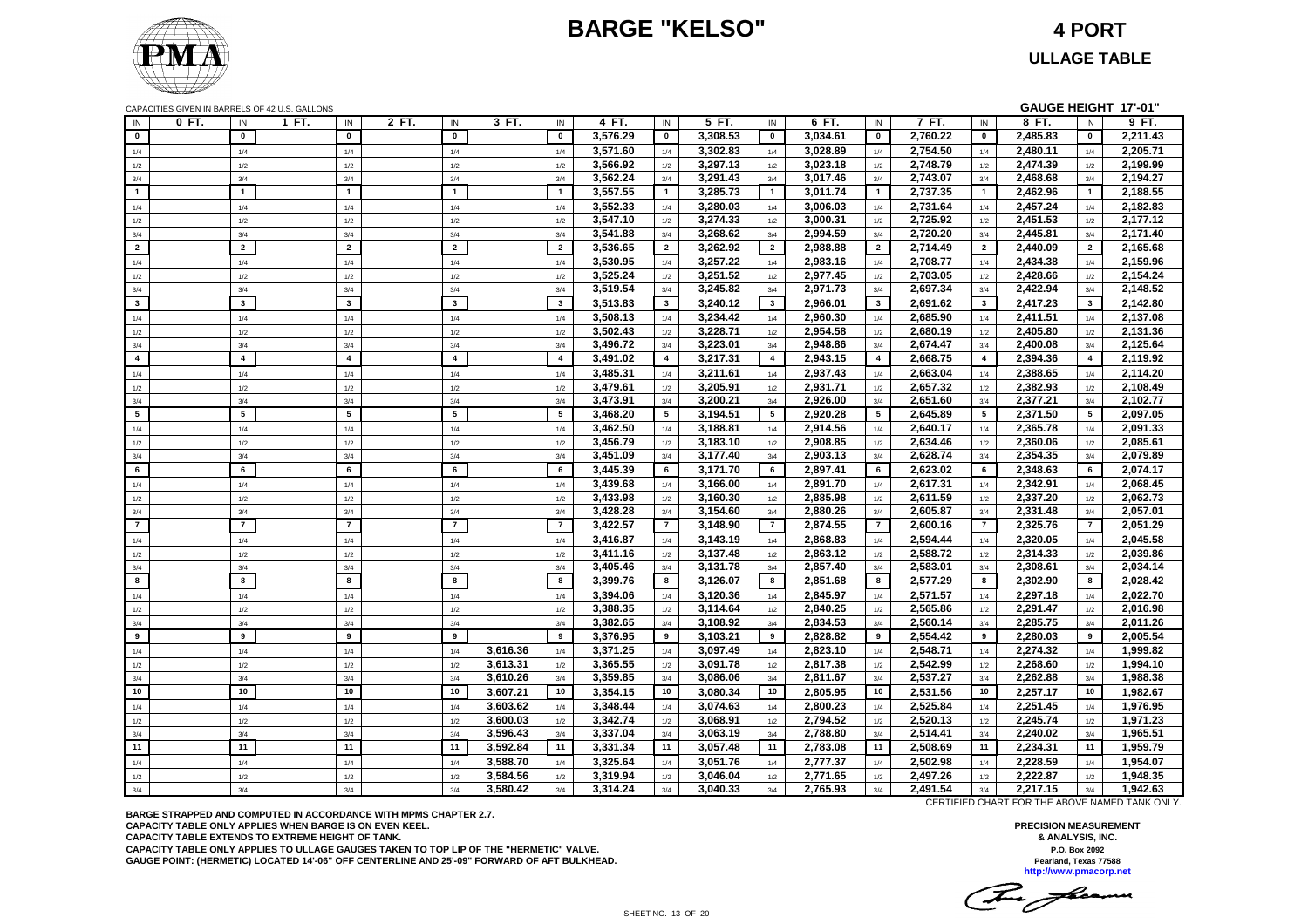### **BARGE "KELSO" 4 PORT**



**ULLAGE TABLE**

| CAPACITIES GIVEN IN BARRELS OF 42 U.S. GALLONS |  |  |  |
|------------------------------------------------|--|--|--|
|                                                |  |  |  |

|                | CAPACITIES GIVEN IN BARRELS OF 42 U.S. GALLONS |                |          |                |          |                |          |                |        |                         |        |                |        |                |        |                         | GAUGE HEIGHT 17'-01" |        |
|----------------|------------------------------------------------|----------------|----------|----------------|----------|----------------|----------|----------------|--------|-------------------------|--------|----------------|--------|----------------|--------|-------------------------|----------------------|--------|
| IN             | 10 FT.                                         | IN             | 11 FT.   | IN             | 12 FT.   | IN             | 13 FT.   | IN             | 14 FT. | IN                      | 15 FT. | IN             | 16 FT. | IN             | 17 FT. | IN                      | 18 FT.<br>IN         | 19 FT. |
| $\bf{0}$       | 1,936.91                                       | $\mathbf 0$    | 1,662.40 | $\mathbf 0$    | 1,387.88 | $\mathbf 0$    | 1,113.36 | $\mathbf 0$    | 838.85 | $\mathbf 0$             | 564.43 | $\mathbf 0$    | 300.61 | $\mathbf 0$    | 31.82  | $\mathbf 0$             | $\mathbf 0$          |        |
| 1/4            | 1,931.19                                       | 1/4            | 1,656.68 | 1/4            | 1,382.16 | 1/4            | 1,107.64 | 1/4            | 833.13 | 1/4                     | 558.92 | 1/4            | 294.89 | 1/4            | 28.31  | 1/4                     | 1/4                  |        |
| 1/2            | 1,925.47                                       | 1/2            | 1,650.96 | $1/2$          | 1,376.44 | 1/2            | 1,101.92 | 1/2            | 827.41 | 1/2                     | 553.41 | 1/2            | 289.17 | 1/2            | 24.80  | 1/2                     | $1/2$                |        |
| 3/4            | 1,919.76                                       | 3/4            | 1,645.24 | 3/4            | 1,370.72 | 3/4            | 1,096.21 | 3/4            | 821.69 | 3/4                     | 547.90 | 3/4            | 283.45 | 3/4            | 21.29  | 3/4                     | 3/4                  |        |
| $\overline{1}$ | 1,914.04                                       | $\overline{1}$ | 1,639.52 | $\mathbf{1}$   | 1,365.00 | $\mathbf{1}$   | 1,090.49 | $\overline{1}$ | 815.97 | $\overline{1}$          | 542.39 | $\overline{1}$ | 277.73 | $\overline{1}$ | 17.78  | $\overline{1}$          | $\overline{1}$       |        |
| 1/4            | 1,908.32                                       | 1/4            | 1,633.80 | 1/4            | 1,359.28 | 1/4            | 1,084.77 | 1/4            | 810.25 | 1/4                     | 536.88 | 1/4            | 272.01 | 1/4            | $=$    | 1/4                     | 1/4                  |        |
| 1/2            | 1,902.60                                       | 1/2            | 1,628.08 | $1/2$          | 1,353.56 | 1/2            | 1,079.05 | 1/2            | 804.53 | 1/2                     | 531.38 | 1/2            | 266.29 | 1/2            |        | 1/2                     | $1/2$                |        |
| 3/4            | 1,896.88                                       | 3/4            | 1,622.36 | 3/4            | 1,347.85 | 3/4            | 1,073.33 | 3/4            | 798.81 | 3/4                     | 525.87 | 3/4            | 260.57 | 3/4            |        | 3/4                     | 3/4                  |        |
| $\overline{2}$ | 1,891.16                                       | $\overline{2}$ | 1,616.64 | $\overline{2}$ | 1,342.13 | $\overline{2}$ | 1,067.61 | $\overline{2}$ | 793.09 | $\overline{2}$          | 520.36 | $\overline{2}$ | 254.86 | $\overline{2}$ |        | $\overline{2}$          | $\overline{2}$       |        |
| 1/4            | 1,885.44                                       | 1/4            | 1,610.92 | 1/4            | 1,336.41 | 1/4            | 1,061.89 | 1/4            | 787.37 | 1/4                     | 514.86 | 1/4            | 249.14 | 1/4            |        | 1/4                     | 1/4                  |        |
| 1/2            | 1,879.72                                       | 1/2            | 1,605.21 | 1/2            | 1,330.69 | 1/2            | 1,056.17 | 1/2            | 781.65 | 1/2                     | 509.36 | 1/2            | 243.42 | 1/2            |        | 1/2                     | 1/2                  |        |
| 3/4            | 1,874.00                                       | 3/4            | 1,599.49 | 3/4            | 1,324.97 | 3/4            | 1,050.45 | 3/4            | 775.94 | 3/4                     | 503.86 | 3/4            | 237.70 | 3/4            |        | 3/4                     | 3/4                  |        |
| $\mathbf{3}$   | 1,868.28                                       | $\mathbf{3}$   | 1,593.77 | $\mathbf{3}$   | 1,319.25 | $\mathbf{3}$   | 1,044.73 | $3^{\circ}$    | 770.22 | $\overline{\mathbf{3}}$ | 498.36 | $\mathbf{3}$   | 231.98 | $\mathbf{3}$   |        | $\overline{\mathbf{3}}$ | $\mathbf{3}$         |        |
| $1/4$          | 1,862.56                                       | 1/4            | 1,588.05 | 1/4            | 1,313.53 | 1/4            | 1,039.01 | 1/4            | 764.50 | 1/4                     | 492.86 | 1/4            | 226.26 | 1/4            |        | 1/4                     | 1/4                  |        |
| 1/2            | 1,856.85                                       | 1/2            | 1,582.33 | 1/2            | 1,307.81 | 1/2            | 1,033.30 | 1/2            | 758.78 | 1/2                     | 487.37 | 1/2            | 220.54 | 1/2            |        | 1/2                     | 1/2                  |        |
| 3/4            | 1,851.13                                       | 3/4            | 1,576.61 | 3/4            | 1,302.09 | 3/4            | 1,027.58 | 3/4            | 753.06 | 3/4                     | 481.87 | 3/4            | 214.82 | 3/4            |        | 3/4                     | 3/4                  |        |
| $\overline{4}$ | 1,845.41                                       | $\overline{4}$ | 1,570.89 | $\overline{4}$ | 1,296.37 | $\overline{4}$ | 1,021.86 | $\overline{4}$ | 747.34 | $\overline{4}$          | 476.37 | $\overline{4}$ | 209.11 | $\overline{4}$ |        | $\overline{4}$          | $\overline{4}$       |        |
| 1/4            | 1,839.69                                       | 1/4            | 1,565.17 | 1/4            | 1,290.65 | 1/4            | 1,016.14 | 1/4            | 741.62 | 1/4                     | 470.88 | 1/4            | 203.39 | 1/4            |        | 1/4                     | 1/4                  |        |
|                | 1,833.97                                       | 1/2            | 1,559.45 | 1/2            | 1,284.94 | 1/2            | 1,010.42 | 1/2            | 735.90 | 1/2                     | 465.39 | 1/2            | 197.67 | 1/2            |        | 1/2                     | 1/2                  |        |
| $1/2$<br>3/4   | 1,828.25                                       | 3/4            | 1,553.73 | 3/4            | 1,279.22 | 3/4            | 1,004.70 | 3/4            | 730.18 | 3/4                     | 459.90 | 3/4            | 191.95 | 3/4            |        | 3/4                     | 3/4                  |        |
| 5              | 1,822.53                                       | 5              | 1,548.01 | 5              | 1,273.50 | 5              | 998.98   | 5              | 724.46 | 5                       | 454.41 | 5              | 186.23 | 5              |        | 5                       | 5                    |        |
|                | 1,816.81                                       | 1/4            | 1,542.29 |                | 1,267.78 |                | 993.26   | 1/4            | 718.74 | 1/4                     | 448.93 | 1/4            | 180.51 | 1/4            |        | 1/4                     | 1/4                  |        |
| 1/4            | 1,811.09                                       |                | 1,536.58 | 1/4            | 1,262.06 | 1/4            | 987.54   |                | 713.03 | 1/2                     | 443.44 |                | 174.79 |                |        |                         |                      |        |
| $1/2\,$        | 1,805.37                                       | 1/2            | 1,530.86 | 1/2            | 1,256.34 | 1/2            | 981.82   | 1/2            | 707.31 |                         | 437.95 | 1/2            | 169.07 | 1/2            |        | 1/2                     | 1/2<br>3/4           |        |
| 3/4<br>6       |                                                | 3/4<br>6       |          | 3/4<br>6       |          | 3/4<br>6       |          | 3/4<br>6       |        | 3/4<br>6                |        | 3/4<br>6       |        | 3/4<br>6       |        | 3/4<br>6                | 6                    |        |
|                | 1,799.65                                       |                | 1,525.14 |                | 1,250.62 |                | 976.10   |                | 701.59 |                         | 432.46 |                | 163.35 |                |        |                         |                      |        |
| 1/4            | 1,793.94                                       | 1/4            | 1,519.42 | 1/4            | 1,244.90 | 1/4            | 970.38   | 1/4            | 695.87 | 1/4                     | 426.97 | 1/4            | 157.64 | 1/4            |        | 1/4                     | 1/4                  |        |
| 1/2            | 1,788.22                                       | 1/2            | 1,513.70 | 1/2            | 1,239.18 | 1/2            | 964.67   | 1/2            | 690.15 | 1/2                     | 421.48 | 1/2            | 151.92 | 1/2            |        | 1/2                     | 1/2                  |        |
| 3/4            | 1,782.50                                       | 3/4            | 1,507.98 | 3/4            | 1,233.46 | 3/4            | 958.95   | 3/4            | 684.43 | 3/4                     | 415.99 | 3/4            | 146.20 | 3/4            |        | 3/4                     | 3/4                  |        |
| $\overline{7}$ | 1,776.78                                       | $\overline{7}$ | 1,502.26 | $\overline{7}$ | 1,227.74 | $\overline{7}$ | 953.23   | $\overline{7}$ | 678.71 | $\overline{7}$          | 410.50 | $\overline{7}$ | 140.48 | $\overline{7}$ |        | $\overline{7}$          | $\overline{7}$       |        |
| 1/4            | 1,771.06                                       | 1/4            | 1,496.54 | 1/4            | 1,222.03 | 1/4            | 947.51   | 1/4            | 672.99 | 1/4                     | 405.01 | 1/4            | 134.76 | 1/4            |        | 1/4                     | 1/4                  |        |
| 1/2            | 1,765.34                                       | 1/2            | 1,490.82 | 1/2            | 1,216.31 | 1/2            | 941.79   | 1/2            | 667.27 | 1/2                     | 399.52 | 1/2            | 129.04 | 1/2            |        | 1/2                     | 1/2                  |        |
| 3/4            | 1,759.62                                       | 3/4            | 1,485.10 | 3/4            | 1,210.59 | 3/4            | 936.07   | 3/4            | 661.55 | 3/4                     | 394.04 | 3/4            | 123.32 | 3/4            |        | 3/4                     | 3/4                  |        |
| 8              | 1,753.90                                       | 8              | 1,479.38 | 8              | 1,204.87 | 8              | 930.35   | 8              | 655.83 | 8                       | 388.55 | 8              | 117.60 | 8              |        | 8                       | 8                    |        |
| 1/4            | 1,748.18                                       | 1/4            | 1,473.67 | 1/4            | 1,199.15 | 1/4            | 924.63   | 1/4            | 650.12 | 1/4                     | 383.06 | 1/4            | 111.89 | 1/4            |        | 1/4                     | 1/4                  |        |
| 1/2            | 1,742.46                                       | 1/2            | 1,467.95 | 1/2            | 1,193.43 | 1/2            | 918.91   | 1/2            | 644.40 | 1/2                     | 377.57 | 1/2            | 106.17 | 1/2            |        | 1/2                     | 1/2                  |        |
| 3/4            | 1,736.74                                       | 3/4            | 1,462.23 | 3/4            | 1,187.71 | 3/4            | 913.19   | $3/4$          | 638.68 | 3/4                     | 372.08 | 3/4            | 100.45 | 3/4            |        | 3/4                     | 3/4                  |        |
| 9              | 1,731.03                                       | 9              | 1,456.51 | 9              | 1,181.99 | 9              | 907.47   | 9              | 632.96 | 9                       | 366.59 | 9              | 94.73  | 9              |        | 9                       | 9                    |        |
| 1/4            | 1,725.31                                       | 1/4            | 1,450.79 | 1/4            | 1,176.27 | 1/4            | 901.76   | 1/4            | 627.24 | 1/4                     | 361.10 | 1/4            | 89.03  | 1/4            |        | 1/4                     | 1/4                  |        |
| 1/2            | 1,719.59                                       | 1/2            | 1,445.07 | 1/2            | 1,170.55 | 1/2            | 896.04   | 1/2            | 621.52 | 1/2                     | 355.61 | 1/2            | 83.32  | 1/2            |        | 1/2                     | 1/2                  |        |
| 3/4            | 1,713.87                                       | 3/4            | 1,439.35 | 3/4            | 1,164.83 | 3/4            | 890.32   | 3/4            | 615.80 | 3/4                     | 350.12 | 3/4            | 77.62  | 3/4            |        | 3/4                     | 3/4                  |        |
| 10             | 1,708.15                                       | 10             | 1,433.63 | 10             | 1,159.12 | 10             | 884.60   | 10             | 610.08 | 10                      | 344.63 | 10             | 71.92  | 10             |        | 10                      | 10                   |        |
| 1/4            | 1,702.43                                       | 1/4            | 1,427.91 | 1/4            | 1,153.40 | 1/4            | 878.88   | 1/4            | 604.36 | 1/4                     | 339.15 | 1/4            | 66.44  | 1/4            |        | 1/4                     | 1/4                  |        |
| 1/2            | 1,696.71                                       | 1/2            | 1.422.19 | 1/2            | 1,147.68 | 1/2            | 873.16   | 1/2            | 598.64 | 1/2                     | 333.66 | 1/2            | 60.97  | 1/2            |        | 1/2                     | 1/2                  |        |
| 3/4            | 1,690.99                                       | 3/4            | 1,416.47 | 3/4            | 1,141.96 | 3/4            | 867.44   | 3/4            | 592.92 | 3/4                     | 328.17 | 3/4            | 55.49  | 3/4            |        | 3/4                     | 3/4                  |        |
| 11             | 1,685.27                                       | 11             | 1,410.76 | 11             | 1,136.24 | 11             | 861.72   | 11             | 587.21 | 11                      | 322.68 | 11             | 50.02  | 11             |        | 11                      | 11                   |        |
| 1/4            | 1,679.55                                       | 1/4            | 1,405.04 | 1/4            | 1,130.52 | 1/4            | 856.00   | 1/4            | 581.51 | 1/4                     | 317.16 | 1/4            | 45.47  | 1/4            |        | 1/4                     | 1/4                  |        |
| $1/2\,$        | 1,673.83                                       | 1/2            | 1,399.32 | 1/2            | 1,124.80 | 1/2            | 850.28   | 1/2            | 575.82 | 1/2                     | 311.64 | 1/2            | 40.92  | 1/2            |        | 1/2                     | 1/2                  |        |
| 3/4            | 1,668.12                                       | 3/4            | 1,393.60 | 3/4            | 1,119.08 | 3/4            | 844.56   | 3/4            | 570.13 | 3/4                     | 306.12 | 3/4            | 36.37  | 3/4            |        | 3/4                     | 3/4                  |        |

**STRAPPED: 02/09/2017 SW CL CALCULATED: 02/10/2017 CL PRINTED: 02/12/2017 JS**

**CANCELS AND SUPERCEDES ALL PRIOR TO 02/2017**

CERTIFIED CHART FOR THE ABOVE NAMED TANK ONLY.

Tomas facermen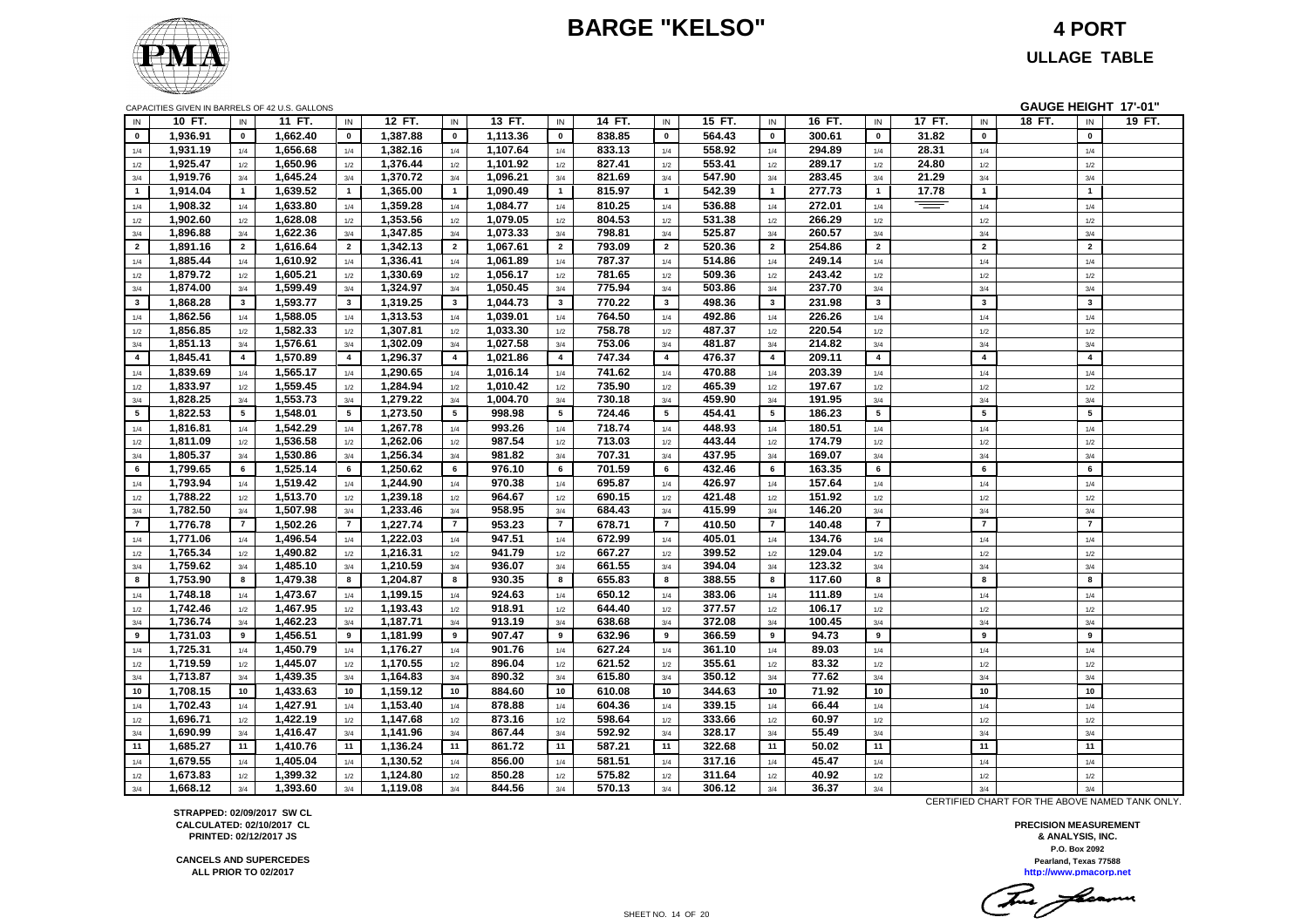### **BARGE "KELSO" 4 STBD**



**ULLAGE TABLE**

|                | CAPACITIES GIVEN IN BARRELS OF 42 U.S. GALLONS |                 |                 |       |                         |                      |                         |                      |                |                      |                         |                      |                |                      |                         | GAUGE HEIGHT 17'-00 3/4" |                |                      |
|----------------|------------------------------------------------|-----------------|-----------------|-------|-------------------------|----------------------|-------------------------|----------------------|----------------|----------------------|-------------------------|----------------------|----------------|----------------------|-------------------------|--------------------------|----------------|----------------------|
| IN             | 0 FT.                                          | IN              | 1 FT.<br>IN     | 2 FT. | IN                      | 3 FT.                | IN                      | 4 FT.                | IN             | 5 FT.                | IN                      | 6 FT.                | IN             | 7 FT.                | IN                      | 8 FT.                    | IN             | 9 FT.                |
| $\mathbf{0}$   |                                                | $\mathbf{0}$    | $\mathbf{0}$    |       | $\mathbf{0}$            |                      | $\mathbf{0}$            | 3,579.82             | $\mathbf{0}$   | 3,311.20             | $\mathbf{0}$            | 3,037.43             | $\mathbf{0}$   | 2,763.19             | $\pmb{0}$               | 2,488.95                 | $\mathbf{0}$   | 2,214.69             |
| 1/4            |                                                | 1/4             | 1/4             |       | 1/4                     |                      | 1/4                     | 3,575.14             | 1/4            | 3,305.51             | 1/4                     | 3,031.71             | 1/4            | 2,757.47             | 1/4                     | 2,483.24                 | 1/4            | 2,208.97             |
| 1/2            |                                                | 1/2             | 1/2             |       | 1/2                     |                      | 1/2                     | 3,570.46             | 1/2            | 3,299.81             | 1/2                     | 3,026.00             | 1/2            | 2,751.76             | 1/2                     | 2,477.52                 | 1/2            | 2,203.26             |
| 3/4            |                                                | 3/4             | 3/4             |       | 3/4                     |                      | 3/4                     | 3,565.78             | 3/4            | 3,294.11             | 3/4                     | 3,020.29             | 3/4            | 2,746.05             | 3/4                     | 2,471.81                 | 3/4            | 2,197.54             |
| $\mathbf{1}$   |                                                | $\mathbf{1}$    | $\mathbf{1}$    |       | $\mathbf{1}$            |                      | $\mathbf{1}$            | 3,560.56             | $\mathbf{1}$   | 3,288.41             | $\mathbf{1}$            | 3,014.57             | $\mathbf{1}$   | 2,740.33             | $\overline{1}$          | 2,466.10                 | $\overline{1}$ | 2,191.83             |
| 1/4            |                                                | $1/4$           | 1/4             |       | 1/4                     |                      | 1/4                     | 3,555.33             | 1/4            | 3,282.71             | 1/4                     | 3,008.86             | 1/4            | 2,734.62             | 1/4                     | 2,460.38                 | 1/4            | 2,186.11             |
| 1/2            |                                                | 1/2             | 1/2             |       | 1/2                     |                      | 1/2                     | 3,550.11             | 1/2            | 3,277.01             | 1/2                     | 3,003.15             | 1/2            | 2,728.91             | 1/2                     | 2,454.67                 | 1/2            | 2,180.39             |
| 3/4            |                                                | 3/4             | 3/4             |       | 3/4                     |                      | 3/4                     | 3,544.89             | 3/4            | 3,271.32             | 3/4                     | 2,997.43             | 3/4            | 2,723.19             | 3/4                     | 2,448.96                 | 3/4            | 2,174.68             |
| $\overline{2}$ |                                                | $\overline{2}$  | $\overline{2}$  |       | $\overline{2}$          |                      | $\overline{2}$          | 3,539.19             | $\overline{2}$ | 3,265.62             | $\overline{2}$          | 2,991.72             | $\overline{2}$ | 2,717.48             | $\overline{2}$          | 2,443.24                 | $\overline{2}$ | 2,168.96             |
| 1/4            |                                                | 1/4             | 1/4             |       | 1/4                     |                      | 1/4                     | 3,533.48             | 1/4            | 3,259.92             | 1/4                     | 2,986.01             | 1/4            | 2,711.77             | 1/4                     | 2,437.53                 | 1/4            | 2,163.25             |
| 1/2            |                                                | 1/2             | 1/2             |       | 1/2                     |                      | 1/2                     | 3,527.78             | 1/2            | 3,254.22             | 1/2                     | 2,980.29             | 1/2            | 2,706.05             | 1/2                     | 2,431.82                 | 1/2            | 2,157.53             |
| 3/4            |                                                | 3/4             | 3/4             |       | 3/4                     |                      | 3/4                     | 3,522.08             | 3/4            | 3,248.52             | 3/4                     | 2,974.58             | 3/4            | 2,700.34             | 3/4                     | 2,426.10                 | 3/4            | 2,151.82             |
| $\mathbf{3}$   |                                                | $\mathbf{3}$    | $\mathbf{3}$    |       | $\mathbf{3}$            |                      | $\mathbf{3}$            | 3,516.38             | $\mathbf{3}$   | 3,242.83             | $\mathbf{3}$            | 2,968.87             | $\mathbf{3}$   | 2,694.63             | $\mathbf{3}$            | 2,420.39                 | $\mathbf{3}$   | 2,146.10             |
| 1/4            |                                                | 1/4             | 1/4             |       | 1/4                     |                      | 1/4                     | 3,510.68             | 1/4            | 3,237.13             | 1/4                     | 2,963.15             | 1/4            | 2,688.91             | 1/4                     | 2,414.68                 | 1/4            | 2,140.38             |
| 1/2            |                                                | $1/2$           | 1/2             |       | 1/2                     |                      | 1/2                     | 3,504.98             | 1/2            | 3,231.43             | $1/2$                   | 2,957.44             | 1/2            | 2,683.20             | $1/2$                   | 2,408.96                 | 1/2            | 2,134.67             |
| 3/4            |                                                | 3/4             | 3/4             |       | 3/4                     |                      | 3/4                     | 3,499.28             | 3/4            | 3,225.73             | 3/4                     | 2,951.73             | 3/4            | 2,677.49             | 3/4                     | 2,403.25                 | 3/4            | 2,128.95             |
| $\overline{4}$ |                                                | $\overline{4}$  | $\overline{4}$  |       | $\overline{\mathbf{4}}$ |                      | $\overline{\mathbf{4}}$ | 3,493.58             | $\overline{4}$ | 3,220.03             | $\overline{\mathbf{4}}$ | 2,946.01             | $\overline{4}$ | 2,671.77             | $\overline{\mathbf{4}}$ | 2,397.54                 | $\overline{4}$ | 2,123.24             |
| 1/4            |                                                | 1/4             | 1/4             |       | 1/4                     |                      | 1/4                     | 3,487.88             | 1/4            | 3,214.33             | 1/4                     | 2,940.30             | 1/4            | 2,666.06             | 1/4                     | 2,391.82                 | 1/4            | 2,117.52             |
| 1/2            |                                                | 1/2             | 1/2             |       | 1/2                     |                      | 1/2                     | 3,482.18             | 1/2            | 3,208.64             | 1/2                     | 2,934.59             | 1/2            | 2,660.35             | 1/2                     | 2,386.11                 | 1/2            | 2,111.81             |
| 3/4            |                                                | 3/4             | 3/4             |       | 3/4                     |                      | 3/4                     | 3,476.48             | 3/4            | 3,202.94             | 3/4                     | 2,928.87             | 3/4            | 2,654.63             | 3/4                     | 2,380.40                 | 3/4            | 2,106.09             |
| 5              |                                                | $5\phantom{.0}$ | $5\phantom{.0}$ |       | 5                       |                      | 5                       | 3,470.78             | 5              | 3,197.24             | $5\phantom{.0}$         | 2,923.16             | 5              | 2,648.92             | 5                       | 2,374.68                 | 5              | 2,100.37             |
| 1/4            |                                                | 1/4             | 1/4             |       | 1/4                     |                      | 1/4                     | 3,465.08             | 1/4            | 3,191.54             | 1/4                     | 2,917.45             | 1/4            | 2,643.21             | 1/4                     | 2,368.97                 | 1/4            | 2,094.66             |
| 1/2            |                                                | 1/2             | 1/2             |       | 1/2                     |                      | 1/2                     | 3,459.38             | 1/2            | 3,185.84             | 1/2                     | 2,911.73             | 1/2            | 2,637.49             | 1/2                     | 2,363.26                 | 1/2            | 2,088.94             |
| 3/4            |                                                | 3/4             | 3/4             |       | 3/4                     |                      | 3/4                     | 3,453.67             | 3/4            | 3,180.14             | 3/4                     | 2,906.02             | 3/4            | 2,631.78             | 3/4                     | 2,357.54                 | 3/4            | 2,083.23             |
| 6              |                                                | 6               | 6               |       | 6                       |                      | 6                       | 3,447.97             | 6              | 3,174.45             | 6                       | 2,900.31             | 6              | 2,626.07             | 6                       | 2,351.83                 | 6              | 2,077.51             |
|                |                                                |                 | 1/4             |       |                         |                      | 1/4                     | 3,442.27             |                | 3,168.75             | 1/4                     | 2,894.59             |                | 2,620.36             |                         | 2,346.12                 | 1/4            | 2,071.79             |
| 1/4            |                                                | $1/4$           |                 |       | $1/4$                   |                      |                         | 3,436.57             | 1/4            | 3,163.05             |                         | 2,888.88             | 1/4            | 2,614.64             | $1/4$                   | 2,340.40                 |                | 2,066.08             |
| 1/2<br>3/4     |                                                | 1/2<br>3/4      | 1/2<br>3/4      |       | 1/2<br>3/4              |                      | 1/2<br>3/4              | 3,430.87             | 1/2<br>3/4     | 3,157.35             | 1/2<br>3/4              | 2,883.17             | 1/2<br>3/4     | 2,608.93             | $1/2$<br>3/4            | 2,334.69                 | 1/2<br>3/4     | 2,060.36             |
| $\overline{7}$ |                                                | $\overline{7}$  | $\overline{7}$  |       | $\overline{7}$          |                      | $\overline{7}$          | 3.425.17             | $\overline{7}$ | 3,151.65             | $\overline{7}$          | 2.877.45             | $\overline{7}$ | 2,603.22             | $\overline{7}$          | 2.328.98                 | $\overline{7}$ | 2.054.65             |
| 1/4            |                                                | 1/4             | 1/4             |       | 1/4                     |                      | 1/4                     | 3,419.47             | 1/4            | 3,145.95             | 1/4                     | 2,871.74             | 1/4            | 2,597.50             | 1/4                     | 2,323.26                 | 1/4            | 2,048.93             |
|                |                                                | 1/2             | 1/2             |       | 1/2                     |                      | 1/2                     | 3,413.77             | 1/2            | 3,140.25             |                         | 2,866.03             | 1/2            | 2,591.79             | 1/2                     | 2,317.55                 | 1/2            | 2,043.22             |
| 1/2<br>3/4     |                                                | 3/4             | 3/4             |       | 3/4                     |                      | 3/4                     | 3,408.07             | 3/4            | 3,134.55             | 1/2<br>3/4              | 2,860.31             | 3/4            | 2,586.08             | 3/4                     | 2,311.84                 | 3/4            | 2,037.50             |
| 8              |                                                | 8               | 8               |       | 8                       |                      | 8                       | 3,402.37             | 8              | 3,128.84             | 8                       | 2,854.60             | 8              | 2,580.36             | 8                       | 2,306.12                 | 8              | 2,031.78             |
|                |                                                |                 |                 |       |                         |                      |                         |                      |                |                      |                         |                      |                |                      |                         |                          |                | 2,026.07             |
| 1/4            |                                                | $1/4$           | 1/4             |       | 1/4                     |                      | 1/4                     | 3,396.68<br>3,390.98 | 1/4            | 3,123.13<br>3,117.41 | 1/4                     | 2,848.89<br>2,843.17 | 1/4            | 2,574.65             | 1/4                     | 2,300.41<br>2,294.70     | 1/4            | 2,020.35             |
| 1/2            |                                                | 1/2             | 1/2             |       | 1/2                     |                      | 1/2<br>3/4              | 3,385.28             | 1/2<br>3/4     | 3,111.70             | 1/2                     | 2,837.46             | 1/2            | 2,568.94<br>2,563.22 | $1/2\,$<br>3/4          | 2,288.98                 | 1/2            | 2,014.64             |
| 3/4<br>9       |                                                | 3/4<br>9        | 3/4<br>9        |       | 3/4<br>9                | 3,624.55             | 9                       | 3,379.58             | 9              | 3,105.99             | 3/4<br>9                | 2,831.75             | 3/4<br>9       | 2,557.51             | 9                       | 2,283.27                 | 3/4<br>9       | 2,008.92             |
|                |                                                |                 |                 |       |                         |                      |                         |                      |                |                      |                         |                      |                |                      |                         |                          |                |                      |
| 1/4            |                                                | $1/4$           | 1/4             |       | 1/4                     | 3,621.50             | 1/4                     | 3,373.88             | 1/4            | 3,100.27             | 1/4                     | 2,826.03             | 1/4            | 2,551.80             | 1/4                     | 2,277.56                 | 1/4            | 2,003.20             |
| 1/2            |                                                | 1/2             | 1/2             |       | 1/2                     | 3,618.46<br>3,615.41 | 1/2                     | 3.368.19<br>3,362.49 | 1/2            | 3.094.56<br>3,088.85 | 1/2                     | 2.820.32             | 1/2            | 2,546.08             | 1/2                     | 2.271.84<br>2,266.13     | 1/2            | 1,997.49<br>1,991.77 |
| 3/4            |                                                | 3/4             | 3/4             |       | 3/4                     |                      | 3/4                     |                      | 3/4            |                      | 3/4                     | 2,814.61             | 3/4            | 2,540.37             | 3/4                     |                          | 3/4            |                      |
| 10             |                                                | 10              | 10              |       | 10                      | 3,611.82             | 10                      | 3,356.79             | 10             | 3.083.13             | 10                      | 2.808.89             | 10             | 2,534.66             | 10                      | 2.260.41                 | 10             | 1.986.06             |
| 1/4            |                                                | 1/4             | 1/4             |       | 1/4                     | 3,608.23             | 1/4                     | 3,351.09             | 1/4            | 3,077.42             | 1/4                     | 2,803.18             | 1/4            | 2,528.94             | 1/4                     | 2,254.70                 | 1/4            | 1,980.34             |
| 1/2            |                                                | 1/2             | 1/2             |       | 1/2                     | 3,604.63             | 1/2                     | 3,345.39             | 1/2            | 3.071.71             | 1/2                     | 2,797.47             | 1/2            | 2,523.23             | 1/2                     | 2,248.98                 | 1/2            | 1,974.63             |
| 3/4            |                                                | 3/4             | 3/4             |       | 3/4                     | 3,601.04             | 3/4                     | 3,339.69             | 3/4            | 3,065.99             | 3/4                     | 2,791.75             | 3/4            | 2,517.52             | 3/4                     | 2,243.27                 | 3/4            | 1,968.91             |
| 11             |                                                | 11              | 11              |       | 11                      | 3,596.91             | 11                      | 3,334.00             | 11             | 3,060.28             | 11                      | 2,786.04             | 11             | 2,511.80             | 11                      | 2,237.55                 | 11             | 1,963.19             |
| 1/4            |                                                | 1/4             | 1/4             |       | 1/4                     | 3,592.77             | 1/4                     | 3,328.30             | 1/4            | 3,054.57             | 1/4                     | 2,780.33             | 1/4            | 2,506.09             | 1/4                     | 2,231.84                 | 1/4            | 1,957.48             |
| $1/2\,$        |                                                | 1/2             | 1/2             |       | 1/2                     | 3,588.63             | 1/2                     | 3,322.60             | 1/2            | 3,048.85             | 1/2                     | 2,774.61             | 1/2            | 2,500.38             | 1/2                     | 2,226.12                 | 1/2            | 1,951.76             |
| $3/4$          |                                                | 3/4             | 3/4             |       | 3/4                     | 3,584.50             | 3/4                     | 3,316.90             | 3/4            | 3,043.14             | 3/4                     | 2,768.90             | 3/4            | 2,494.66             | 3/4                     | 2,220.41                 | 3/4            | 1,946.05             |

**BARGE STRAPPED AND COMPUTED IN ACCORDANCE WITH MPMS CHAPTER 2.7. CAPACITY TABLE ONLY APPLIES WHEN BARGE IS ON EVEN KEEL. CAPACITY TABLE EXTENDS TO EXTREME HEIGHT OF TANK. CAPACITY TABLE ONLY APPLIES TO ULLAGE GAUGES TAKEN TO TOP LIP OF THE "HERMETIC" VALVE. GAUGE POINT: (HERMETIC) LOCATED 14'-06" OFF CENTERLINE AND 25'-09" FORWARD OF AFT BULKHEAD.** CERTIFIED CHART FOR THE ABOVE NAMED TANK ONLY.

This floam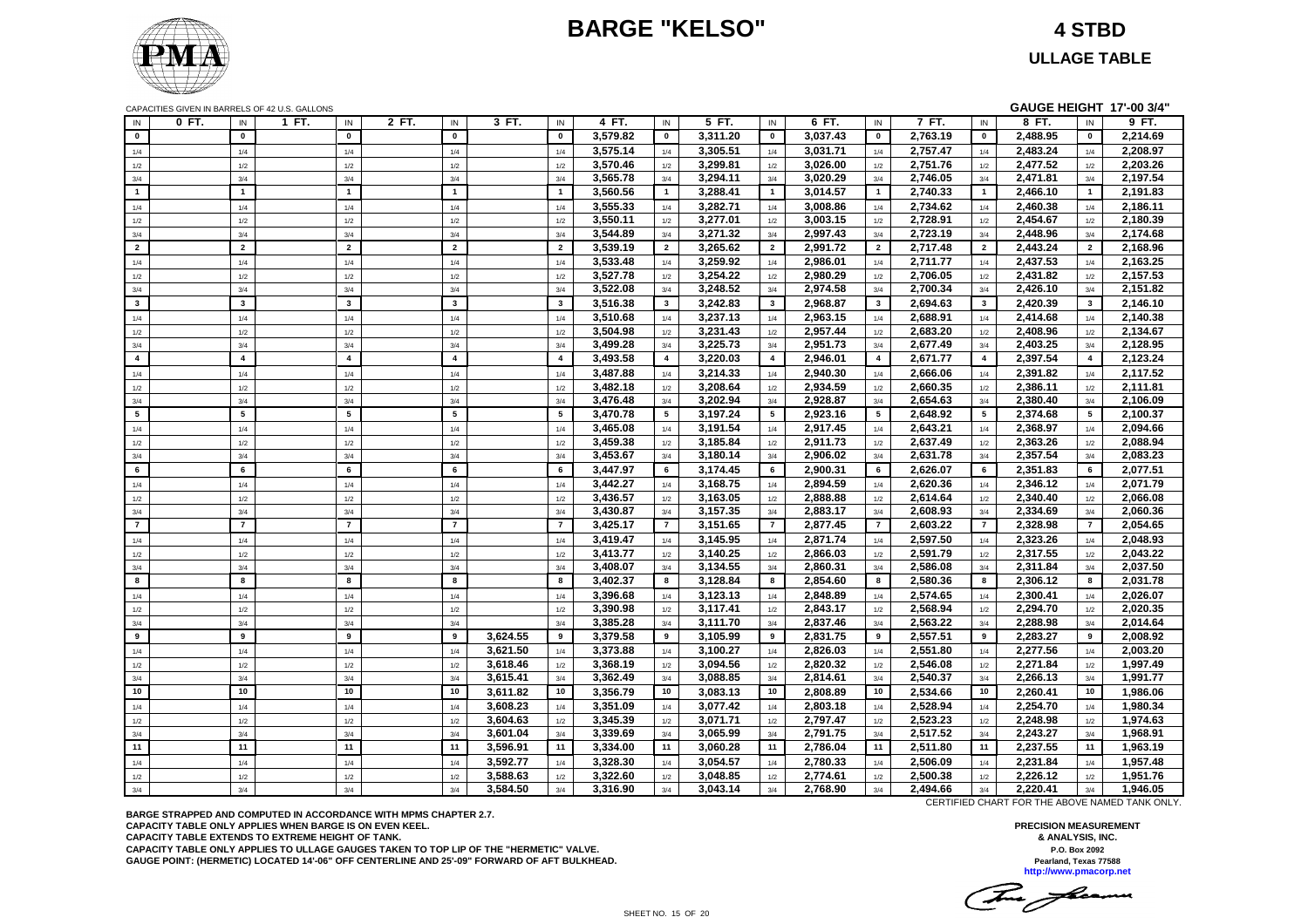### **BARGE "KELSO" 4 STBD**



**ULLAGE TABLE**

| CAPACITIES GIVEN IN BARRELS OF 42 U.S. GALLONS |
|------------------------------------------------|
|------------------------------------------------|

| GAUGE HEIGHT 17'-00 3/4"<br>CAPACITIES GIVEN IN BARRELS OF 42 U.S. GALLONS |          |                 |          |                  |          |                |          |                 |        |                 |        |                 |        |                |        |                         |        |                 |        |
|----------------------------------------------------------------------------|----------|-----------------|----------|------------------|----------|----------------|----------|-----------------|--------|-----------------|--------|-----------------|--------|----------------|--------|-------------------------|--------|-----------------|--------|
| IN                                                                         | 10 FT.   | IN              | 11 FT.   | IN               | 12 FT.   | IN             | 13 FT.   | IN              | 14 FT. | IN              | 15 FT. | IN              | 16 FT. | IN             | 17 FT. | IN                      | 18 FT. | IN              | 19 FT. |
| $\bf{0}$                                                                   | 1,940.33 | $\mathbf 0$     | 1,665.97 | $\mathbf 0$      | 1,391.61 | $\mathbf 0$    | 1,117.26 | $\mathbf{0}$    | 842.90 | $\mathbf 0$     | 568.54 | $\mathbf{0}$    | 294.72 | $\mathbf 0$    | 28.29  | $\mathbf 0$             |        | $\mathbf 0$     |        |
| 1/4                                                                        | 1,934.62 | 1/4             | 1,660.26 | $1/4$            | 1,385.90 | 1/4            | 1,111.54 | 1/4             | 837.18 | 1/4             | 562.82 | 1/4             | 289.01 | 1/4            | 24.79  | 1/4                     |        | 1/4             |        |
| 1/2                                                                        | 1,928.90 | 1/2             | 1,654.54 | 1/2              | 1,380.18 | 1/2            | 1,105.82 | 1/2             | 831.47 | 1/2             | 557.11 | 1/2             | 283.29 | 1/2            | 21.28  | 1/2                     |        | $1/2$           |        |
| 3/4                                                                        | 1,923.18 | 3/4             | 1,648.83 | 3/4              | 1,374.47 | 3/4            | 1,100.11 | 3/4             | 825.75 | 3/4             | 551.39 | 3/4             | 277.57 | 3/4            | 17.77  | 3/4                     |        | 3/4             |        |
| $\overline{1}$                                                             | 1,917.47 | $\mathbf{1}$    | 1,643.11 | $\mathbf{1}$     | 1,368.75 | $\overline{1}$ | 1,094.39 | $\mathbf{1}$    | 820.03 | $\overline{1}$  | 545.68 | $\mathbf{1}$    | 271.86 | $\mathbf{1}$   | $=$    | $\mathbf{1}$            |        | $\mathbf{1}$    |        |
| 1/4                                                                        | 1,911.75 | 1/4             | 1,637.39 | 1/4              | 1,363.04 | 1/4            | 1,088.68 | 1/4             | 814.32 | 1/4             | 539.96 | 1/4             | 266.14 | 1/4            |        | 1/4                     |        | 1/4             |        |
| $1/2\,$                                                                    | 1,906.04 | 1/2             | 1,631.68 | 1/2              | 1,357.32 | 1/2            | 1,082.96 | 1/2             | 808.60 | 1/2             | 534.25 | 1/2             | 260.43 | 1/2            |        | 1/2                     |        | 1/2             |        |
| 3/4                                                                        | 1,900.32 | 3/4             | 1,625.96 | 3/4              | 1,351.60 | 3/4            | 1,077.25 | 3/4             | 802.89 | 3/4             | 528.53 | 3/4             | 254.71 | 3/4            |        | 3/4                     |        | 3/4             |        |
| $\overline{2}$                                                             | 1,894.60 | $\overline{2}$  | 1,620.25 | $\overline{2}$   | 1,345.89 | $\overline{2}$ | 1,071.53 | $\overline{2}$  | 797.17 | $\overline{2}$  | 522.82 | $\overline{2}$  | 249.00 | $\overline{2}$ |        | $\overline{2}$          |        | $\overline{2}$  |        |
| 1/4                                                                        | 1,888.89 | 1/4             | 1,614.53 | $1/4$            | 1,340.17 | 1/4            | 1,065.81 | 1/4             | 791.46 | 1/4             | 517.11 | 1/4             | 243.28 | 1/4            |        | 1/4                     |        | 1/4             |        |
| 1/2                                                                        | 1,883.17 | $1/2\,$         | 1,608.81 | 1/2              | 1,334.46 | 1/2            | 1,060.10 | 1/2             | 785.74 | 1/2             | 511.40 | 1/2             | 237.57 | 1/2            |        | 1/2                     |        | $1/2$           |        |
| 3/4                                                                        | 1,877.46 | 3/4             | 1,603.10 | 3/4              | 1,328.74 | 3/4            | 1,054.38 | 3/4             | 780.02 | 3/4             | 505.69 | 3/4             | 231.85 | 3/4            |        | 3/4                     |        | 3/4             |        |
| $\mathbf{3}$                                                               | 1,871.74 | $\mathbf{3}$    | 1,597.38 | $\mathbf{3}$     | 1,323.02 | $\mathbf{3}$   | 1,048.67 | $3^{\circ}$     | 774.31 | $\mathbf{3}$    | 499.98 | 3               | 226.13 | $\mathbf{3}$   |        | $\mathbf{3}$            |        | $\mathbf{3}$    |        |
| 1/4                                                                        | 1,866.03 | 1/4             | 1,591.67 | 1/4              | 1,317.31 | 1/4            | 1,042.95 | 1/4             | 768.59 | 1/4             | 494.27 | 1/4             | 220.42 | 1/4            |        | 1/4                     |        | 1/4             |        |
| $1/2\,$                                                                    | 1,860.31 | $1/2\,$         | 1,585.95 | 1/2              | 1,311.59 | 1/2            | 1,037.23 | 1/2             | 762.88 | 1/2             | 488.56 | 1/2             | 214.70 | 1/2            |        | 1/2                     |        | $1/2$           |        |
| 3/4                                                                        | 1,854.59 | 3/4             | 1,580.24 | 3/4              | 1,305.88 | 3/4            | 1,031.52 | 3/4             | 757.16 | 3/4             | 482.85 | 3/4             | 208.99 | 3/4            |        | 3/4                     |        | 3/4             |        |
| $\overline{\mathbf{4}}$                                                    | 1,848.88 | $\overline{4}$  | 1,574.52 | $\overline{4}$   | 1,300.16 | $\overline{4}$ | 1,025.80 | $\overline{4}$  | 751.44 | $\overline{4}$  | 477.15 | $\overline{4}$  | 203.27 | $\overline{4}$ |        | $\overline{\mathbf{4}}$ |        | $\overline{4}$  |        |
| 1/4                                                                        | 1,843.16 | 1/4             | 1,568.80 | 1/4              | 1,294.45 | 1/4            | 1,020.09 | $1/4$           | 745.73 | 1/4             | 471.45 | 1/4             | 197.56 | 1/4            |        | $1/4$                   |        | 1/4             |        |
| $1/2$                                                                      | 1,837.45 | $1/2\,$         | 1,563.09 | $1/2$            | 1,288.73 | 1/2            | 1,014.37 | 1/2             | 740.01 | 1/2             | 465.75 | 1/2             | 191.84 | 1/2            |        | 1/2                     |        | 1/2             |        |
| 3/4                                                                        | 1,831.73 | 3/4             | 1,557.37 | 3/4              | 1,283.01 | 3/4            | 1,008.66 | 3/4             | 734.30 | 3/4             | 460.05 | 3/4             | 186.13 | 3/4            |        | 3/4                     |        | 3/4             |        |
| $5\overline{5}$                                                            | 1,826.02 | $5\phantom{.0}$ | 1,551.66 | $5\phantom{.0}$  | 1,277.30 | 5              | 1,002.94 | $5\overline{5}$ | 728.58 | $5\overline{5}$ | 454.35 | $5\overline{5}$ | 180.41 | 5              |        | $5\overline{5}$         |        | $5\overline{5}$ |        |
| 1/4                                                                        | 1,820.30 | 1/4             | 1,545.94 | $1/4$            | 1,271.58 | 1/4            | 997.22   | 1/4             | 722.87 | 1/4             | 448.65 | 1/4             | 174.69 | 1/4            |        | 1/4                     |        | 1/4             |        |
| $1/2\,$                                                                    | 1,814.58 | 1/2             | 1,540.23 | 1/2              | 1,265.87 | 1/2            | 991.51   | 1/2             | 717.15 | 1/2             | 442.95 | 1/2             | 168.98 | 1/2            |        | 1/2                     |        | $1/2$           |        |
| 3/4                                                                        | 1,808.87 | 3/4             | 1,534.51 | 3/4              | 1,260.15 | 3/4            | 985.79   | 3/4             | 711.43 | 3/4             | 437.25 | 3/4             | 163.26 | 3/4            |        | 3/4                     |        | 3/4             |        |
| 6                                                                          | 1,803.15 | 6               | 1,528.79 | 6                | 1,254.44 | 6              | 980.08   | 6               | 705.72 | 6               | 431.55 | 6               | 157.55 | 6              |        | 6                       |        | 6               |        |
| 1/4                                                                        | 1,797.44 | 1/4             | 1,523.08 | $1/4$            | 1,248.72 | 1/4            | 974.36   | $1/4$           | 700.00 | 1/4             | 425.85 | 1/4             | 151.83 | 1/4            |        | 1/4                     |        | 1/4             |        |
| 1/2                                                                        | 1,791.72 | 1/2             | 1,517.36 | 1/2              | 1,243.00 | 1/2            | 968.65   | 1/2             | 694.29 | 1/2             | 420.15 | 1/2             | 146.12 | 1/2            |        | 1/2                     |        | 1/2             |        |
| 3/4                                                                        | 1,786.00 | 3/4             | 1,511.65 | 3/4              | 1,237.29 | 3/4            | 962.93   | 3/4             | 688.57 | 3/4             | 414.45 | 3/4             | 140.40 | 3/4            |        | 3/4                     |        | 3/4             |        |
| $\overline{7}$                                                             | 1,780.29 | $\overline{7}$  | 1,505.93 | $\overline{7}$   | 1,231.57 | $\overline{7}$ | 957.21   | $\overline{7}$  | 682.86 | $\overline{7}$  | 408.75 | $\overline{7}$  | 134.68 | $\overline{7}$ |        | $\overline{7}$          |        | $\overline{7}$  |        |
| 1/4                                                                        | 1,774.57 | 1/4             | 1,500.21 | $1/4$            | 1,225.86 | 1/4            | 951.50   | 1/4             | 677.14 | 1/4             | 403.05 | 1/4             | 128.97 | 1/4            |        | 1/4                     |        | 1/4             |        |
| $1/2$                                                                      | 1,768.86 | $1/2$           | 1,494.50 | $1/2$            | 1,220.14 | 1/2            | 945.78   | 1/2             | 671.42 | 1/2             | 397.35 | 1/2             | 123.25 | 1/2            |        | 1/2                     |        | $1/2$           |        |
| 3/4                                                                        | 1,763.14 | 3/4             | 1,488.78 | 3/4              | 1,214.42 | 3/4            | 940.07   | 3/4             | 665.71 | 3/4             | 391.65 | 3/4             | 117.54 | 3/4            |        | 3/4                     |        | 3/4             |        |
| 8                                                                          | 1,757.43 | 8               | 1,483.07 | 8                | 1,208.71 | 8              | 934.35   | 8               | 659.99 | 8               | 385.95 | 8               | 111.82 | 8              |        | 8                       |        | 8               |        |
| 1/4                                                                        | 1,751.71 | 1/4             | 1,477.35 | 1/4              | 1,202.99 | 1/4            | 928.63   | 1/4             | 654.28 | 1/4             | 380.25 | 1/4             | 106.11 | 1/4            |        | 1/4                     |        | 1/4             |        |
| $1/2\,$                                                                    | 1,745.99 | 1/2             | 1,471.64 | 1/2              | 1,197.28 | 1/2            | 922.92   | 1/2             | 648.56 | 1/2             | 374.55 | 1/2             | 100.39 | 1/2            |        | 1/2                     |        | 1/2             |        |
| 3/4                                                                        | 1,740.28 | 3/4             | 1,465.92 | 3/4              | 1,191.56 | 3/4            | 917.20   | 3/4             | 642.84 | 3/4             | 368.85 | 3/4             | 94.68  | 3/4            |        | 3/4                     |        | 3/4             |        |
| 9                                                                          | 1,734.56 | 9               | 1,460.20 | $\boldsymbol{9}$ | 1,185.85 | 9              | 911.49   | 9               | 637.13 | 9               | 363.15 | 9               | 88.98  | 9              |        | 9                       |        | 9               |        |
| 1/4                                                                        | 1,728.85 | $1/4$           | 1,454.49 | $1/4$            | 1,180.13 | 1/4            | 905.77   | 1/4             | 631.41 | 1/4             | 357.45 | 1/4             | 83.28  | 1/4            |        | 1/4                     |        | 1/4             |        |
| 1/2                                                                        | 1,723.13 | $1/2\,$         | 1,448.77 | $1/2$            | 1,174.41 | 1/2            | 900.06   | 1/2             | 625.70 | 1/2             | 351.75 | $1/2\,$         | 77.58  | 1/2            |        | 1/2                     |        | $1/2$           |        |
| 3/4                                                                        | 1,717.41 | 3/4             | 1,443.06 | 3/4              | 1,168.70 | 3/4            | 894.34   | 3/4             | 619.98 | 3/4             | 346.05 | 3/4             | 71.88  | 3/4            |        | 3/4                     |        | 3/4             |        |
| 10                                                                         | 1,711.70 | 10              | 1,437.34 | 10               | 1,162.98 | 10             | 888.62   | 10              | 614.27 | 10              | 340.35 | 10              | 66.41  | 10             |        | 10                      |        | $10\,$          |        |
| 1/4                                                                        | 1,705.98 | 1/4             | 1,431.62 | 1/4              | 1,157.27 | 1/4            | 882.91   | 1/4             | 608.55 | 1/4             | 334.65 | 1/4             | 60.93  | 1/4            |        | 1/4                     |        | 1/4             |        |
| $1/2\,$                                                                    | 1,700.27 | 1/2             | 1,425.91 | 1/2              | 1,151.55 | 1/2            | 877.19   | 1/2             | 602.83 | 1/2             | 328.95 | 1/2             | 55.46  | 1/2            |        | 1/2                     |        | 1/2             |        |
| 3/4                                                                        | 1,694.55 | 3/4             | 1,420.19 | 3/4              | 1,145.83 | 3/4            | 871.48   | 3/4             | 597.12 | 3/4             | 323.25 | 3/4             | 49.99  | 3/4            |        | 3/4                     |        | 3/4             |        |
| 11                                                                         | 1,688.84 | 11              | 1,414.48 | 11               | 1,140.12 | 11             | 865.76   | 11              | 591.40 | 11              | 317.54 | 11              | 45.44  | 11             |        | 11                      |        | 11              |        |
| 1/4                                                                        | 1,683.12 | $1/4$           | 1,408.76 | $1/4$            | 1,134.40 | 1/4            | 860.04   | 1/4             | 585.69 | 1/4             | 311.84 | 1/4             | 40.89  | 1/4            |        | 1/4                     |        | 1/4             |        |
| $1/2$                                                                      | 1,677.40 | 1/2             | 1,403.05 | $1/2$            | 1,128.69 | 1/2            | 854.33   | 1/2             | 579.97 | 1/2             | 306.14 | 1/2             | 36.35  | 1/2            |        | 1/2                     |        | 1/2             |        |
| 3/4                                                                        | 1,671.69 | 3/4             | 1,397.33 | 3/4              | 1,122.97 | 3/4            | 848.61   | 3/4             | 574.25 | 3/4             | 300.44 | 3/4             | 31.80  | 3/4            |        | 3/4                     |        | 3/4             |        |

CERTIFIED CHART FOR THE ABOVE NAMED TANK ONLY.

**http://www.pmacorp.net Pearland, Texas 77588 PRECISION MEASUREMENT & ANALYSIS, INC. P.O. Box 2092**

Tomas facermen

**STRAPPED: 02/09/2017 SW CL CALCULATED: 02/10/2017 CL PRINTED: 02/12/2017 JS**

**CANCELS AND SUPERCEDES ALL PRIOR TO 02/2017**

SHEET NO. 16 OF 20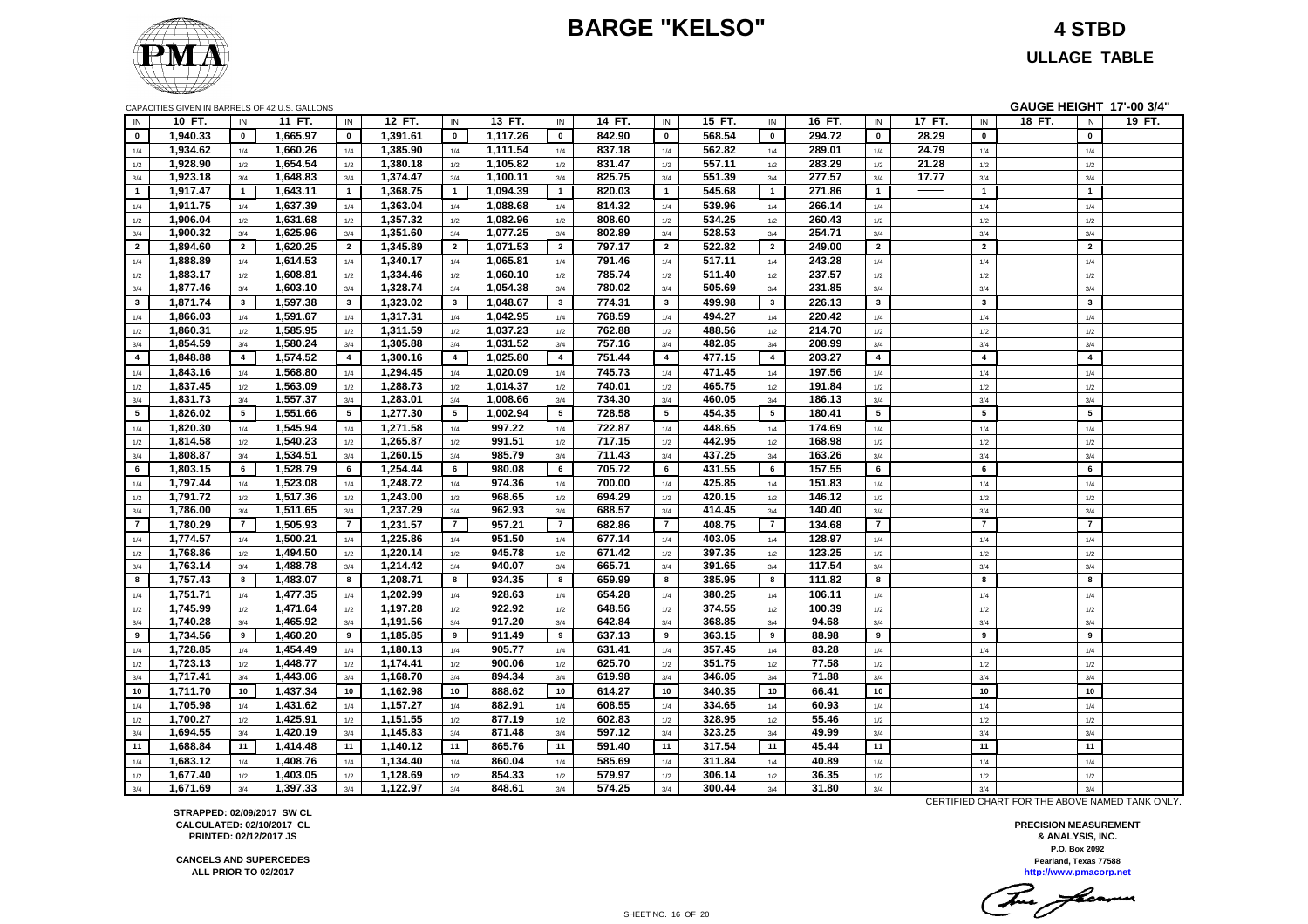### **BARGE "KELSO" 5 PORT**



CAPACITIES GIVEN IN BARRELS OF 42 U.S. GALLONS **GAUGE HEIGHT 17'-00 3/4"** IN **0 FT.** IN **1 FT.** IN **2 FT.** IN **3 FT.** IN **4 FT.** IN **5 FT.** IN **6 FT.** IN **7 FT.** IN **8 FT.** IN **9 FT. 0 0 0 0 0 3,469.92 0 3,203.87 0 2,932.70 0 2,661.07 0 2,389.43 0 2,117.78** 1/4 1/4 1/4 1/4 1/4 **3,465.29** 1/4 **3,198.23** 1/4 **2,927.05** 1/4 **2,655.41** 1/4 **2,383.77** 1/4 **2,112.12** 1/2 1/2 1/2 1/2 1/2 **3,460.66** 1/2 **3,192.59** 1/2 **2,921.39** 1/2 **2,649.75** 1/2 **2,378.11** 1/2 **2,106.46** 3/4 3/4 3/4 3/4 3/4 **3,456.02** 3/4 **3,186.94** 3/4 **2,915.73** 3/4 **2,644.09** 3/4 **2,372.45** 3/4 **2,100.80 1 1 1 1 1 3,450.85 1 3,181.30 1 2,910.07 1 2,638.43 1 2,366.79 1 2,095.13** 1/4 1/4 1/4 1/4 1/4 **3,445.68** 1/4 **3,175.65** 1/4 **2,904.41** 1/4 **2,632.77** 1/4 **2,361.14** 1/4 **2,089.47** 1/2 1/2 1/2 1/2 1/2 **3,440.51** 1/2 **3,170.01** 1/2 **2,898.75** 1/2 **2,627.11** 1/2 **2,355.48** 1/2 **2,083.81** 3/4 3/4 3/4 3/4 3/4 **3,435.33** 3/4 **3,164.37** 3/4 **2,893.09** 3/4 **2,621.45** 3/4 **2,349.82** 3/4 **2,078.15 2 2 2 2 2 3,429.69 2 3,158.72 2 2,887.43 2 2,615.79 2 2,344.16 2 2,072.49** 1/4 1/4 1/4 1/4 1/4 **3,424.04** 1/4 **3,153.08** 1/4 **2,881.77** 1/4 **2,610.14** 1/4 **2,338.50** 1/4 **2,066.83** 1/2 1/2 1/2 1/2 1/2 **3,418.39** 1/2 **3,147.44** 1/2 **2,876.11** 1/2 **2,604.48** 1/2 **2,332.84** 1/2 **2,061.16** 3/4 3/4 3/4 3/4 3/4 **3,412.75** 3/4 **3,141.79** 3/4 **2,870.45** 3/4 **2,598.82** 3/4 **2,327.18** 3/4 **2,055.50 3 3 3 3 3 3,407.10 3 3,136.15 3 2,864.80 3 2,593.16 3 2,321.52 3 2,049.84** 1/4 1/4 1/4 1/4 1/4 **3,401.46** 1/4 **3,130.50** 1/4 **2,859.14** 1/4 **2,587.50** 1/4 **2,315.86** 1/4 **2,044.18** 1/2 1/2 1/2 1/2 1/2 **3,395.81** 1/2 **3,124.86** 1/2 **2,853.48** 1/2 **2,581.84** 1/2 **2,310.20** 1/2 **2,038.52** 3/4 3/4 3/4 3/4 3/4 **3,390.16** 3/4 **3,119.22** 3/4 **2,847.82** 3/4 **2,576.18** 3/4 **2,304.54** 3/4 **2,032.86 4 4 4 4 4 3,384.52 4 3,113.57 4 2,842.16 4 2,570.52 4 2,298.89 4 2,027.19** 1/4 1/4 1/4 1/4 1/4 **3,378.87** 1/4 **3,107.93** 1/4 **2,836.50** 1/4 **2,564.86** 1/4 **2,293.23** 1/4 **2,021.53** 1/2 1/2 1/2 1/2 1/2 **3,373.22** 1/2 **3,102.28** 1/2 **2,830.84** 1/2 **2,559.20** 1/2 **2,287.57** 1/2 **2,015.87** 3/4 3/4 3/4 3/4 3/4 **3,367.58** 3/4 **3,096.64** 3/4 **2,825.18** 3/4 **2,553.54** 3/4 **2,281.91** 3/4 **2,010.21 5 5 5 5 5 3,361.93 5 3,091.00 5 2,819.52 5 2,547.89 5 2,276.25 5 2,004.55** 1/4 1/4 1/4 1/4 1/4 **3,356.28** 1/4 **3,085.35** 1/4 **2,813.86** 1/4 **2,542.23** 1/4 **2,270.59** 1/4 **1,998.89** 1/2 1/2 1/2 1/2 1/2 **3,350.64** 1/2 **3,079.71** 1/2 **2,808.20** 1/2 **2,536.57** 1/2 **2,264.93** 1/2 **1,993.23** 3/4 3/4 3/4 3/4 3/4 **3,344.99** 3/4 **3,074.06** 3/4 **2,802.55** 3/4 **2,530.91** 3/4 **2,259.27** 3/4 **1,987.56 6 6 6 6 6 3,339.35 6 3,068.42 6 2,796.89 6 2,525.25 6 2,253.61 6 1,981.90** 1/4 1/4 1/4 1/4 1/4 **3,333.70** 1/4 **3,062.78** 1/4 **2,791.23** 1/4 **2,519.59** 1/4 **2,247.95** 1/4 **1,976.24** 1/2 1/2 1/2 1/2 1/2 **3,328.05** 1/2 **3,057.13** 1/2 **2,785.57** 1/2 **2,513.93** 1/2 **2,242.29** 1/2 **1,970.58** 3/4 3/4 3/4 3/4 3/4 **3,322.41** 3/4 **3,051.49** 3/4 **2,779.91** 3/4 **2,508.27** 3/4 **2,236.64** 3/4 **1,964.92 7 7 7 7 7 3,316.76 7 3,045.84 7 2,774.25 7 2,502.61 7 2,230.98 7 1,959.26** 1/4 1/4 1/4 1/4 1/4 **3,311.11** 1/4 **3,040.20** 1/4 **2,768.59** 1/4 **2,496.95** 1/4 **2,225.32** 1/4 **1,953.59** 1/2 1/2 1/2 1/2 1/2 **3,305.47** 1/2 **3,034.55** 1/2 **2,762.93** 1/2 **2,491.29** 1/2 **2,219.66** 1/2 **1,947.93** 3/4 3/4 3/4 3/4 3/4 **3,299.82** 3/4 **3,028.91** 3/4 **2,757.27** 3/4 **2,485.64** 3/4 **2,214.00** 3/4 **1,942.27 8 8 8 8 8 3,294.18 8 3,023.25 8 2,751.61 8 2,479.98 8 2,208.34 8 1,936.61** 1/4 1/4 1/4 1/4 1/4 **3,288.53** 1/4 **3,017.59** 1/4 **2,745.95** 1/4 **2,474.32** 1/4 **2,202.68** 1/4 **1,930.95** 1/2 1/2 1/2 1/2 1/2 **3,282.89** 1/2 **3,011.93** 1/2 **2,740.30** 1/2 **2,468.66** 1/2 **2,197.02** 1/2 **1,925.29** 3/4 3/4 3/4 3/4 3/4 **3,277.24** 3/4 **3,006.27** 3/4 **2,734.64** 3/4 **2,463.00** 3/4 **2,191.36** 3/4 **1,919.62 9 9 9 9 3,514.17 9 3,271.60 9 3,000.61 9 2,728.98 9 2,457.34 9 2,185.70 9 1,913.96** 1/4 1/4 1/4 1/4 **3,511.16** 1/4 **3,265.96** 1/4 **2,994.95** 1/4 **2,723.32** 1/4 **2,451.68** 1/4 **2,180.04** 1/4 **1,908.30** 1/2 1/2 1/2 1/2 **3,508.15** 1/2 **3,260.31** 1/2 **2,989.30** 1/2 **2,717.66** 1/2 **2,446.02** 1/2 **2,174.39** 1/2 **1,902.64** 3/4 3/4 3/4 3/4 **3,505.14** 3/4 **3,254.67** 3/4 **2,983.64** 3/4 **2,712.00** 3/4 **2,440.36** 3/4 **2,168.73** 3/4 **1,896.98 10 10 10 10 3,501.58 10 3,249.03 10 2,977.98 10 2,706.34 10 2,434.70 10 2,163.07 10 1,891.32** 1/4 1/4 1/4 1/4 **3,498.03** 1/4 **3,243.38** 1/4 **2,972.32** 1/4 **2,700.68** 1/4 **2,429.04** 1/4 **2,157.41** 1/4 **1,885.65** 1/2 1/2 1/2 1/2 **3,494.48** 1/2 **3,237.74** 1/2 **2,966.66** 1/2 **2,695.02** 1/2 **2,423.39** 1/2 **2,151.75** 1/2 **1,879.99** 3/4 3/4 3/4 3/4 **3,490.93** 3/4 **3,232.09** 3/4 **2,961.00** 3/4 **2,689.36** 3/4 **2,417.73** 3/4 **2,146.09** 3/4 **1,874.33 11 11 11 11 3,486.83 11 3,226.45 11 2,955.34 11 2,683.70 11 2,412.07 11 2,140.43 11 1,868.67** 1/4 1/4 1/4 1/4 **3,482.74** 1/4 **3,220.81** 1/4 **2,949.68** 1/4 **2,678.04** 1/4 **2,406.41** 1/4 **2,134.77** 1/4 **1,863.01** 1/2 1/2 1/2 1/2 **3,478.65** 1/2 **3,215.16** 1/2 **2,944.02** 1/2 **2,672.39** 1/2 **2,400.75** 1/2 **2,129.10** 1/2 **1,857.35** 3/4 3/4 3/4 3/4 **3,474.56** 3/4 **3,209.52** 3/4 **2,938.36** 3/4 **2,666.73** 3/4 **2,395.09** 3/4 **2,123.44** 3/4 **1,851.69**

**BARGE STRAPPED AND COMPUTED IN ACCORDANCE WITH MPMS CHAPTER 2.7. CAPACITY TABLE ONLY APPLIES WHEN BARGE IS ON EVEN KEEL. CAPACITY TABLE EXTENDS TO EXTREME HEIGHT OF TANK. CAPACITY TABLE ONLY APPLIES TO ULLAGE GAUGES TAKEN TO TOP LIP OF THE "HERMETIC" VALVE. GAUGE POINT: (HERMETIC) LOCATED 14'-06" OFF CENTERLINE AND 25'-09" FORWARD OF AFT BULKHEAD.** CERTIFIED CHART FOR THE ABOVE NAMED TANK ONLY.

The freems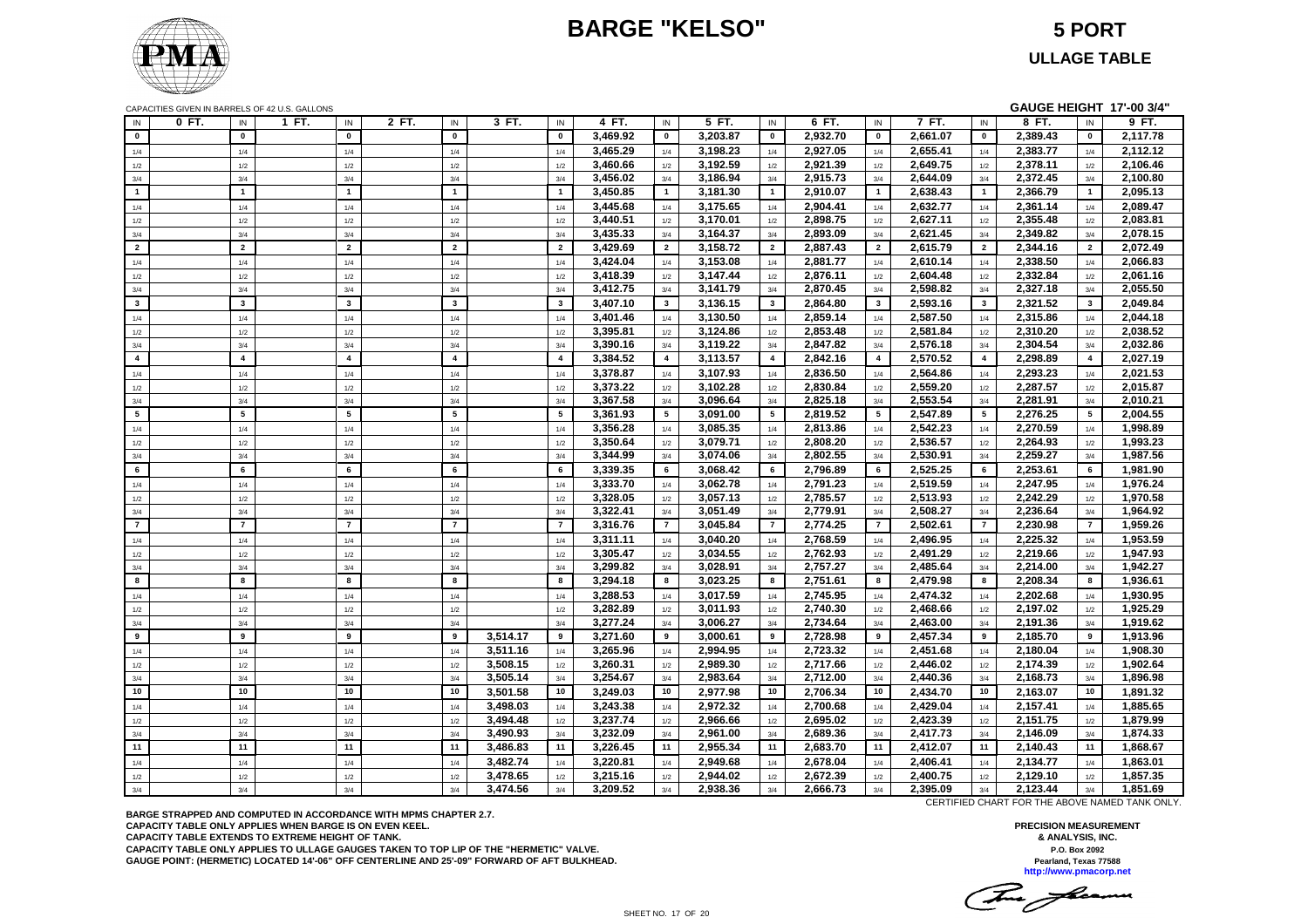### **BARGE "KELSO" 5 PORT**



**ULLAGE TABLE**

|                |          |                 | CAPACITIES GIVEN IN BARRELS OF 42 U.S. GALLONS |                 |          |                         |          |                |        |                         |        |                |        |                |        |                         |        |                 | GAUGE HEIGHT 17'-00 3/4" |
|----------------|----------|-----------------|------------------------------------------------|-----------------|----------|-------------------------|----------|----------------|--------|-------------------------|--------|----------------|--------|----------------|--------|-------------------------|--------|-----------------|--------------------------|
| IN             | 10 FT.   | IN              | 11 FT.                                         | IN              | 12 FT.   | IN                      | 13 FT.   | IN             | 14 FT. | IN                      | 15 FT. | IN             | 16 FT. | IN             | 17 FT. | IN                      | 18 FT. | IN              | 19 FT.                   |
| $\mathbf{0}$   | 1,846.02 | $\mathbf{0}$    | 1,574.29                                       | $\mathbf{0}$    | 1,303.30 | $\mathbf{0}$            | 1,031.63 | $\mathbf{0}$   | 759.92 | $\mathbf 0$             | 489.76 | $\mathbf{0}$   | 244.11 | $\mathbf 0$    | 14.05  | $\mathbf 0$             |        | $\mathbf{0}$    |                          |
| 1/4            | 1,840.36 | 1/4             | 1,568.65                                       | 1/4             | 1,297.65 | 1/4                     | 1,025.97 | $1/4$          | 754.26 | 1/4                     | 484.43 | 1/4            | 238.97 | 1/4            | 11.48  | 1/4                     |        | 1/4             |                          |
| 1/2            | 1,834.70 | $1/2\,$         | 1,563.00                                       | 1/2             | 1,291.99 | 1/2                     | 1,020.31 | $1/2$          | 748.60 | 1/2                     | 479.11 | $1/2\,$        | 233.82 | 1/2            | 8.92   | 1/2                     |        | 1/2             |                          |
| 3/4            | 1,829.04 | 3/4             | 1,557.36                                       | 3/4             | 1,286.33 | 3/4                     | 1,014.65 | 3/4            | 742.94 | 3/4                     | 473.79 | 3/4            | 228.68 | 3/4            | 6.36   | 3/4                     |        | 3/4             |                          |
| $\mathbf{1}$   | 1,823.38 | $\overline{1}$  | 1,551.71                                       | $\mathbf{1}$    | 1,280.67 | $\mathbf{1}$            | 1,008.99 | $\overline{1}$ | 737.28 | $\overline{1}$          | 468.50 | $\mathbf{1}$   | 223.57 | $\mathbf{1}$   | $=$    | $\mathbf{1}$            |        | $\mathbf{1}$    |                          |
| 1/4            | 1,817.72 | 1/4             | 1,546.07                                       | 1/4             | 1,275.01 | 1/4                     | 1,003.33 | 1/4            | 731.62 | 1/4                     | 463.22 | 1/4            | 218.46 | 1/4            |        | 1/4                     |        | $1/4\,$         |                          |
| 1/2            | 1,812.05 | $1/2\,$         | 1,540.42                                       | $1/2$           | 1,269.35 | 1/2                     | 997.67   | 1/2            | 725.96 | 1/2                     | 457.93 | 1/2            | 213.35 | 1/2            |        | $1/2$                   |        | 1/2             |                          |
| 3/4            | 1,806.39 | 3/4             | 1,534.78                                       | 3/4             | 1,263.70 | 3/4                     | 992.01   | 3/4            | 720.30 | 3/4                     | 452.64 | 3/4            | 208.24 | 3/4            |        | 3/4                     |        | 3/4             |                          |
| $\overline{2}$ | 1,800.73 | $\overline{2}$  | 1,529.13                                       | $\overline{2}$  | 1,258.04 | $\overline{2}$          | 986.35   | $\overline{2}$ | 714.64 | $\overline{\mathbf{2}}$ | 447.42 | $\overline{2}$ | 203.16 | $\overline{2}$ |        | $\overline{2}$          |        | $\overline{2}$  |                          |
| 1/4            | 1,795.07 | 1/4             | 1,523.49                                       | 1/4             | 1,252.38 | 1/4                     | 980.69   | 1/4            | 708.98 | 1/4                     | 442.19 | 1/4            | 198.08 | 1/4            |        | 1/4                     |        | 1/4             |                          |
| 1/2            | 1,789.41 | 1/2             | 1,517.84                                       | 1/2             | 1,246.72 | 1/2                     | 975.03   | 1/2            | 703.32 | 1/2                     | 436.96 | 1/2            | 193.00 | 1/2            |        | $1/2$                   |        | 1/2             |                          |
| 3/4            | 1,783.75 | 3/4             | 1,512.20                                       | 3/4             | 1,241.06 | 3/4                     | 969.37   | 3/4            | 697.66 | 3/4                     | 431.73 | 3/4            | 187.93 | 3/4            |        | 3/4                     |        | 3/4             |                          |
| $3^{\circ}$    | 1,778.08 | $\mathbf{3}$    | 1,506.55                                       | $\mathbf{3}$    | 1,235.40 | $\mathbf{3}$            | 963.71   | $\mathbf{3}$   | 692.00 | $\mathbf{3}$            | 426.54 | $\mathbf{3}$   | 182.88 | $\mathbf{3}$   |        | $\mathbf{3}$            |        | $\mathbf{3}$    |                          |
| 1/4            | 1,772.42 | 1/4             | 1,500.91                                       | 1/4             | 1,229.75 | 1/4                     | 958.05   | 1/4            | 686.34 | 1/4                     | 421.34 | 1/4            | 177.84 | 1/4            |        | 1/4                     |        | 1/4             |                          |
| 1/2            | 1,766.76 | 1/2             | 1,495.26                                       | $1/2$           | 1,224.09 | 1/2                     | 952.38   | 1/2            | 680.68 | 1/2                     | 416.15 | 1/2            | 172.79 | 1/2            |        | 1/2                     |        | 1/2             |                          |
| 3/4            | 1,761.10 | 3/4             | 1,489.62                                       | 3/4             | 1,218.43 | 3/4                     | 946.72   | 3/4            | 675.02 | 3/4                     | 410.95 | 3/4            | 167.75 | 3/4            |        | 3/4                     |        | 3/4             |                          |
| $\overline{4}$ | 1,755.44 | $\overline{4}$  | 1,483.97                                       | $\overline{4}$  | 1,212.77 | $\overline{\mathbf{4}}$ | 941.06   | $\overline{4}$ | 669.35 | $\overline{4}$          | 405.80 | $\overline{4}$ | 162.73 | $\overline{4}$ |        | $\overline{\mathbf{4}}$ |        | $\overline{4}$  |                          |
| 1/4            | 1,749.78 | 1/4             | 1,478.33                                       | 1/4             | 1,207.11 | 1/4                     | 935.40   | 1/4            | 663.69 | 1/4                     | 400.65 | 1/4            | 157.72 | 1/4            |        | 1/4                     |        | 1/4             |                          |
| 1/2            | 1,744.11 | 1/2             | 1,472.68                                       | 1/2             | 1,201.45 | 1/2                     | 929.74   | 1/2            | 658.03 | 1/2                     | 395.50 | 1/2            | 152.71 | 1/2            |        | 1/2                     |        | 1/2             |                          |
| 3/4            | 1,738.45 | 3/4             | 1,467.03                                       | 3/4             | 1,195.79 | 3/4                     | 924.08   | 3/4            | 652.37 | 3/4                     | 390.35 | 3/4            | 147.70 | 3/4            |        | 3/4                     |        | 3/4             |                          |
| $5^{\circ}$    | 1,732.79 | $5\phantom{.0}$ | 1,461.39                                       | $5\phantom{.0}$ | 1,190.13 | 5                       | 918.42   | 5              | 646.71 | 5                       | 385.23 | 5              | 142.72 | 5              |        | $5\phantom{.0}$         |        | $5\phantom{.0}$ |                          |
| 1/4            | 1,727.13 | 1/4             | 1,455.74                                       | 1/4             | 1,184.47 | 1/4                     | 912.76   | 1/4            | 641.05 | 1/4                     | 380.11 | 1/4            | 137.74 | 1/4            |        | 1/4                     |        | 1/4             |                          |
| 1/2            | 1,721.47 | 1/2             | 1,450.10                                       | 1/2             | 1,178.81 | 1/2                     | 907.10   | 1/2            | 635.39 | 1/2                     | 374.99 | 1/2            | 132.77 | 1/2            |        | $1/2$                   |        | 1/2             |                          |
| 3/4            | 1,715.81 | 3/4             | 1,444.45                                       | 3/4             | 1,173.15 | 3/4                     | 901.44   | 3/4            | 629.73 | 3/4                     | 369.87 | 3/4            | 127.79 | 3/4            |        | 3/4                     |        | 3/4             |                          |
| 6              | 1,710.15 | 6               | 1,438.81                                       | 6               | 1,167.49 | 6                       | 895.78   | 6              | 624.07 | 6                       | 364.78 | 6              | 122.84 | 6              |        | 6                       |        | 6               |                          |
| 1/4            | 1,704.48 | 1/4             | 1,433.16                                       | 1/4             | 1,161.83 | 1/4                     | 890.12   | 1/4            | 618.41 | 1/4                     | 359.70 | 1/4            | 117.90 | 1/4            |        | 1/4                     |        | 1/4             |                          |
| 1/2            | 1,698.82 | 1/2             | 1,427.52                                       | 1/2             | 1,156.17 | 1/2                     | 884.46   | 1/2            | 612.75 | 1/2                     | 354.61 | 1/2            | 112.95 | 1/2            |        | 1/2                     |        | 1/2             |                          |
| 3/4            | 1,693.16 | 3/4             | 1,421.87                                       | 3/4             | 1,150.51 | 3/4                     | 878.80   | 3/4            | 607.09 | 3/4                     | 349.53 | 3/4            | 108.01 | 3/4            |        | 3/4                     |        | 3/4             |                          |
| $\overline{7}$ | 1,687.50 | $\overline{7}$  | 1,416.23                                       | $\overline{7}$  | 1,144.84 | $\overline{7}$          | 873.14   | $\overline{7}$ | 601.43 | $\overline{7}$          | 344.47 | $\overline{7}$ | 103.10 | $\overline{7}$ |        | $\overline{7}$          |        | $\overline{7}$  |                          |
| 1/4            | 1,681.84 | 1/4             | 1,410.58                                       | 1/4             | 1,139.18 | 1/4                     | 867.48   | 1/4            | 595.77 | 1/4                     | 339.42 | 1/4            | 98.18  | 1/4            |        | 1/4                     |        | 1/4             |                          |
| 1/2            | 1,676.18 | 1/2             | 1,404.94                                       | 1/2             | 1,133.52 | 1/2                     | 861.81   | 1/2            | 590.11 | 1/2                     | 334.37 | 1/2            | 93.27  | 1/2            |        | 1/2                     |        | 1/2             |                          |
| 3/4            | 1,670.51 | 3/4             | 1,399.29                                       | 3/4             | 1,127.86 | 3/4                     | 856.15   | 3/4            | 584.45 | 3/4                     | 329.32 | 3/4            | 88.36  | 3/4            |        | 3/4                     |        | 3/4             |                          |
| 8              | 1,664.85 | 8               | 1,393.65                                       | 8               | 1,122.20 | 8                       | 850.49   | 8              | 578.79 | 8                       | 324.30 | 8              | 83.47  | 8              |        | 8                       |        | 8               |                          |
| 1/4            | 1,659.19 | 1/4             | 1,388.00                                       | 1/4             | 1,116.54 | 1/4                     | 844.83   | 1/4            | 573.13 | 1/4                     | 319.28 | 1/4            | 78.59  | 1/4            |        | 1/4                     |        | 1/4             |                          |
| 1/2            | 1,653.53 | 1/2             | 1,382.36                                       | 1/2             | 1,110.88 | 1/2                     | 839.17   | 1/2            | 567.47 | 1/2                     | 314.26 | 1/2            | 73.70  | 1/2            |        | 1/2                     |        | 1/2             |                          |
| 3/4            | 1,647.87 | 3/4             | 1,376.71                                       | 3/4             | 1,105.22 | 3/4                     | 833.51   | 3/4            | 561.81 | 3/4                     | 309.24 | 3/4            | 68.82  | 3/4            |        | 3/4                     |        | 3/4             |                          |
| 9              | 1,642.21 | 9               | 1,371.07                                       | 9               | 1,099.56 | 9                       | 827.85   | 9              | 556.17 | 9                       | 304.26 | 9              | 63.98  | 9              |        | 9                       |        | 9               |                          |
| 1/4            | 1,636.54 | 1/4             | 1,365.42                                       | 1/4             | 1,093.90 | 1/4                     | 822.19   | 1/4            | 550.53 | 1/4                     | 299.27 | 1/4            | 59.14  | 1/4            |        | 1/4                     |        | 1/4             |                          |
| 1/2            | 1,630.88 | 1/2             | 1,359.78                                       | 1/2             | 1,088.24 | 1/2                     | 816.53   | 1/2            | 544.89 | 1/2                     | 294.29 | 1/2            | 54.29  | 1/2            |        | 1/2                     |        | 1/2             |                          |
| 3/4            | 1,625.22 | 3/4             | 1,354.13                                       | 3/4             | 1,082.58 | 3/4                     | 810.87   | 3/4            | 539.25 | 3/4                     | 289.30 | 3/4            | 49.45  | 3/4            |        | 3/4                     |        | 3/4             |                          |
| 10             | 1,619.56 | 10              | 1,348.49                                       | 10              | 1,076.92 | 10                      | 805.21   | 10             | 533.66 | 10                      | 284.34 | 10             | 44.87  | 10             |        | 10 <sup>1</sup>         |        | 10 <sup>1</sup> |                          |
| 1/4            | 1,613.90 | 1/4             | 1,342.84                                       | 1/4             | 1,071.26 | 1/4                     | 799.55   | 1/4            | 528.07 | 1/4                     | 279.37 | 1/4            | 40.29  | 1/4            |        | 1/4                     |        | 1/4             |                          |
| 1/2            | 1,608.24 | 1/2             | 1,337.20                                       | 1/2             | 1,065.60 | 1/2                     | 793.89   | 1/2            | 522.47 | 1/2                     | 274.41 | 1/2            | 35.71  | 1/2            |        | 1/2                     |        | 1/2             |                          |
| 3/4            | 1,602.57 | 3/4             | 1,331.55                                       | 3/4             | 1,059.94 | 3/4                     | 788.23   | 3/4            | 516.88 | 3/4                     | 269.44 | 3/4            | 31.13  | 3/4            |        | 3/4                     |        | 3/4             |                          |
| 11             | 1,596.92 | 11              | 1,325.90                                       | 11              | 1,054.28 | 11                      | 782.57   | 11             | 511.43 | 11                      | 264.39 | 11             | 27.50  | 11             |        | 11                      |        | 11              |                          |
| 1/4            | 1,591.26 | 1/4             | 1,320.26                                       | 1/4             | 1,048.61 | 1/4                     | 776.91   | 1/4            | 505.98 | 1/4                     | 259.35 | 1/4            | 23.87  | 1/4            |        | 1/4                     |        | 1/4             |                          |
| $1/2$          | 1,585.60 | 1/2             | 1,314.61                                       | 1/2             | 1,042.95 | 1/2                     | 771.25   | 1/2            | 500.53 | 1/2                     | 254.30 | 1/2            | 20.24  | 1/2            |        | 1/2                     |        | 1/2             |                          |
| 3/4            | 1,579.94 | 3/4             | 1,308.96                                       | 3/4             | 1,037.29 | 3/4                     | 765.58   | 3/4            | 495.08 | 3/4                     | 249.25 | 3/4            | 16.61  | 3/4            |        | 3/4                     |        | 3/4             |                          |

CERTIFIED CHART FOR THE ABOVE NAMED TANK ONLY.

**http://www.pmacorp.net Pearland, Texas 77588 PRECISION MEASUREMENT & ANALYSIS, INC. P.O. Box 2092**

Tomas faceron

**STRAPPED: 02/09/2017 SW CL CALCULATED: 02/10/2017 CL PRINTED: 02/12/2017 JS**

**CANCELS AND SUPERCEDES ALL PRIOR TO 02/2017**

SHEET NO. 18 OF 20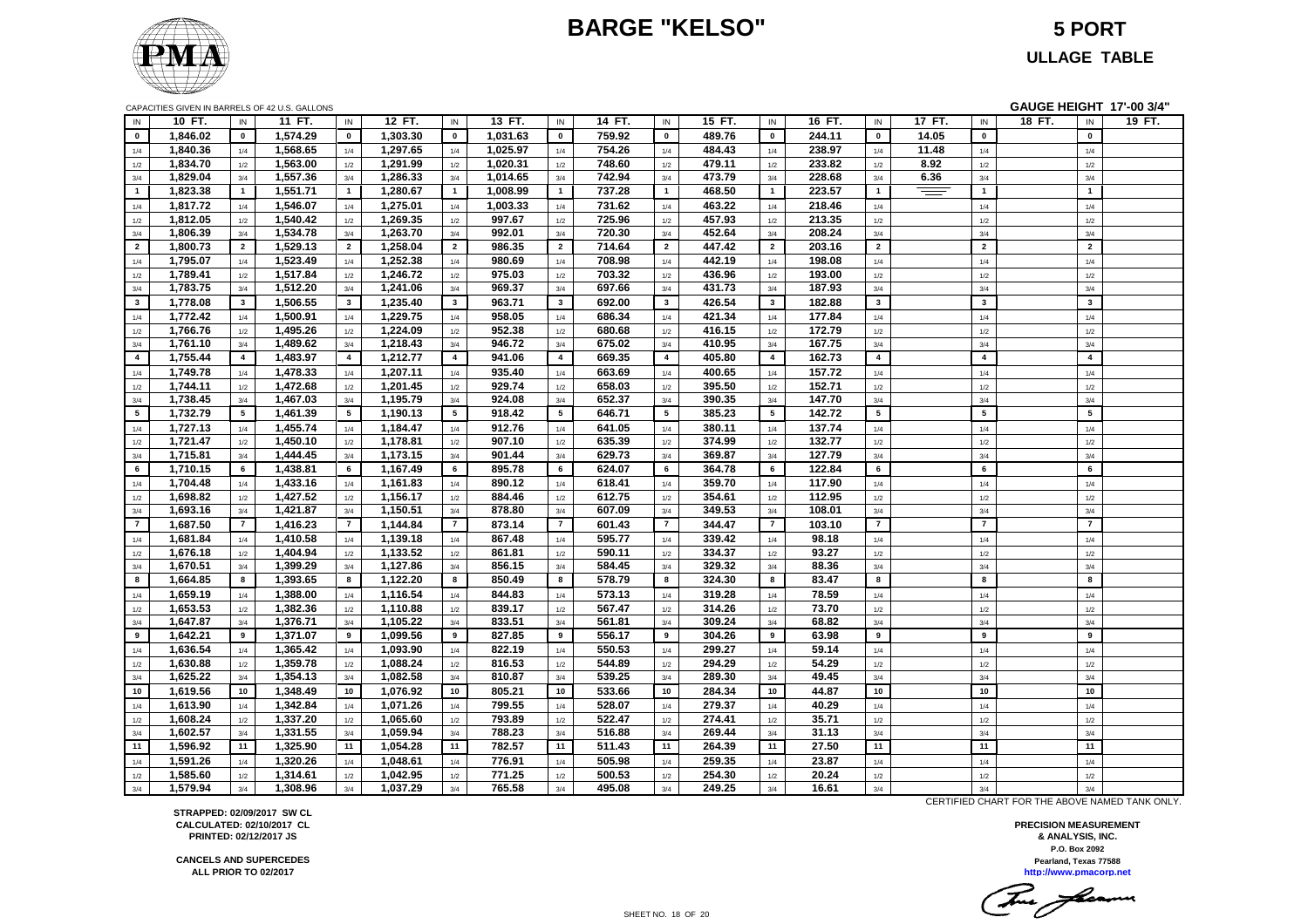## **BARGE "KELSO" 5 STBD**

**ULLAGE TABLE**

| GAUGE HEIGHT 17'-01"<br>CAPACITIES GIVEN IN BARRELS OF 42 U.S. GALLONS |       |                |       |                         |                       |          |                       |          |                |          |                |          |                |          |                         |          |                       |          |
|------------------------------------------------------------------------|-------|----------------|-------|-------------------------|-----------------------|----------|-----------------------|----------|----------------|----------|----------------|----------|----------------|----------|-------------------------|----------|-----------------------|----------|
| IN                                                                     | 0 FT. | IN             | 1 FT. | IN                      | 2 FT.<br>IN           | 3 FT.    | IN                    | 4 FT.    | IN             | 5 FT.    | IN             | 6 FT.    | IN             | 7 FT.    | IN                      | 8 FT.    | IN                    | 9 FT.    |
| $\mathbf 0$                                                            |       | $\mathbf 0$    |       | $\mathbf 0$             | $\mathbf{0}$          |          | $\mathbf{0}$          | 3,488.32 | $\mathbf 0$    | 3,223.01 | $\pmb{0}$      | 2,951.59 | $\mathbf 0$    | 2,679.68 | $\pmb{0}$               | 2,407.78 | $\mathbf 0$           | 2,135.86 |
| 1/4                                                                    |       | 1/4            |       | 1/4                     | 1/4                   |          | 1/4                   | 3,483.68 | 1/4            | 3,217.36 | 1/4            | 2,945.93 | 1/4            | 2,674.02 | 1/4                     | 2,402.11 | 1/4                   | 2,130.19 |
| $1/2$                                                                  |       | $1/2$          |       | 1/2                     | 1/2                   |          | 1/2                   | 3,479.04 | 1/2            | 3,211.71 | 1/2            | 2,940.26 | 1/2            | 2,668.36 | 1/2                     | 2,396.45 | 1/2                   | 2,124.53 |
| 3/4                                                                    |       | 3/4            |       | 3/4                     | 3/4                   |          | 3/4                   | 3,474.40 | 3/4            | 3,206.06 | 3/4            | 2,934.60 | 3/4            | 2,662.69 | 3/4                     | 2,390.78 | 3/4                   | 2,118.86 |
| $\overline{1}$                                                         |       | $\mathbf{1}$   |       | $\overline{1}$          | $\overline{1}$        |          | $\overline{1}$        | 3,469.77 | $\overline{1}$ | 3,200.41 | $\mathbf{1}$   | 2,928.93 | $\mathbf{1}$   | 2,657.03 | $\overline{1}$          | 2,385.12 | $\mathbf{1}$          | 2,113.19 |
| 1/4                                                                    |       | 1/4            |       | 1/4                     | 1/4                   |          | 1/4                   | 3,464.59 | 1/4            | 3,194.77 | 1/4            | 2,923.27 | 1/4            | 2,651.36 | 1/4                     | 2,379.46 | 1/4                   | 2,107.53 |
| 1/2                                                                    |       | 1/2            |       | 1/2                     | 1/2                   |          | 1/2                   | 3,459.41 | 1/2            | 3,189.12 | 1/2            | 2,917.60 | 1/2            | 2,645.70 | 1/2                     | 2,373.79 | 1/2                   | 2,101.86 |
| 3/4                                                                    |       | 3/4            |       | 3/4                     | 3/4                   |          | 3/4                   | 3,454.23 | 3/4            | 3,183.47 | 3/4            | 2,911.94 | 3/4            | 2,640.03 | 3/4                     | 2,368.13 | 3/4                   | 2,096.19 |
| $\overline{2}$                                                         |       | $\overline{2}$ |       | $\overline{2}$          | $\overline{2}$        |          | $\overline{2}$        | 3,449.05 | $\overline{2}$ | 3,177.82 | $\overline{2}$ | 2.906.27 | $\overline{2}$ | 2,634.37 | $\overline{2}$          | 2,362.46 | $\overline{2}$        | 2,090.52 |
| 1/4                                                                    |       | 1/4            |       | 1/4                     | 1/4                   |          | 1/4                   | 3,443.40 | 1/4            | 3,172.17 | 1/4            | 2,900.61 | 1/4            | 2,628.70 | 1/4                     | 2,356.80 | 1/4                   | 2,084.86 |
| $1/2\,$                                                                |       | 1/2            |       | 1/2                     | 1/2                   |          | 1/2                   | 3,437.75 | 1/2            | 3,166.52 | 1/2            | 2,894.94 | 1/2            | 2,623.04 | 1/2                     | 2,351.13 | 1/2                   | 2,079.19 |
| 3/4                                                                    |       | 3/4            |       | 3/4                     | 3/4                   |          | 3/4                   | 3,432.10 | 3/4            | 3,160.87 | 3/4            | 2,889.28 | 3/4            | 2,617.37 | 3/4                     | 2,345.47 | 3/4                   | 2,073.52 |
| $\mathbf{3}$                                                           |       | $\mathbf{3}$   |       | $\mathbf{3}$            | $\mathbf{3}$          |          | $\mathbf{3}$          | 3,426.45 | $\mathbf{3}$   | 3,155.22 | 3              | 2,883.61 | $\mathbf{3}$   | 2,611.71 | $\mathbf{3}$            | 2,339.80 | 3                     | 2,067.86 |
| 1/4                                                                    |       | 1/4            |       | 1/4                     | 1/4                   |          | 1/4                   | 3,420.79 | 1/4            | 3,149.57 | 1/4            | 2,877.95 | 1/4            | 2,606.04 | 1/4                     | 2,334.14 | 1/4                   | 2,062.19 |
| $1/2$                                                                  |       | 1/2            |       | 1/2                     | 1/2                   |          | 1/2                   | 3,415.14 | 1/2            | 3,143.92 | 1/2            | 2,872.28 | 1/2            | 2,600.38 | 1/2                     | 2,328.47 | 1/2                   | 2,056.52 |
| 3/4                                                                    |       | 3/4            |       | 3/4                     | 3/4                   |          | 3/4                   | 3,409.49 | 3/4            | 3,138.27 | 3/4            | 2,866.62 | 3/4            | 2,594.71 | 3/4                     | 2,322.81 | 3/4                   | 2,050.85 |
| $\overline{\mathbf{4}}$                                                |       | $\overline{4}$ |       | $\overline{\mathbf{4}}$ | $\overline{4}$        |          | $\overline{4}$        | 3,403.84 | $\overline{4}$ | 3,132.62 | $\overline{4}$ | 2,860.95 | $\overline{4}$ | 2,589.05 | $\overline{\mathbf{4}}$ | 2,317.14 | $\overline{4}$        | 2,045.19 |
| 1/4                                                                    |       | 1/4            |       | 1/4                     | 1/4                   |          | 1/4                   | 3,398.19 | 1/4            | 3,126.97 | 1/4            | 2,855.29 | 1/4            | 2,583.38 | 1/4                     | 2,311.48 | 1/4                   | 2,039.52 |
| 1/2                                                                    |       | 1/2            |       | 1/2                     | 1/2                   |          | 1/2                   | 3.392.53 | 1/2            | 3,121.32 | 1/2            | 2,849.63 | 1/2            | 2,577.72 | 1/2                     | 2,305.81 | 1/2                   | 2,033.85 |
| 3/4                                                                    |       | 3/4            |       | 3/4                     | 3/4                   |          | 3/4                   | 3,386.88 | 3/4            | 3,115.67 | 3/4            | 2,843.96 | 3/4            | 2,572.06 | 3/4                     | 2,300.15 | 3/4                   | 2,028.19 |
| 5                                                                      |       | 5              |       | 5                       | 5                     |          | 5                     | 3,381.23 | 5              | 3,110.02 | 5              | 2,838.30 | 5              | 2,566.39 | $5\overline{5}$         | 2,294.48 | $5\overline{5}$       | 2,022.52 |
| 1/4                                                                    |       | 1/4            |       | 1/4                     | 1/4                   |          | 1/4                   | 3,375.58 | 1/4            | 3,104.37 | 1/4            | 2,832.63 | 1/4            | 2,560.73 | 1/4                     | 2,288.82 | 1/4                   | 2,016.85 |
|                                                                        |       |                |       | 1/2                     | 1/2                   |          | 1/2                   | 3,369.93 | 1/2            | 3,098.72 |                | 2,826.97 |                | 2,555.06 | 1/2                     | 2,283.16 |                       | 2,011.18 |
| 1/2<br>3/4                                                             |       | 1/2<br>3/4     |       | 3/4                     | 3/4                   |          | 3/4                   | 3,364.27 | 3/4            | 3,093.07 | 1/2<br>3/4     | 2,821.30 | 1/2<br>3/4     | 2,549.40 | 3/4                     | 2,277.49 | 1/2<br>3/4            | 2,005.52 |
| 6                                                                      |       | 6              |       | 6                       | 6                     |          | 6                     | 3,358.62 | 6              | 3,087.42 | 6              | 2,815.64 | 6              | 2,543.73 | 6                       | 2,271.83 | 6                     | 1,999.85 |
|                                                                        |       |                |       |                         |                       |          |                       |          |                |          |                |          |                |          |                         |          |                       |          |
| 1/4                                                                    |       | 1/4            |       | 1/4                     | 1/4                   |          | 1/4                   | 3,352.97 | 1/4            | 3,081.78 | 1/4            | 2,809.97 | 1/4            | 2,538.07 | 1/4                     | 2,266.16 | 1/4                   | 1,994.18 |
| 1/2                                                                    |       | 1/2            |       | 1/2                     | 1/2                   |          | 1/2                   | 3,347.32 | 1/2            | 3,076.13 | 1/2            | 2,804.31 | 1/2            | 2,532.40 | 1/2                     | 2,260.50 | 1/2                   | 1,988.51 |
| 3/4                                                                    |       | 3/4            |       | 3/4<br>$\overline{7}$   | 3/4<br>$\overline{7}$ |          | 3/4<br>$\overline{7}$ | 3,341.66 | 3/4            | 3,070.48 | 3/4            | 2,798.64 | 3/4            | 2,526.74 | 3/4                     | 2,254.83 | 3/4<br>$\overline{7}$ | 1,982.85 |
| $\overline{7}$                                                         |       | $\overline{7}$ |       |                         |                       |          |                       | 3.336.01 | $\overline{7}$ | 3,064.83 | $\overline{7}$ | 2,792.98 | $\overline{7}$ | 2,521.07 | $\overline{7}$          | 2.249.17 |                       | 1.977.18 |
| 1/4                                                                    |       | 1/4            |       | 1/4                     | 1/4                   |          | 1/4                   | 3,330.36 | 1/4            | 3,059.18 | 1/4            | 2,787.31 | 1/4            | 2,515.41 | 1/4                     | 2,243.50 | 1/4                   | 1,971.51 |
| 1/2                                                                    |       | 1/2            |       | 1/2                     | 1/2                   |          | 1/2                   | 3,324.71 | 1/2            | 3,053.53 | 1/2            | 2,781.65 | 1/2            | 2,509.74 | 1/2                     | 2,237.84 | 1/2                   | 1,965.85 |
| $3/4$                                                                  |       | 3/4            |       | 3/4                     | 3/4                   |          | 3/4                   | 3,319.06 | 3/4            | 3,047.88 | 3/4            | 2,775.98 | 3/4            | 2,504.08 | 3/4                     | 2,232.17 | 3/4                   | 1,960.18 |
| 8                                                                      |       | 8              |       | 8                       | 8                     |          | 8                     | 3,313.40 | 8              | 3,042.23 | 8              | 2,770.32 | 8              | 2,498.41 | 8                       | 2,226.51 | 8                     | 1,954.51 |
| 1/4                                                                    |       | 1/4            |       | 1/4                     | 1/4                   |          | 1/4                   | 3.307.76 | 1/4            | 3.036.56 | 1/4            | 2,764.65 | 1/4            | 2,492.75 | 1/4                     | 2,220.84 | 1/4                   | 1,948.84 |
| 1/2                                                                    |       | 1/2            |       | 1/2                     | 1/2                   |          | 1/2                   | 3,302.11 | 1/2            | 3,030.90 | 1/2            | 2,758.99 | 1/2            | 2,487.08 | 1/2                     | 2,215.18 | 1/2                   | 1,943.18 |
| 3/4                                                                    |       | 3/4            |       | 3/4                     | 3/4                   |          | 3/4                   | 3,296.46 | 3/4            | 3,025.23 | 3/4            | 2,753.33 | 3/4            | 2,481.42 | 3/4                     | 2,209.51 | 3/4                   | 1,937.51 |
| 9                                                                      |       | 9              |       | 9                       | 9                     |          | 9                     | 3,290.81 | 9              | 3,019.57 | 9              | 2,747.66 | 9              | 2,475.76 | 9                       | 2,203.85 | 9                     | 1,931.84 |
| 1/4                                                                    |       | 1/4            |       | 1/4                     | 1/4                   | 3,527.98 | 1/4                   | 3,285.16 | 1/4            | 3,013.90 | 1/4            | 2,742.00 | 1/4            | 2,470.09 | 1/4                     | 2,198.18 | 1/4                   | 1,926.18 |
| 1/2                                                                    |       | 1/2            |       | 1/2                     | 1/2                   | 3.524.96 | 1/2                   | 3.279.51 | 1/2            | 3.008.24 | 1/2            | 2,736.33 | 1/2            | 2.464.43 | 1/2                     | 2.192.52 | 1/2                   | 1,920.51 |
| 3/4                                                                    |       | 3/4            |       | 3/4                     | 3/4                   | 3,521.95 | 3/4                   | 3,273.86 | 3/4            | 3,002.57 | 3/4            | 2,730.67 | 3/4            | 2,458.76 | 3/4                     | 2,186.86 | 3/4                   | 1,914.84 |
| 10                                                                     |       | 10             |       | 10                      | 10                    | 3,518.93 | 10                    | 3,268.21 | 10             | 2,996.91 | 10             | 2,725.00 | 10             | 2,453.10 | 10                      | 2,181.19 | 10                    | 1,909.17 |
| 1/4                                                                    |       | 1/4            |       | 1/4                     | 1/4                   | 3,515.38 | 1/4                   | 3,262.56 | 1/4            | 2,991.24 | 1/4            | 2,719.34 | 1/4            | 2,447.43 | 1/4                     | 2,175.53 | 1/4                   | 1,903.51 |
| 1/2                                                                    |       | 1/2            |       | 1/2                     | 1/2                   | 3,511.82 | 1/2                   | 3,256.91 | 1/2            | 2,985.58 | 1/2            | 2,713.67 | 1/2            | 2,441.77 | 1/2                     | 2,169.86 | 1/2                   | 1,897.84 |
| 3/4                                                                    |       | 3/4            |       | 3/4                     | 3/4                   | 3,508.26 | 3/4                   | 3,251.26 | 3/4            | 2,979.91 | 3/4            | 2,708.01 | 3/4            | 2,436.10 | 3/4                     | 2,164.20 | 3/4                   | 1,892.17 |
| 11                                                                     |       | 11             |       | 11                      | 11                    | 3,504.71 | 11                    | 3,245.61 | 11             | 2,974.25 | 11             | 2,702.34 | 11             | 2,430.44 | 11                      | 2,158.53 | 11                    | 1,886.51 |
| 1/4                                                                    |       | 1/4            |       | 1/4                     | 1/4                   | 3,500.61 | 1/4                   | 3,239.96 | 1/4            | 2,968.58 | 1/4            | 2,696.68 | 1/4            | 2,424.77 | 1/4                     | 2,152.86 | 1/4                   | 1,880.84 |
| 1/2                                                                    |       | 1/2            |       | 1/2                     | 1/2                   | 3,496.51 | 1/2                   | 3,234.31 | 1/2            | 2,962.92 | 1/2            | 2,691.01 | 1/2            | 2,419.11 | 1/2                     | 2,147.20 | 1/2                   | 1,875.17 |
| 3/4                                                                    |       | 3/4            |       | 3/4                     | 3/4                   | 3,492.42 | 3/4                   | 3,228.66 | 3/4            | 2,957.25 | 3/4            | 2,685.35 | 3/4            | 2,413.44 | 3/4                     | 2,141.53 | 3/4                   | 1,869.50 |

**BARGE STRAPPED AND COMPUTED IN ACCORDANCE WITH MPMS CHAPTER 2.7. CAPACITY TABLE ONLY APPLIES WHEN BARGE IS ON EVEN KEEL. CAPACITY TABLE EXTENDS TO EXTREME HEIGHT OF TANK. CAPACITY TABLE ONLY APPLIES TO ULLAGE GAUGES TAKEN TO TOP LIP OF THE "HERMETIC" VALVE. GAUGE POINT: (HERMETIC) LOCATED 14'-06" OFF CENTERLINE AND 25'-09" FORWARD OF AFT BULKHEAD.** CERTIFIED CHART FOR THE ABOVE NAMED TANK ONLY.

**PRECISION MEASUREMENT & ANALYSIS, INC. P.O. Box 2092 Pearland, Texas 77588 http://www.pmacorp.net**

The fame